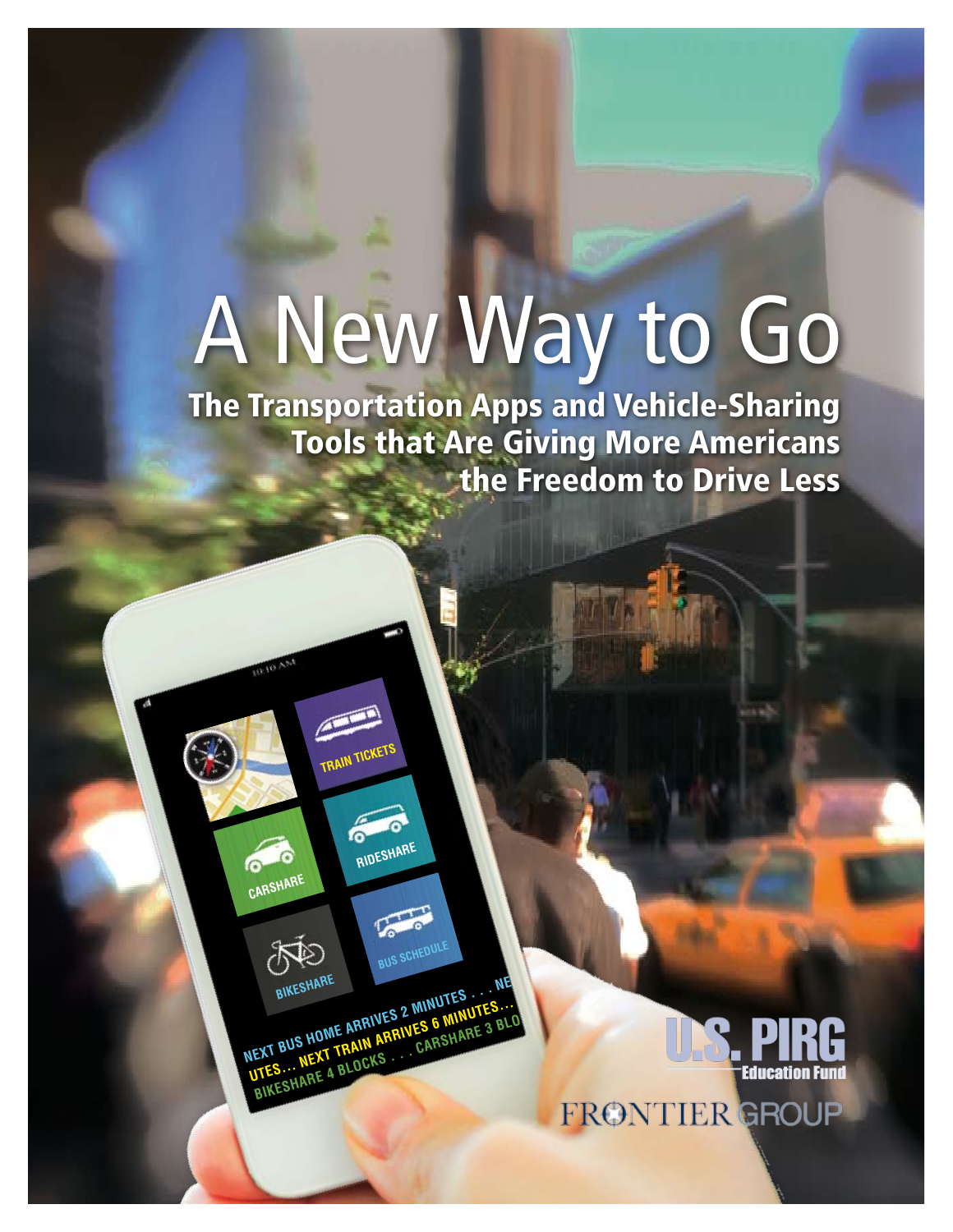# A New Way to Go

# The Transportation Apps and Vehicle-Sharing Tools that Are Giving More Americans the Freedom to Drive Less

# U.S. PIRG Education Fund Frontier Group

Tony Dutzik and Travis Madsen, Frontier Group

> Phineas Baxandall, Ph.D. U.S. PIRG Education Fund

> > Fall 2013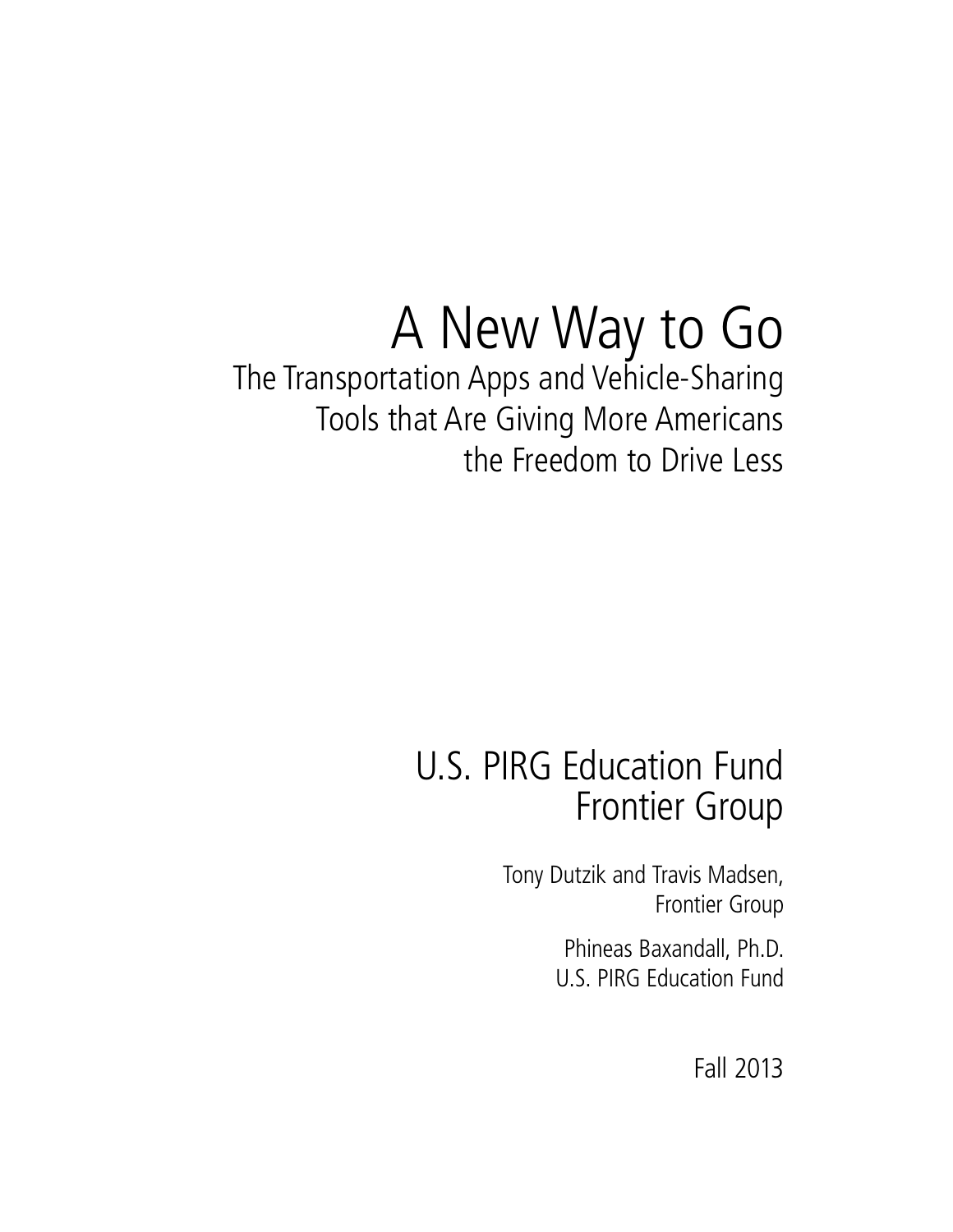# Acknowledgments

U.S. PIRG Education Fund and Frontier Group sincerely thank David Burwell, director of the energy and climate program at the Carnegie Endowment for International Peace; Robin Chase, founder and former CEO of Zipcar, Buzzcar and GoLoco; Amanda Eaken, deputy director of sustainable communities at the Natural Resources Defense Council; David Goldberg, communications director at Transportation for America; Darnell Grisby, director of policy development and research at the American Public Transportation Association; Todd Litman, executive director of the Victoria Transport Policy Institute; Deron Lovaas, director of federal transportation policy at the Natural Resources Defense Council; Kirstie Pecci, staff attorney at MASSPIRG Education Fund; Susan Shaheen, co-director of the Transportation Sustainability Research Center at the University of California, Berkeley; Serena Unrein, public interest advocate at Arizona PIRG Education Fund; and Sue Zielinski, managing director of SMART (Sustainable Mobility & Accessibility Research & Transformation) at the University of Michigan for their review of drafts of this document, as well as for their insights and suggestions. The authors also thank Gary Shepard, Berkshire, Massachusetts RTA administrator for his insights about transit in less densely populated areas, and the many transportation industry experts and practitioners who supplied information or patiently answered our questions. The authors sincerely thank Jordan Schneider and Ben Davis of Frontier Group for their editorial support.

U.S. PIRG Education Fund and Frontier Group thank the Rockefeller Foundation for making this report possible.

The authors bear responsibility for any factual errors. The recommendations are those of U.S. PIRG Education Fund. The views expressed in this report are those of the authors and do not necessarily reflect the views of our funders or those who provided review.

 2013 U.S. PIRG Education Fund. Some Rights Reserved. This work is licensed under a Creative Commons Attribution Non-Commercial No Derivatives 3.0 Unported License. To view the terms of this license, visit creativecommons.org/licenses/by-nc-nd/3.0.

With public debate around important issues often dominated by special interests pursuing their own narrow agendas, U.S. PIRG Education Fund offers an independent voice that works on behalf of the public interest. U.S. PIRG Education Fund, a  $501(c)(3)$  organization, works to protect consumers and promote good government. We investigate problems, craft solutions, educate the public and offer Americans meaningful opportunities for civic participation. For more information, please visit our website at www.uspirgedfund.org.

Frontier Group conducts independent research and policy analysis to support a cleaner, healthier and more democratic society. Our mission is to inject accurate information and compelling ideas into public policy debates at the local, state and federal levels. For more information about Frontier Group, please visit www.frontiergroup.org.

Design: Harriet Eckstein Graphic Design

Cover images: *street scene*, Yuri, iStockphoto.com; *phone*, Sunny studio - Igor Yaruta, Shutterstock.com; *map & compass icon*, Vladru, iStockphoto.com; travel icons, Puruan, Shutterstock.com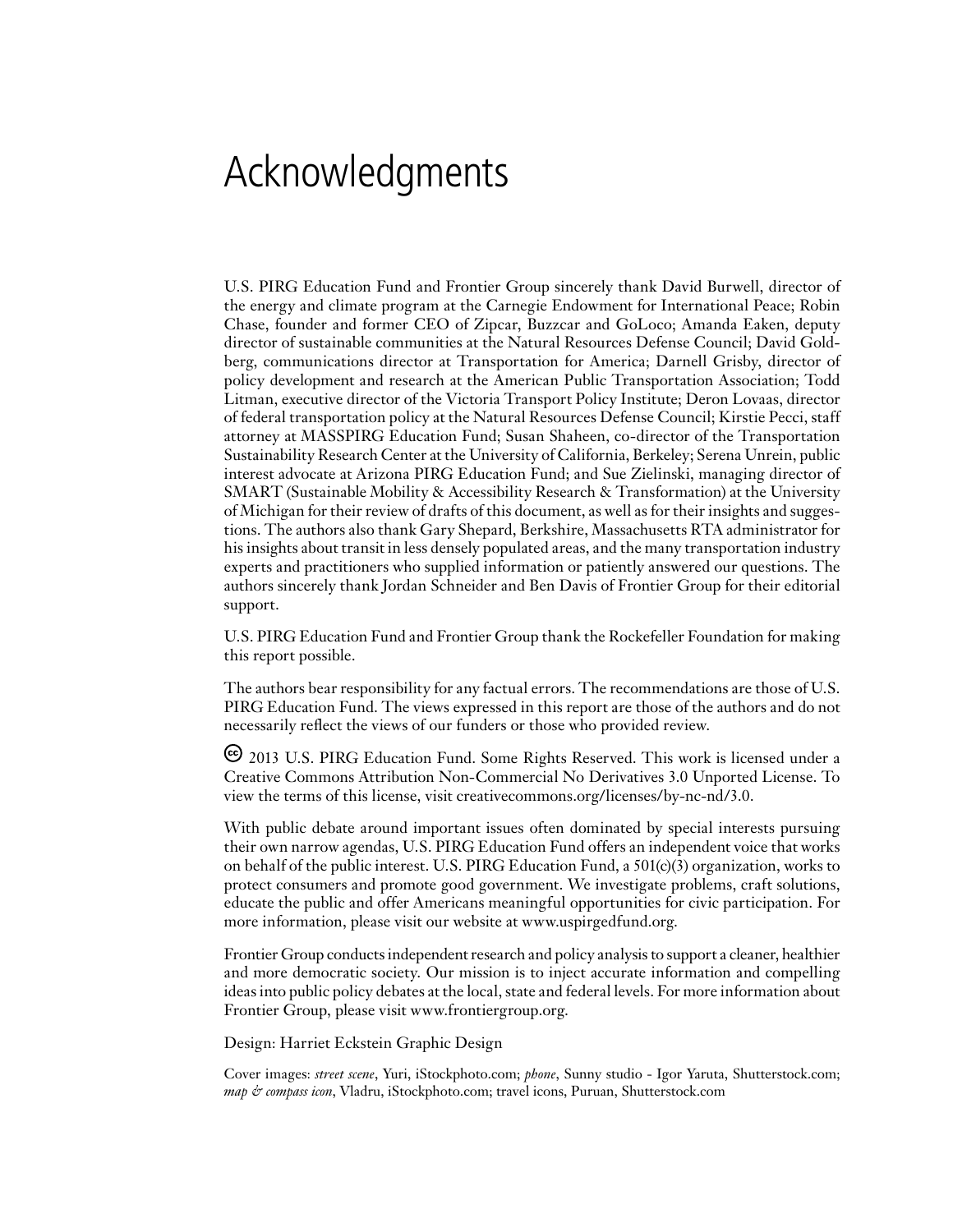# Table of Contents

| <b>Executive Summary</b>                                                                                                                                                       |             |  |
|--------------------------------------------------------------------------------------------------------------------------------------------------------------------------------|-------------|--|
| Introduction                                                                                                                                                                   | 6           |  |
| America's Technological and<br>Social Networking Revolution<br>From Dial-Up to iPhone: America in the 2000s<br>Young Americans Have Been the First to Embrace New Technologies | 8<br>8<br>9 |  |
| Social Media and the Sharing Economy<br>Technology Is Changing Our Transportation Needs                                                                                        | 10<br>11    |  |
| Technology-Enabled Transportation Services:<br>What they Are and Why they Matter                                                                                               | 13          |  |
| The Impact of Technology on Transportation Choices<br>How Technology Can Enable "Car-Free" and "Car-Light" Lifestyles                                                          | 13<br>14    |  |
| A Field Guide to the Transportation Technology<br>Revolution and its Impacts on Driving                                                                                        | 18          |  |
| Carsharing                                                                                                                                                                     | 18          |  |
| Bikesharing                                                                                                                                                                    | 21          |  |
| <b>Transit Apps</b>                                                                                                                                                            | 24          |  |
| Ridesharing<br>Taxi Hailing and Transportation Network Services                                                                                                                | 29<br>30    |  |
| Multi-Modal Apps                                                                                                                                                               | 31          |  |
| <b>Policy Recommendations</b>                                                                                                                                                  | 34          |  |
| <b>Notes</b>                                                                                                                                                                   | 41          |  |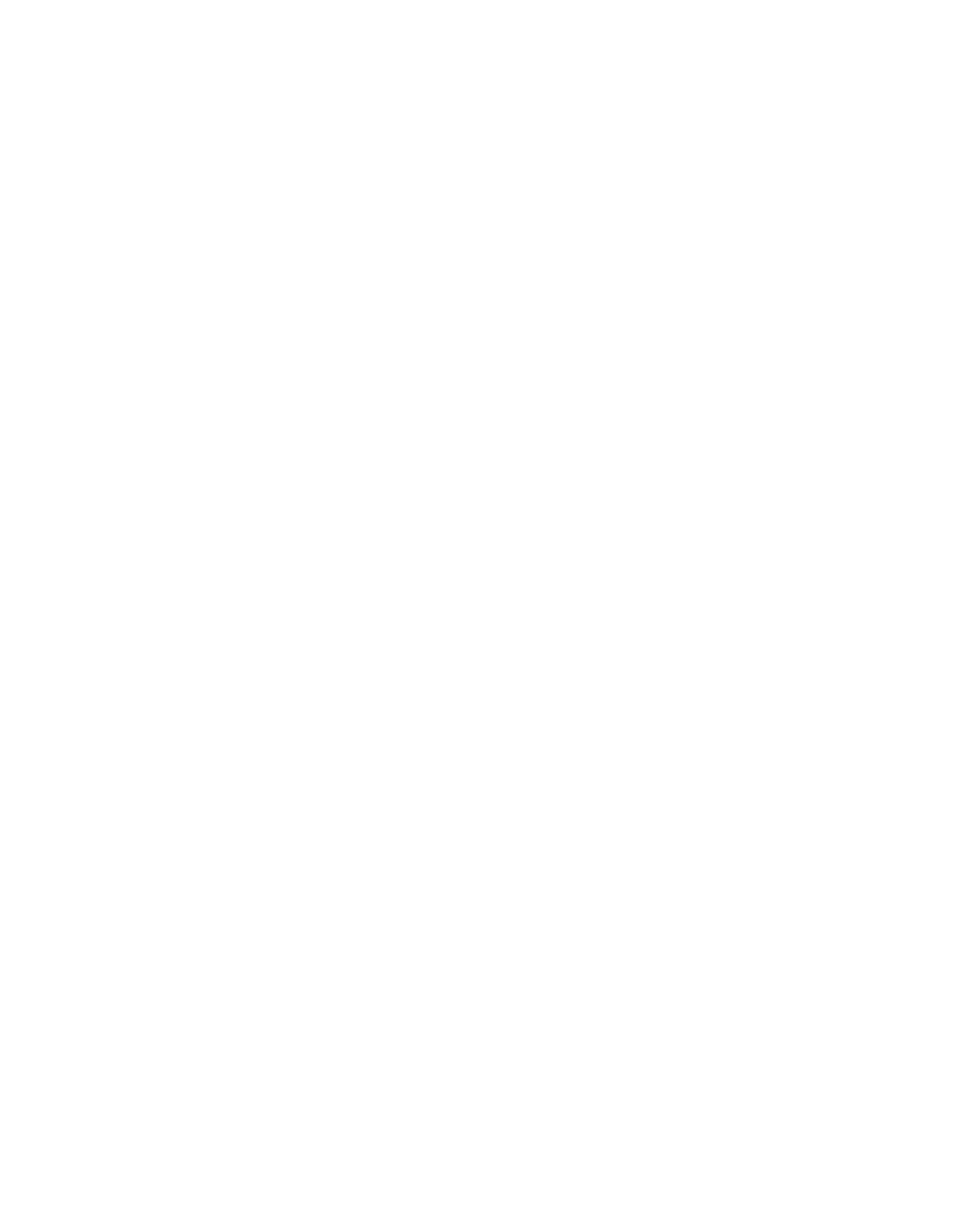# Executive Summary

America is in the midst of a technological revolution ... and a big shift in<br>our transportation habits. cal revolution … and a big shift in our transportation habits.

Over the last 15 years, the Internet and mobile communications technologies have transformed the way Americans live and work. During that same period, growth in vehicle travel slowed and then stopped, with Americans today driving about as much on average as we did in 1996.

Both changes have taken place most rapidly among young Americans, who have been the earliest and most enthusiastic adopters of new technologies, as well as the new social networking tools that are the foundation of the emerging "sharing economy." They have also been the group that has reduced its driving the most, with the average American between 16 and 34 years of age driving a startling 23 percent less in 2009 than in 2001.

Could these developments—the rapid spread of mobile, Internet-connected technologies, the emergence of social networking, and the recent decline in driving—be related? And what does the future hold?

Early evidence suggests that **new innovations in technology and social**  **networking are beginning to change America's transportation landscape**. New transportation services are providing people with an abundance of new options, helping to overcome barriers to the use of non-driving forms of transportation, and shifting the economics behind individuals' travel choices. Collectively, they are also opening up the opportunity for more Americans to adopt "car-free" and "car-light" lifestyles with dramatically less driving.

#### **America is in the midst of a technological revolution.**

Between 2000 and 2012, the percentage of adults who use the Internet increased from 46 percent to 82 percent. The percentage of adults who own a cell phone increased from 53 percent to 88 percent. The share of Americans with access to high-speed Internet at home increased from 5 percent to more than 70 percent. And roughly half of Americans now own smartphones, which did not exist in their modern form in 2000.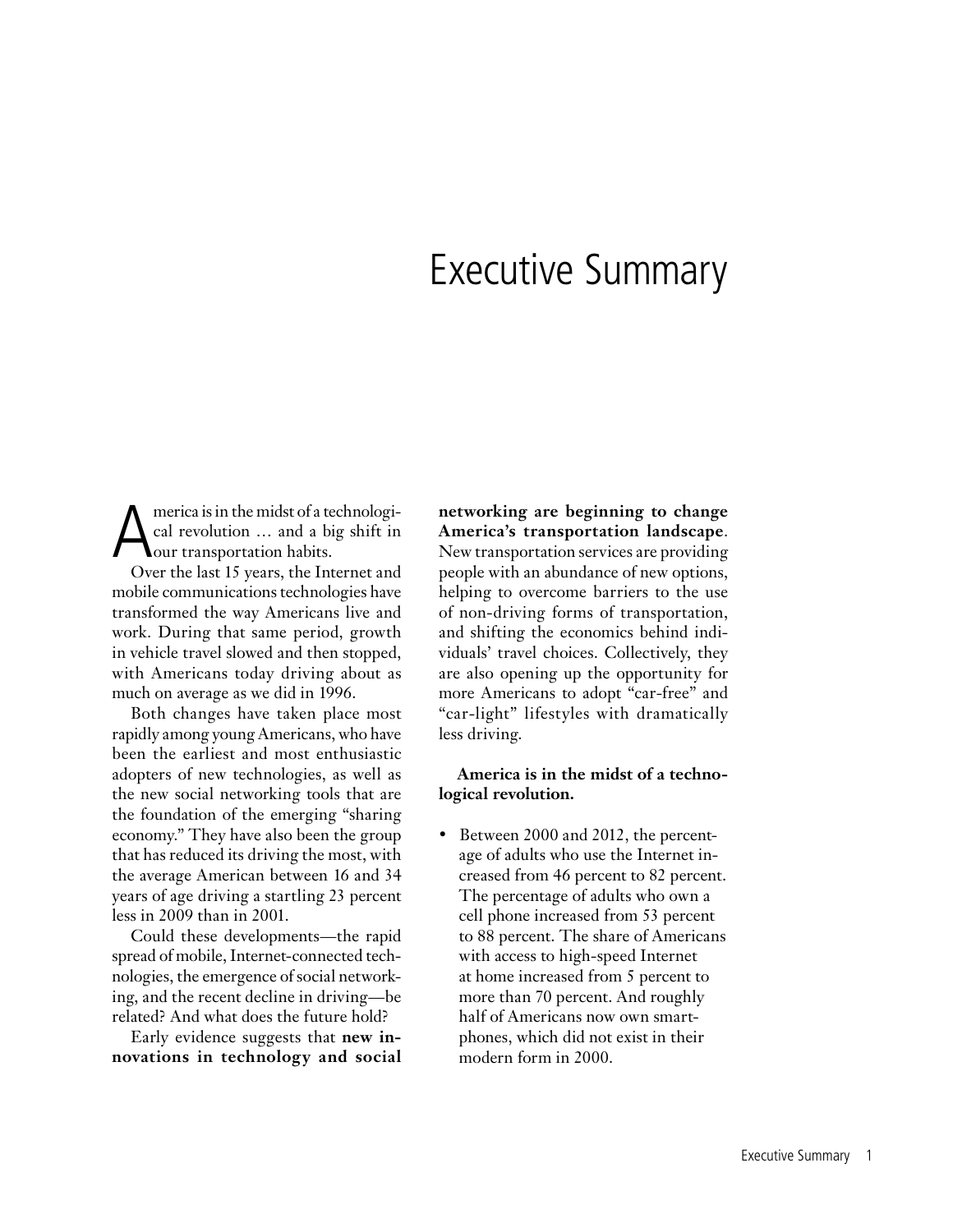**Figure ES-1. Market Penetration of Major Technologies in 2000 versus 20121**



- These technologies are changing how Americans live and work. Participation in telework and e-commerce has increased dramatically in the last decade. Meanwhile, social networking has helped unleash an emerging "sharing economy."
- Young Americans have consistently been the first to adopt and test the capabilities of these new technologies and practices. As of September 2012, young adults were six times more likely to have a smartphone than people in their grandparents' generation, and twice as likely as those between 50 and 64 years of age.

**Advances in the Internet and mobile communications technologies have** 

#### **unleashed a wave of new technologyenabled transportation services.**

• *Carsharing* – Classic roundtrip carsharing services, such as Zipcar and City Carshare—as well as newer oneway services such as car2go—enable subscribers to access cars located in their neighborhoods and on their college campuses, providing participants with the mobility benefits of access to a car without having to bear the burden of owning one. As of 2012, more than 800,000 Americans were members of carsharing services (sharing a combined fleet of more than 12,000 vehicles). Newer peer-to-peer carsharing networks enable individuals to rent out their own unused vehicles to people looking for a car.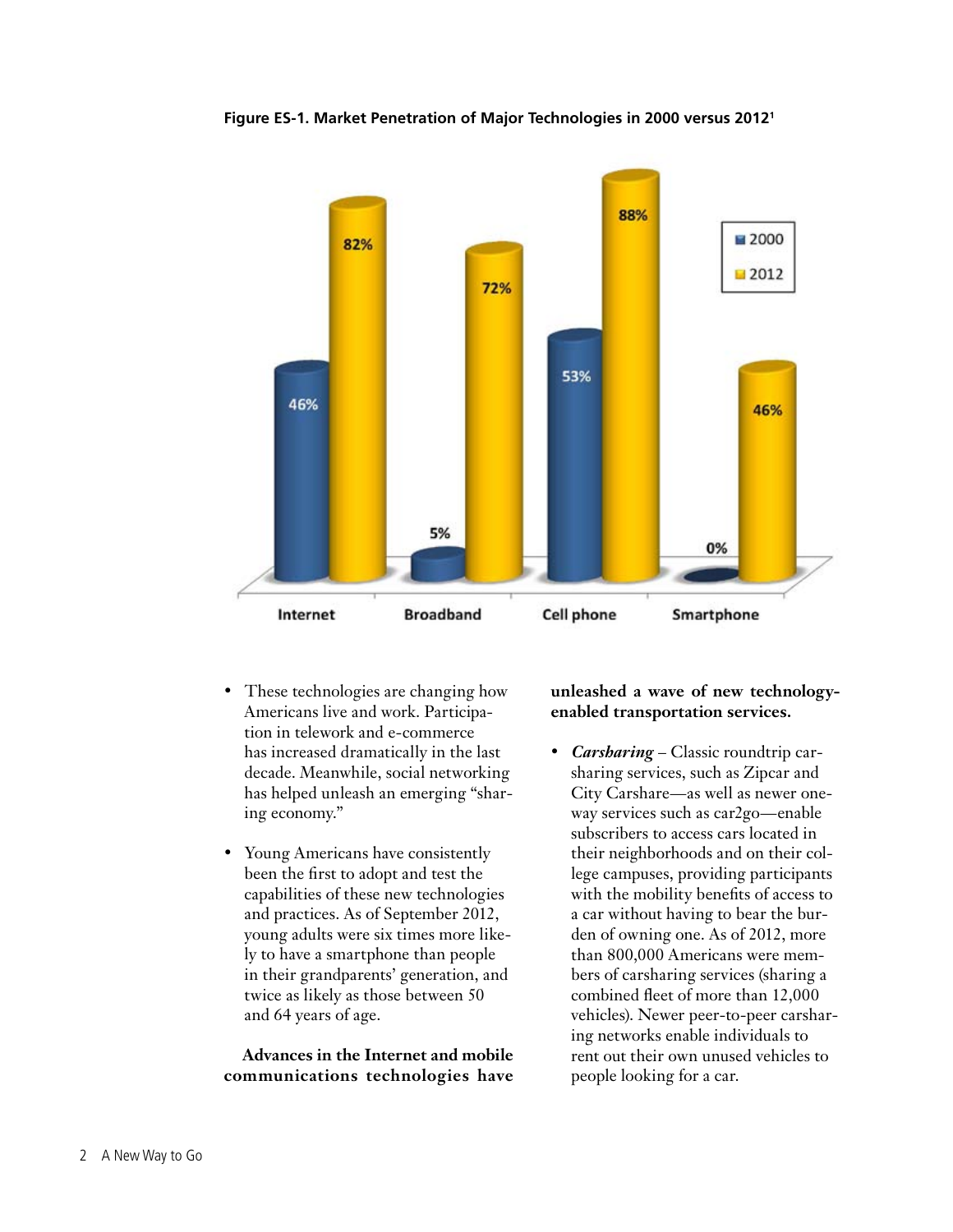- *Bikesharing* Six years after the launch of the first modern bikesharing system in the U.S., more than 30 cities now have programs where subscribers can access bikes by the minute or by subscription at kiosks located on city streets. In just its first season, New York City's Citibike program enlisted more than 70,000 annual members, with riders traveling more than 4.5 million miles.
- *Real-time transportation information –* The majority of U.S. transit systems now make scheduling information publicly available, enabling developers to produce a variety of new smartphone apps to help riders navigate urban transportation systems. Smartphone-based tools enable riders to find the best route for their trip, track the progress of trains and buses in real time, and even, in some cases, pay their fare.
- *Ridesharing* A variety of new services across the country pair ordinary people with open seats in their cars with individuals who need a ride. Using the Internet and smartphones to facilitate rides enables those seeking shared rides to tap a broader pool of potential matches.
- *Taxi hailing and transportation network services* – New services enable people to hail taxis or livery vehicles, or to arrange rides with ordinary drivers (e.g., Lyft and Sidecar) via smartphone, making it easier and often less expensive to hire a ride.
- *Multi-modal tools* New apps and tools also enable individuals to plan trips using several modes of transportation, facilitating efficient, seamless, door-to-door journeys.

#### **Technology-enabled transportation services have the potential to change Americans' transportation behaviors.**

- Technology-enabled services can *eliminate traditional barriers* that prevent Americans from taking public transit or sharing rides and vehicles.
- The array of new services can make it easier for households to *reduce the number of vehicles they own*—a step that generally leads to steep reductions in driving.
- Technology-enabled services can *expand the availability of transportation choices* in places and markets where they are not currently available.
- Access to mobile technology also enables riders to *use their time riding on trains or waiting for buses more productively*. This provides shared transportation with a market advantage over driving, since the use of mobile technology is increasingly understood as being incompatible with the safe operation of a car.

**While many of these new tools are in their infancy, several have already been shown to reduce vehicle ownership and driving.** 

- Each carsharing vehicle replaces nine to 13 privately-owned vehicles, and the average carsharing participant reduces his or her driving by 27 to 56 percent. About 25 percent of carsharing participants sell a vehicle after joining while another 25 percent forgo vehicle purchases they otherwise would have made.<sup>1</sup>
- A study of the Chicago transit system, which gradually introduced a real-time bus location information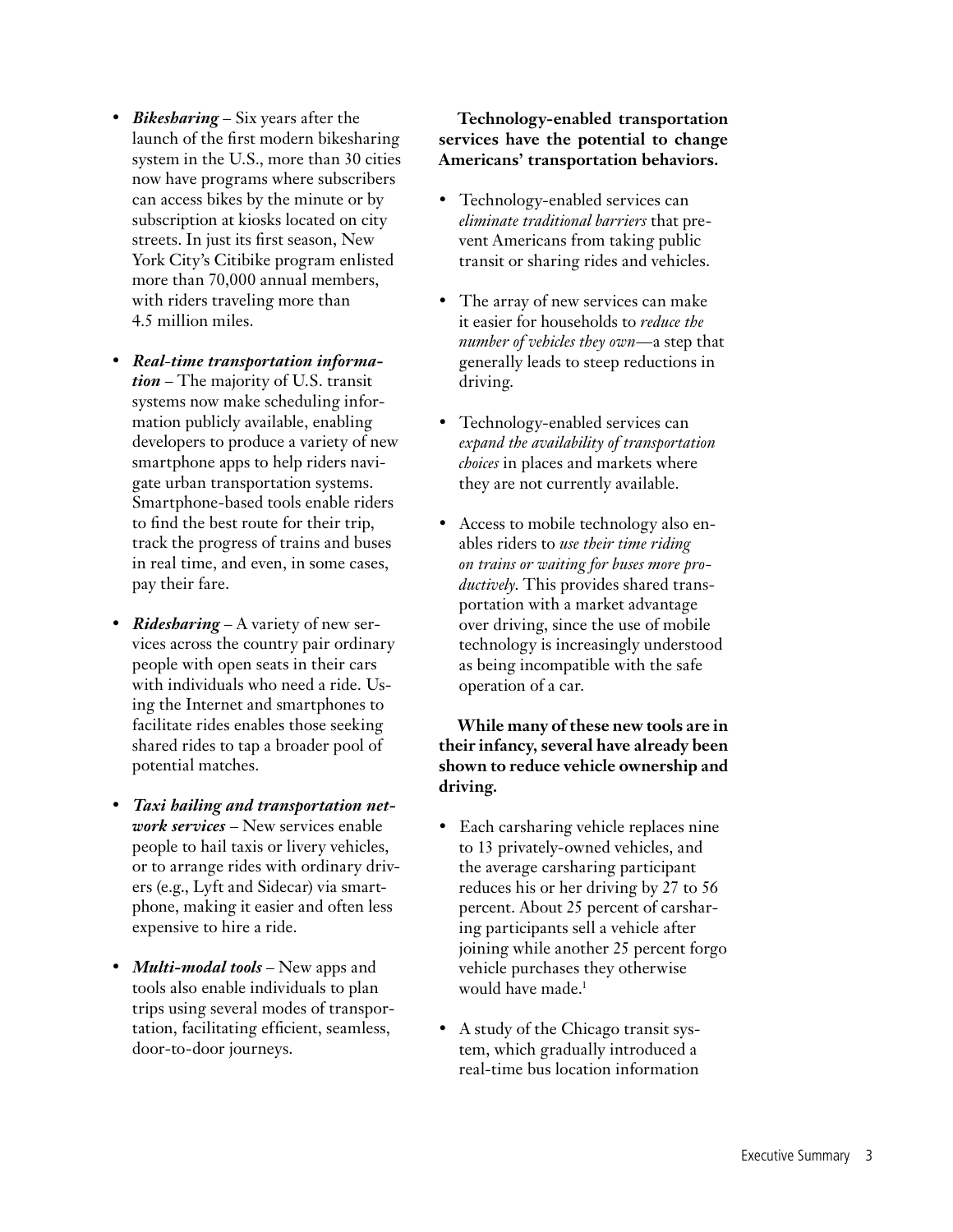system from 2006 to 2009, found that introducing real-time information increased weekday bus ridership.

• Approximately 40 percent of bikeshare members report reducing their driving, according to a 2011-2012 survey of members of four North American bikeshare services. A 2013 survey of members of Washington, D.C.'s Capital Bikeshare program found that one quarter reported having reduced the number of miles they drove since joining the service. Five percent of members reported having sold a personal vehicle since joining the service, with 81 percent of those members reporting that joining Capital Bikeshare was a factor in the decision. The total reduction in vehicle travel by Capital Bikeshare members was estimated at 4.4 million miles.

**The cumulative impact of new transportation services on vehicle ownership likely exceeds that of the individual services**.

- By providing more choices and flexibility for individuals to meet their transportation needs, these new tools can make it convenient to adopt "carfree" and "car-light" lifestyles.
- Households that reduce the number of vehicles they own often dramatically reduce the number of miles they drive. Because many of the costs of owning a car are perceived to be fixed, vehicle owners perceive the cost of driving an additional mile to be artificially low. New services such as carsharing shift the cost of driving from fixed to per-mile costs, providing an incentive for users to drive less and allowing many households to reduce their overall spending on transportation.

• Information technologies make it easier to ensure seamless connections between various modes of transportation, expanding the number and types of trips that can be completed effectively without a car.

**Cities, states and the federal government should take a series of immediate steps to unlock the potential of technology-enabled transportation services** to provide Americans with more and better transportation choices, while integrating new technologies into transportation planning and policy. Specifically, governments should:

- **Use information technology** to facilitate the development of technology-enabled services by providing open access to transit scheduling and operations data, providing real-time transit information at stations, bus stops and elsewhere, ensuring wi-fi and/or cellular network access on all transit vehicles, and creating multimodal connections with emerging transportation services.
- **Modernize regulations** to accommodate carsharing, bikesharing, ridesharing, and other transportation services in ways that unlock the tremendous potential of these services while ensuring strong protection for consumers and residents.
- **Embrace a multi-modal future.** Transportation planners should seek to integrate new technology-enabled services and existing transportation services into systems that provide efficient, seamless, door-to-door connections**.** Officials should incorporate new transportation tools into all aspects of transportation planning and decision-making, while breaking down outdated mode-specific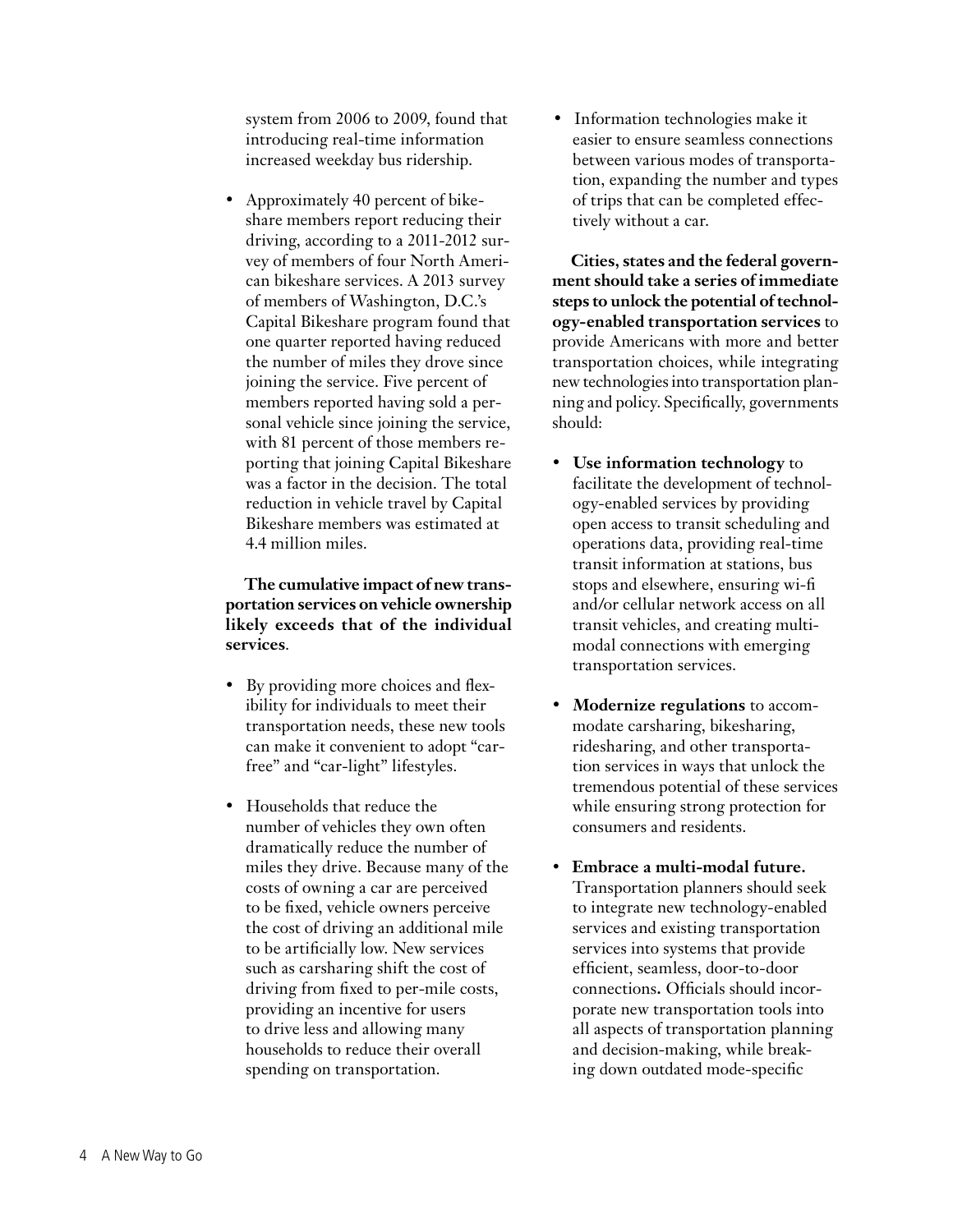"silos" in transportation agencies and financing. Governments should make strategic investments in tools to integrate and maximize the benefits of new transportation innovations, while also investing in the basic infrastructure—such as transit lines and improved facilities for bicycles and pedestrians—that provides individuals with high-quality transportation choices.

• **Extend the use of technologyenabled tools to new communities.**  Local and state governments should expand access to technology-enabled services to areas beyond the major cities in which they have taken root, surmount economic and other barriers to the use of those alternatives, and explore the potential uses of Internet and mobile communications technologies in expanding access to

high-quality public transportation in areas that currently do not have the population density to sustain such service.

• **Learn and adapt** by tapping the rich information offered by new technologies to improve the quality of transportation services. Local, state and federal officials should also invest in research to explore the impact of recent technological changes on future expectations of demand for driving.

Public officials should also ensure that plans for future transit and road capacity investments adequately reflect the emergence and potential of new technology-enabled tools to reduce driving. Governments should cancel plans for highway expansion projects that no longer make sense amid recent trends toward reduced driving and the emergence of new technologies.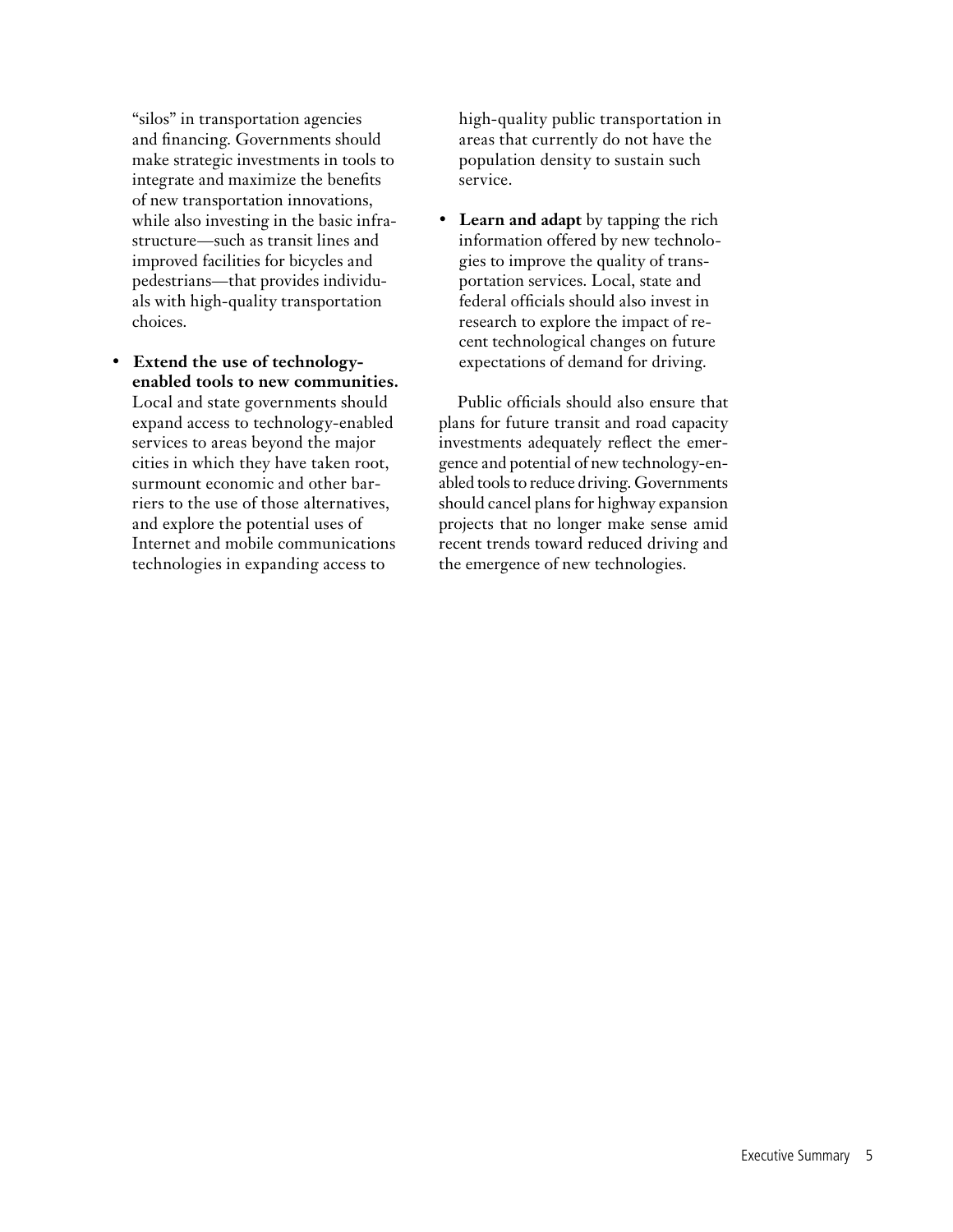# Introduction

**M** ost Americans want to drive less.<sup>2</sup><br>For some, it's a matter of eco-<br>nomics. Transportation is the sec-<br>and largest bousehold expenditure, after For some, it's a matter of economics. Transportation is the second-largest household expenditure, after only housing, and ahead of food, clothing, education and health care.3 Owning, maintaining and fueling a car is a significant drain on household budgets, especially when times are tight.

For others, the desire to drive less stems from fatigue with the daily grind of commuting. Commuting by car is a stressful experience, one that can have a negative impact on overall well-being.4 Traffic congestion and unpleasant commutes are among the major reasons that an increasing number of Americans find driving to be a chore.5 At the same time, Americans are increasingly coming to recognize that time behind the wheel cannot also be spent staying connected with others via cell phones or the Internet—at least not safely.

For still others, driving less is a way to improve their health, or the health of the planet. Bicycling and walking are increasingly seen as important ways to stay active and healthy. Meanwhile, more than 40 percent of American drivers age 18 to 34and more than 35 percent of all other age groups—report that their concern for the environment leads them to drive less.<sup>6</sup>

Cutting back on driving isn't easy, though, especially given the transportation and land-use decisions local, state and federal governments have made since World War II. For decades, American communities have been built on the self-fulfilling assumption that people will drive wherever they need to go, leaving many of us dependent on cars for even the most basic daily tasks. Carpooling, public transportation, bicycling and walking are important and viable options for millions of Americans, but nine out of 10 American households feel the need to own at least one car.<sup>7</sup>

The rapid advance of the Internet, mobile communications technologies and social networking—and the technologyenabled transportation services they are spawning—has the potential to expand the share of American households with the freedom to live without a car, or to live with fewer cars than they own today. These new tools give Americans a broader array of convenient, flexible transportation choices—enabling them to drive when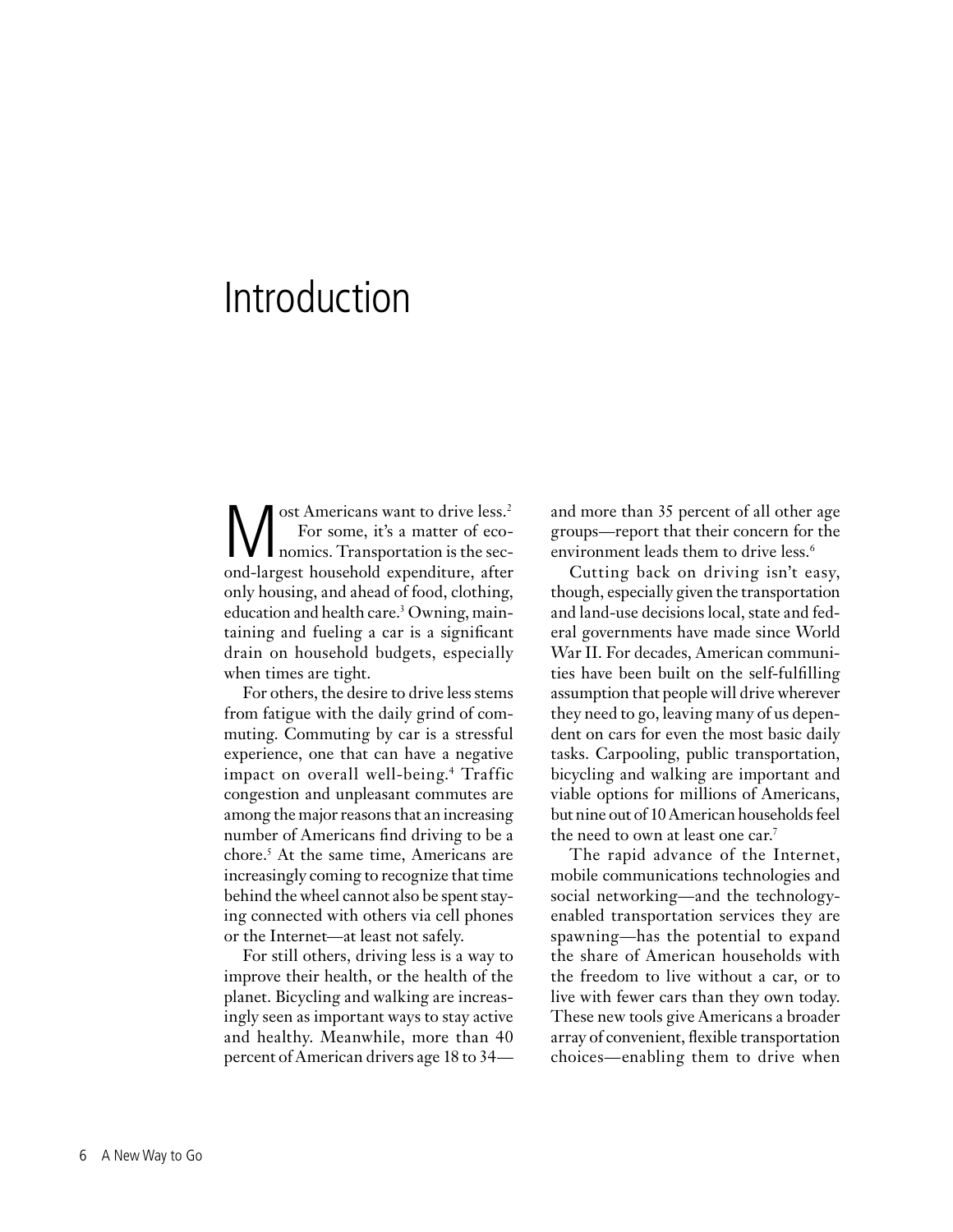and where they need to, share rides where they can, and take full advantage of the particular benefits of public transportation, bicycling and walking.

Many of these new services are still in their infancy, while others are well on their way to becoming important fixtures

of the nation's transportation system. Local, state and federal officials should take immediate steps to facilitate the growth of these services, while integrating emerging transportation technologies and tools into our planning and decision-making for the future.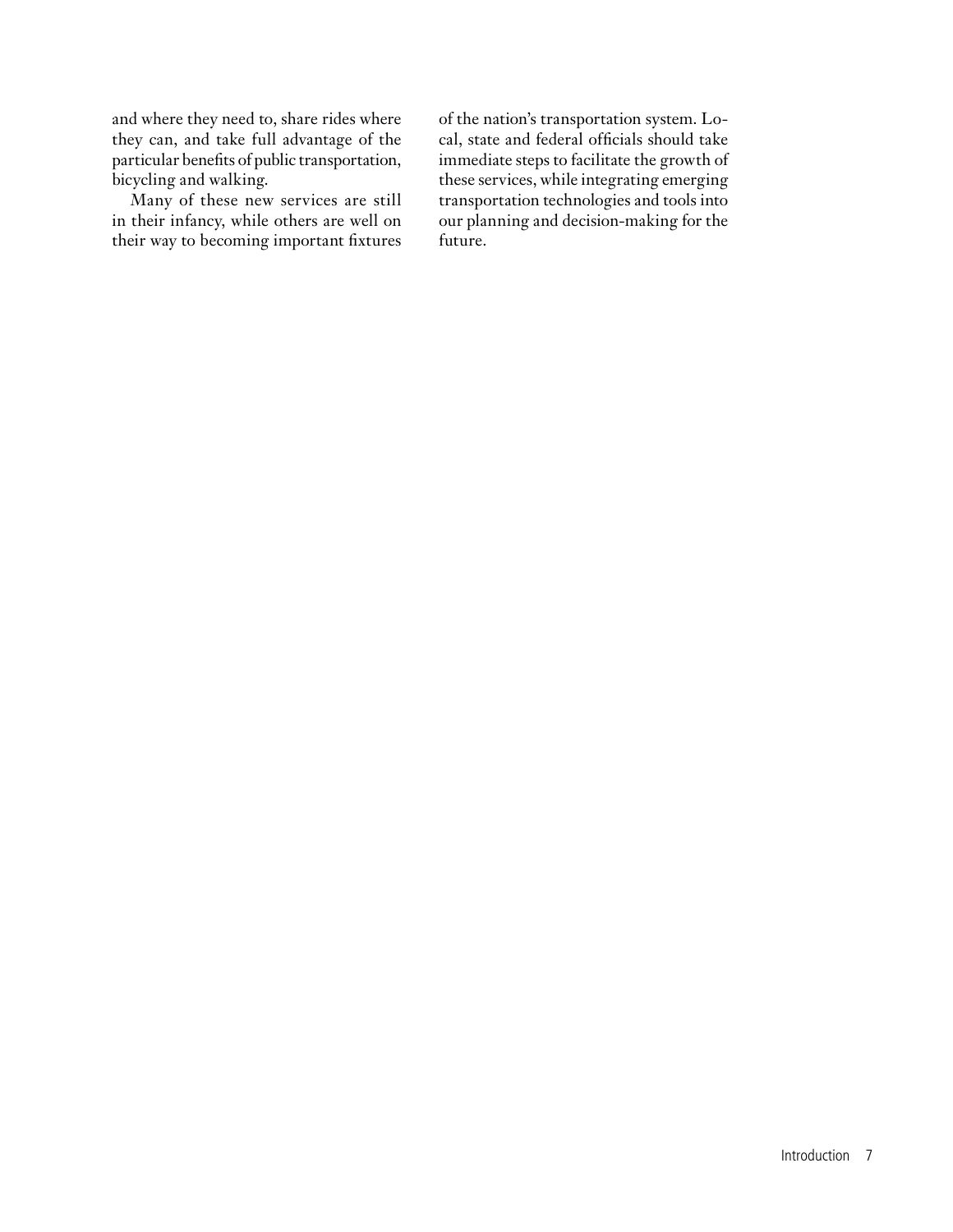# America's Technology and Social Networking Revolution

America is in the midst of a techno-<br>logical revolution. Over the last two<br>decades, American life has been<br>transformed by the rouid spreed of the logical revolution. Over the last two decades, American life has been transformed by the rapid spread of the Internet, broadband, and mobile communications technologies. More recently, technological advances have unleashed the potential of social networking—a new form of online social organization that expands the ability of people to share ideas and goods with people with similar interests and needs.

Young people have consistently been the first and most enthusiastic adopters of both new technologies and new forms of social media.

Transportation is among the many aspects of American life being reshaped in real time thanks to technology. To appreciate those changes—particularly among young people—it is first necessary to grasp the broad sweep and rapid speed of America's technological and social networking revolution.

# From Dial-Up to iPhone: America in the 2000s

By the turn of the  $21^{st}$  century, America had already been through a period of rapid technological and social change that brought the popularization of the personal computer, mass access to the Internet and mobile communications, and a host of other changes.

Since then, however, the pace of technological change has, if anything, accelerated. In the late 2000s, the smartphone emerged as a powerful new technology that put location-aware, Internet-connected, mobile communications technology in the hands of millions of Americans. Consumers have been adopting smartphones at a pace 10 times faster than they started using the personal computer in the 1980s, twice as fast as they signed up for dial-up Internet in the 1990s, and three times faster than they signed up for social networking services in the last decade.<sup>8</sup>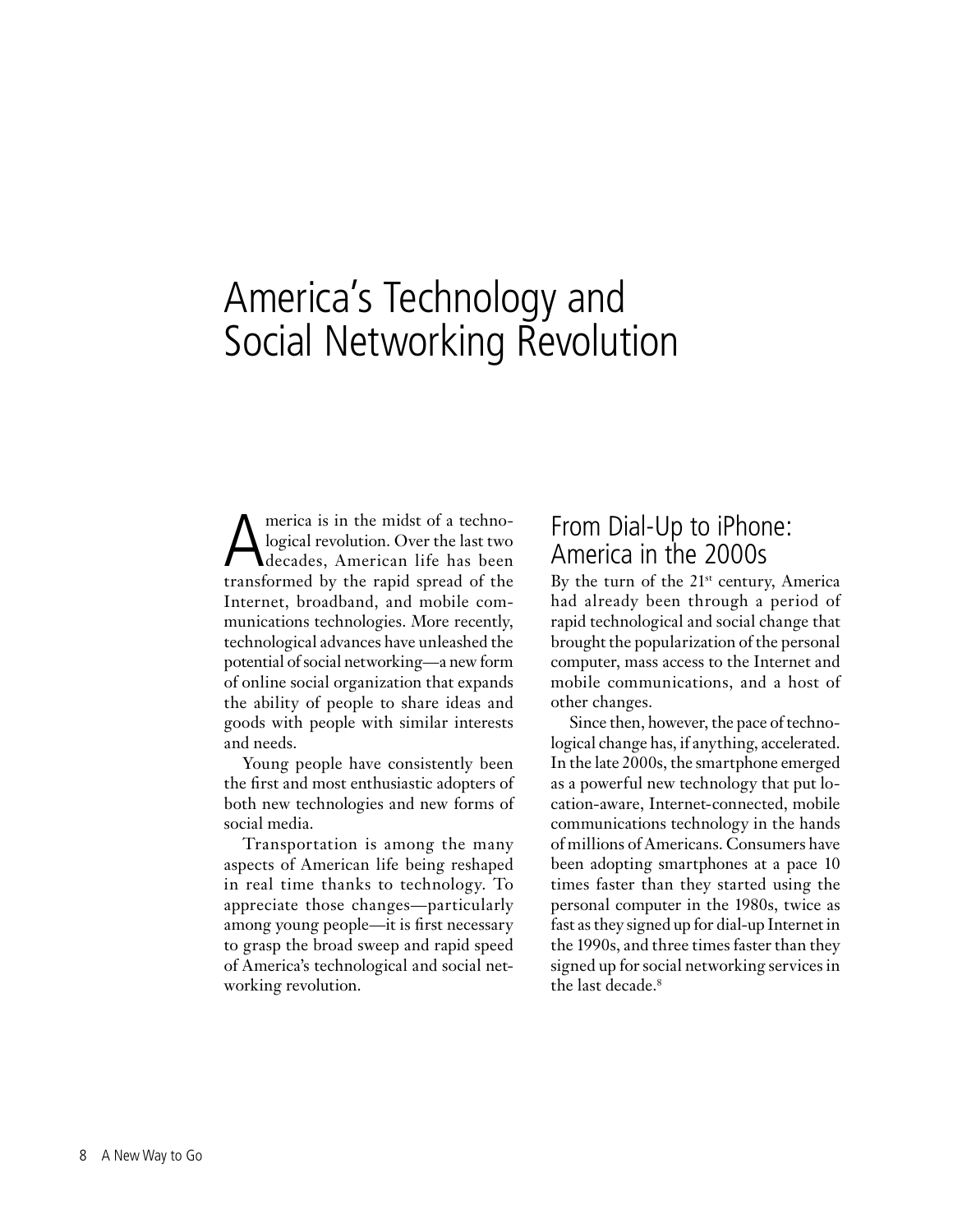The past decade has seen the rapid penetration of new technologies into the marketplace.

- **Internet use:** In 2000, less than 50 percent of adults in the United States regularly used the Internet.<sup>9</sup> By 2012, 82 percent of American adults did.10
- **Cell phone ownership:** In 2000, just over half of adults owned a cell phone.11 By June 2013, 91 percent of adults did.12
- **Broadband access:** In 2000, only 5 percent of Americans had access to a high-speed Internet connection in their home. By 2012, more than twothirds of Americans did.13
- **Smartphones:** In 2000, the modern smartphone did not exist. By June 2013, more than half of American adults owned a smartphone.14

• **Location-aware devices:** In 2000, devices that used global positioning system (GPS) satellites were just beginning to emerge into the marketplace. GPS capability is now a standard feature of smartphones used by tens of millions of Americans, as well as a key technology in all facets of transportation.<sup>15</sup>

# Young Americans Have Been the First to Embrace New Technologies

Adoption of new mobile communications devices is increasing across all income levels, races, ages, and education levels.17 But young Americans have consistently been the first to adopt new technologies and to integrate them into their lifestyles.



**Figure 1. Market Penetration of Major Technologies in 2000 versus 201216**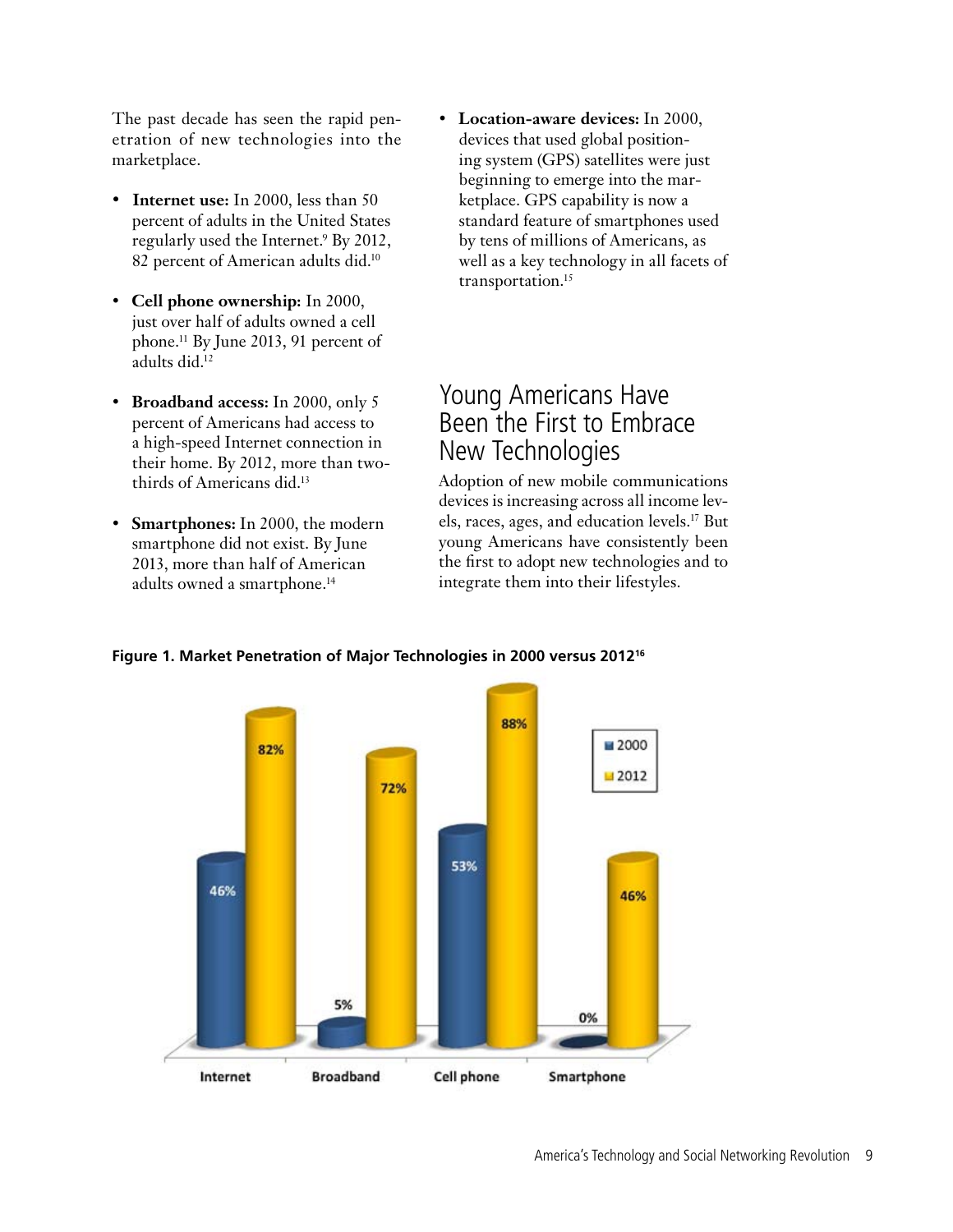- **Internet use:** Young Americans were the first to embrace the Internet. In 2000, young people were five times more likely to use the Internet than people in their grandparents' generation.18 Internet use is now nearly universal among young people, with nearly 95 percent of young adults between the ages of 18 and 29 using the Internet on a daily basis.19
- **Smartphone adoption:** As of September 2012, just over five years after the introduction of the Apple iPhone, two-thirds of young adults (18-29 years old) owned some variety of smartphone.20 Young adults were six times more likely to have a smartphone than people in their grandparents' generation, and twice as likely as those between 50 and 64 years of age.
- **Texting:** In a 2011 Pew Research Center survey, 18-24 year olds

reported sending or receiving an average of 110 text messages per day. These youth text message at double the frequency of 25-34 year olds, and more than 20 times the rate of adults older than 64.<sup>21</sup>

# Social Media and the Sharing Economy

Social networking barely existed a decade ago. Today, Americans collectively spend approximately 24 billion hours per year on social networking.<sup>23</sup> More than 40 percent of Americans are daily Facebook users.24

Social media has facilitated the emergence of a growing "sharing economy," which has been defined as "an economic model based on sharing, swapping, bartering, trading or renting access to products as opposed to ownership."25



**Figure 2: Young Adults Almost Universally Use the Internet, at Rates Well Ahead of Their Elders**<sup>22</sup>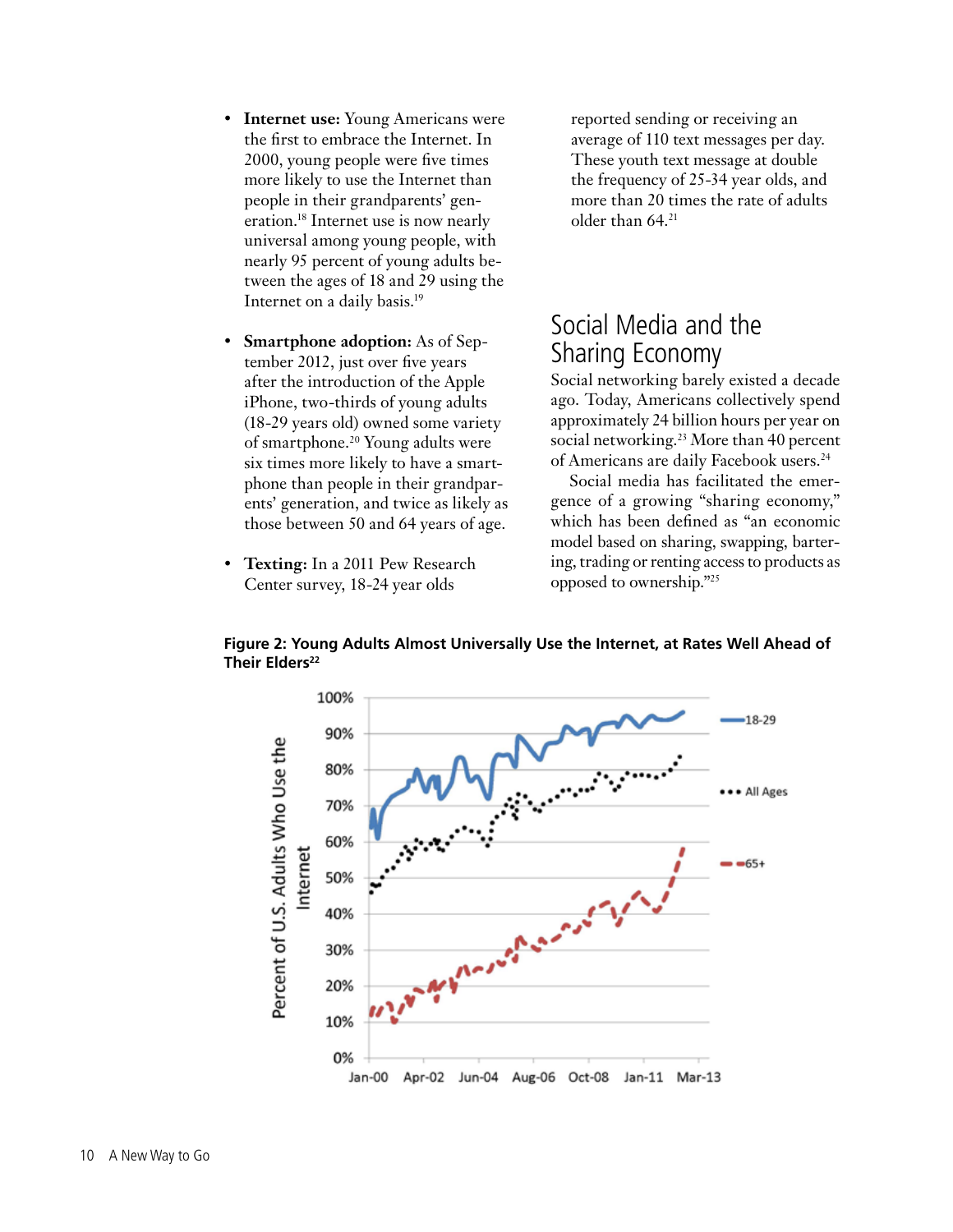Wikipedia, for example, has become a dominant reference source by crowdsourcing information. Entertainment ecosystems have blossomed around widespread swapping of pictures, videos or songs. Meanwhile, growing from roots in Webbased services such as Craigslist and eBay in the 1990s, the arrival of smartphones and social networking has kicked the sharing economy into overdrive, allowing ordinary people to sell or share unused items or excess capacity.26 People can find eager takers for a summer cottage, spare bedrooms, power tools, designer gowns, farm produce, a babysitter, or seats in a car—yielding additional cash and sometimes the benefits of human interaction.

New technology tools have made it easy to disseminate information about available opportunities, to sort among competing offers and to better trust that anonymous strangers will behave civilly to protect their online reputations. For example, where a person might once have tried to organize a carpool with a few friends from work or posting flyers in coffee shops, today Americans in some cities can arrange ridesharing with hundreds of "friends" or even trusted strangers at the click of a button.

Young people were the first to embrace social networking and have been among the earliest participants in various aspects of the sharing economy.

By 2006, nearly half of young adults (18-29 years old) who used the Internet were participating in a social networking service—three times the rate of Internet users as a whole. By 2010, more than 90 percent of college students used social networking on a daily basis.<sup>27</sup>

Young people have also been the first adopters of new social media platforms. For example, as of the end of 2012:

• 27 percent of Internet users aged 18 to 29 used Twitter, compared with 16 percent of all Internet users;

- 28 percent used Instagram, compared with 13 percent of all Internet users;
- 13 percent used Tumblr, compared with 6 percent of all Internet users.<sup>28</sup>

Members of the Millennial generation (those born between 1983 and 2000) are also among those most attracted to the sharing economy, second only to members of Generation X (those born between 1965 and 1982).<sup>29</sup> According to one recent summary of trends in the sharing economy, "Millennials [are] more likely to feel positive about the idea of sharing, more open to trying it, and more optimistic about its promise for the future."30

# Technology Is Changing Our Transportation Needs

A variety of interactions that were once primarily conducted in person are now increasingly taking place online, as powerful new technologies change the way Americans work, shop, relax and connect with one another.

- **Telework:** In the last decade, the number of Americans working from home at least one day per week increased by more than 40 percent, as measured by the U.S. Census Bureau.<sup>31</sup> By 2010, 9.5 percent of all workers worked from home at least part of the time.<sup>32</sup>
- **E-commerce:** Shopping online is becoming an increasingly important part of the American economy. Retail sales happening online have increased five-fold in the last decade.<sup>33</sup> About 5 percent of all retail sales now happen online.34 Purchases via mobile devices, in particular, are growing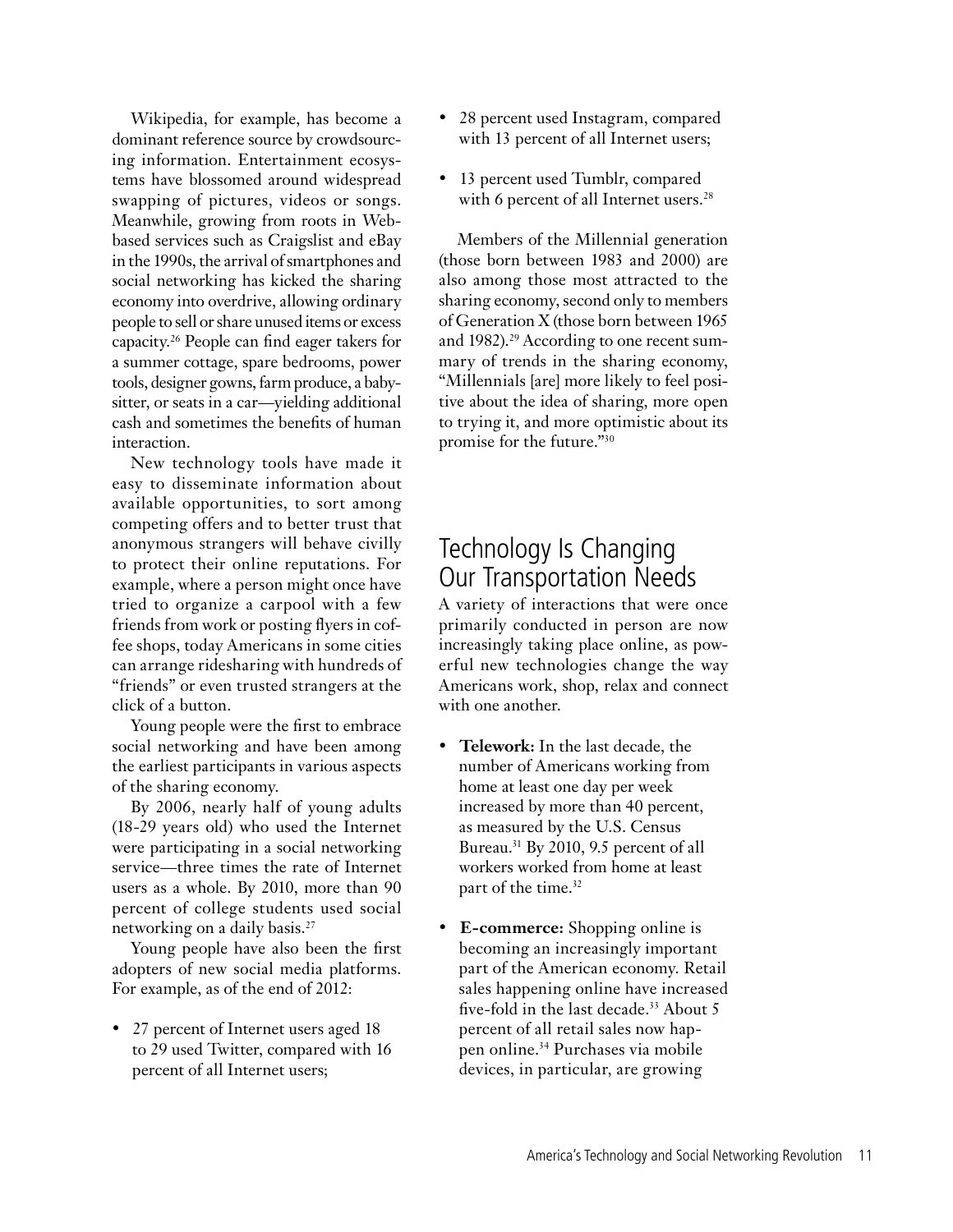at a rate of more than 80 percent per year.<sup>35</sup>

America's technological revolution has reshaped the nation's life. Industries that had seemed invulnerable little more than a decade ago—from the recorded music industry to newspapers to the postal service—have had their business models upended. The ways in which Americans work,

shop and socialize have changed dramatically. Those changes have been especially rapid among the youngest Americans.

Transportation has not been immune to the massive changes unleashed by the growth of the Internet and mobile communications technology. The next section discusses the potential of these new technologies to disrupt existing arrangements in ways that reduce dependence on the automobile.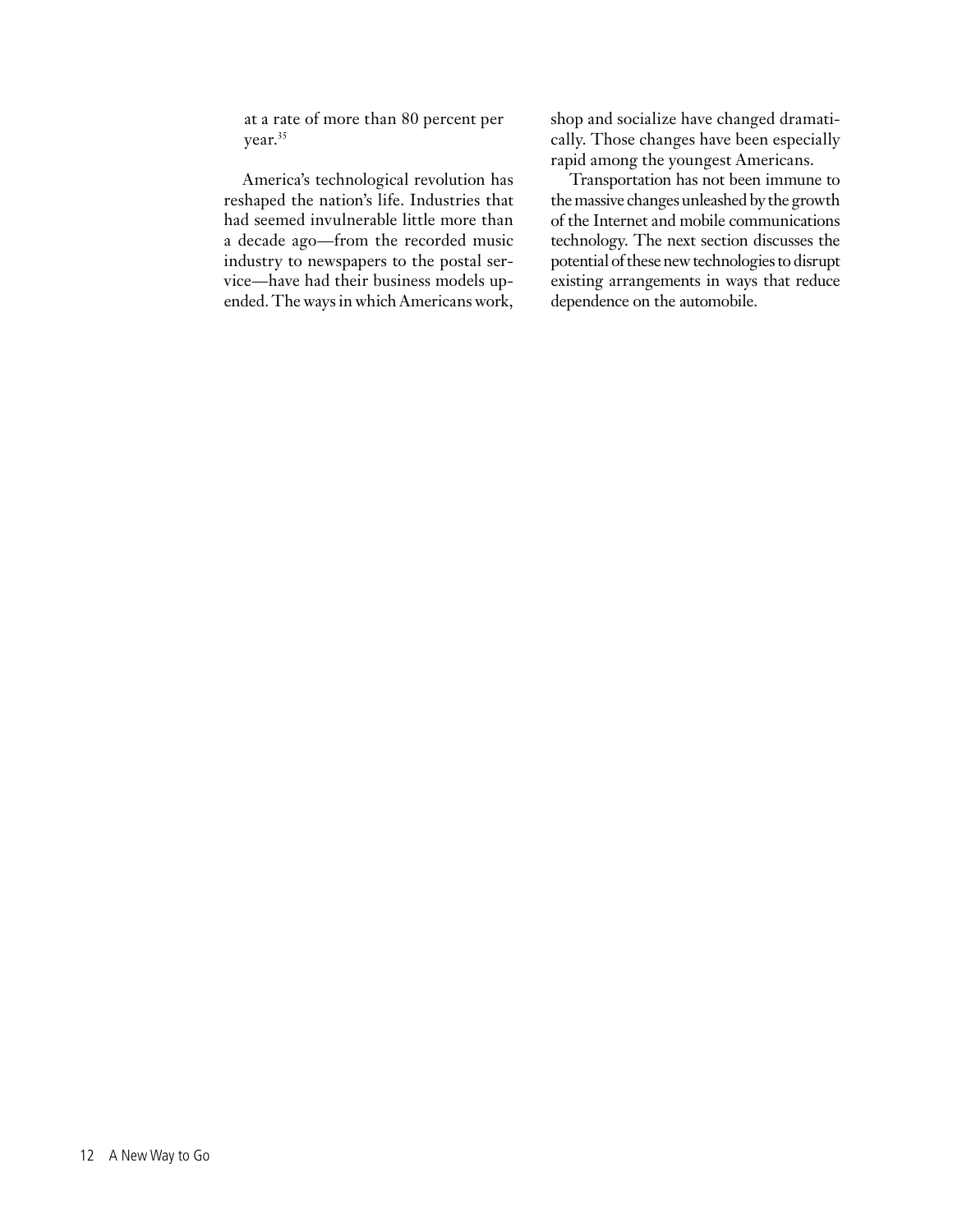# Technology-Enabled Transportation Services: What They Are and Why They Matter

America's technological and social net-<br>working revolution is changing every<br>aspect of American life—and transworking revolution is changing every aspect of American life—and transportation is no exception. One of the most important changes has been the emergence of a variety of new technology-enabled transportation services, which take advantage of mobile communications technology and social networking tools to provide new transportation choices to Americans.

By empowering Americans with additional transportation choices and enhanced ways to navigate these choices, new, technology-enabled transportation services could reduce the need for many Americans to own a personal vehicle, thereby resulting in a significant reduction in vehicle travel.

### The Impact of Technology on Transportation Choices

Technological changes can affect transportation choices in a variety of ways. Over the past several decades, transportation experts have studied how advances such as the Internet—and technology-enabled choices such as telecommuting—have changed transportation behaviors.

The primary focus of those studies has generally been on whether Internet-connected technologies result in more or less travel. In some cases, technology substitutes for travel—as when a telecommuter reduces the number of days on which he or she drives to work, or a person swaps a trip to the store for a purchase via an online retailer.



*The ability to stay connected en route is a key advantage of public transportation, with an increasing number of transit agencies providing wi-fi and other forms of mobile connectivity to riders.* Credit: Matt Johnson.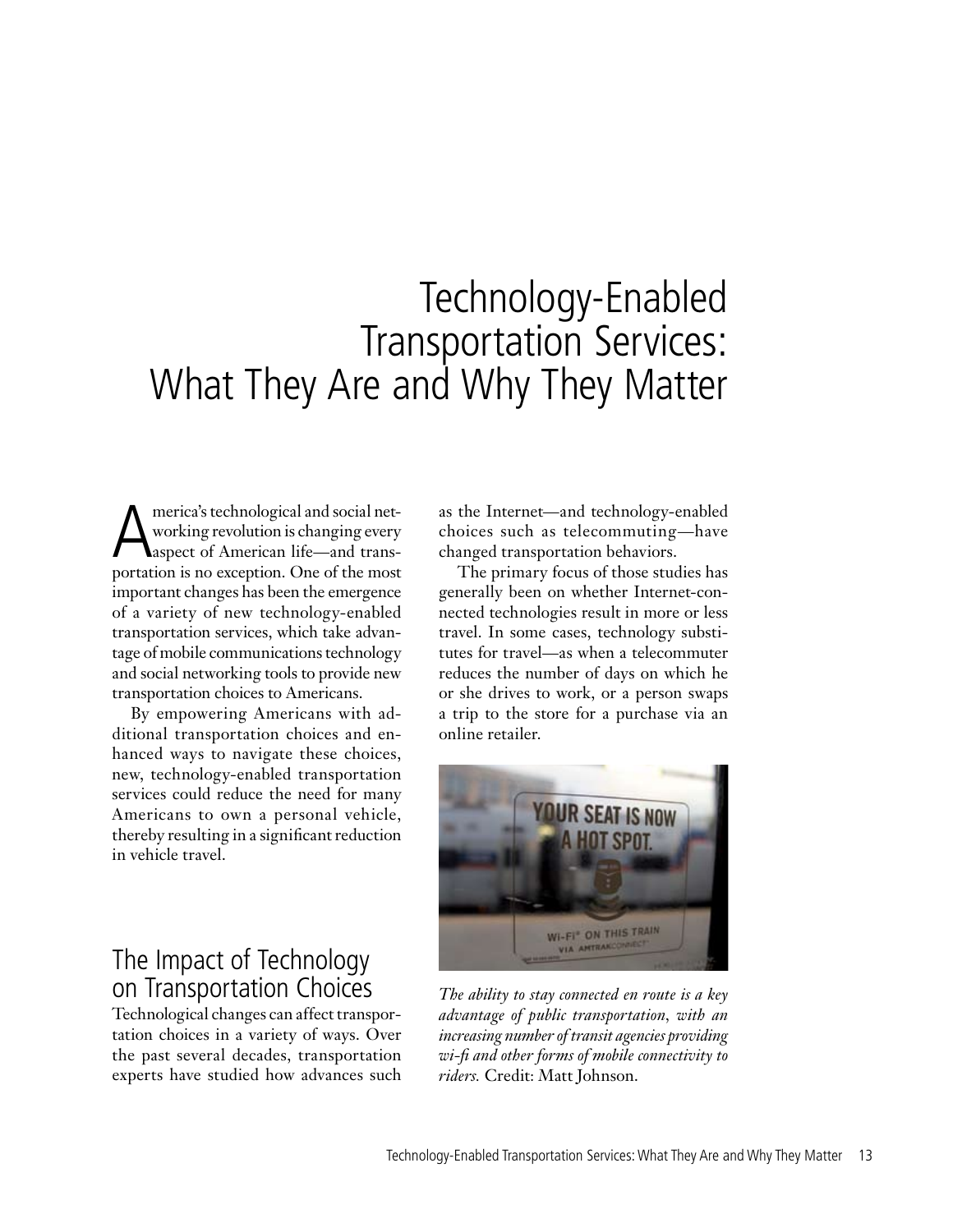A 2004 review of 20 studies from around the world on the impact of telecommuting found that on days employees worked from home, they took 27 to 51 percent fewer trips, and logged 53 percent to 77 percent fewer miles traveled.36 Other research suggests that telecommuting very likely reduces overall vehicle travel.37

A study of the inclusion of wi-fi on Amtrak trains in California's Capital Corridor estimated that the addition of the service increased the number of trips by 2.7 percent, with the greatest impact being on new riders.

In other cases, however, technology generates new travel—for example, by making it easier for individuals to find cheap air flights online, to discover new destinations that require travel, to avoid traffic jams by taking more circuitous routes, or to engage in consumer-to-consumer transactions that require additional travel. In general, technology has been seen by researchers to substitute for travel in the short run and stimulate travel in the long run.<sup>38</sup>

The availability of Internet connections on a mobile, on-demand basis has the potential to influence transportation choices in important new ways.

Smartphones, for example, provide travelers with access to voice and text communications, information and entertainment *en route*, enabling time spent waiting for buses or riding on trains to be used more pleasantly or productively than before. The ability to stay connected while in travel is an important selling point of public transportation ridership relative to automobile driving, especially considering the increasing alarm of transportation safety officials about the perils of distracted driving. (See "Staying Connected," page 16.)

Preliminary results from recent research

suggest that users who perceive public transit as providing an opportunity to multitask may be more likely to choose transit over driving.39 A study of the inclusion of wi-fi on Amtrak trains in California's Capital Corridor estimated that the addition of the service increased the number of trips by 2.7 percent, with the greatest impact being on new riders.<sup>40</sup>

Both of these possible impacts of technology on transportation—the ability of telecommunications to substitute for work, shopping or recreational visits that might otherwise occur by car, and the ability of mobile Internet technologies to enable productive use of time on public transportation—are of critical importance and have the potential to affect how and when people choose to travel.

In this report, however, we focus on the implications of what we call **technologyenabled transportation services**—services that assist travelers or enable new economic models for transportation, and that are made possible by the Internet and/ or mobile communications. More specifically, we focus on those services related to modes of transportation other than driving in a personal vehicle.

### How Technology Can Enable "Car-Free" and "Car-Light" **Lifestyles**

New, technology-enabled transportation services have the potential to reshape America's transportation system. Individually, these services have the potential to reduce or eliminate key barriers to the use of non-driving modes of transportation. Collectively, they may make it easier for households to construct viable "car-free" or "car-light" lifestyles that are less dependent on privately owned vehicles. And they may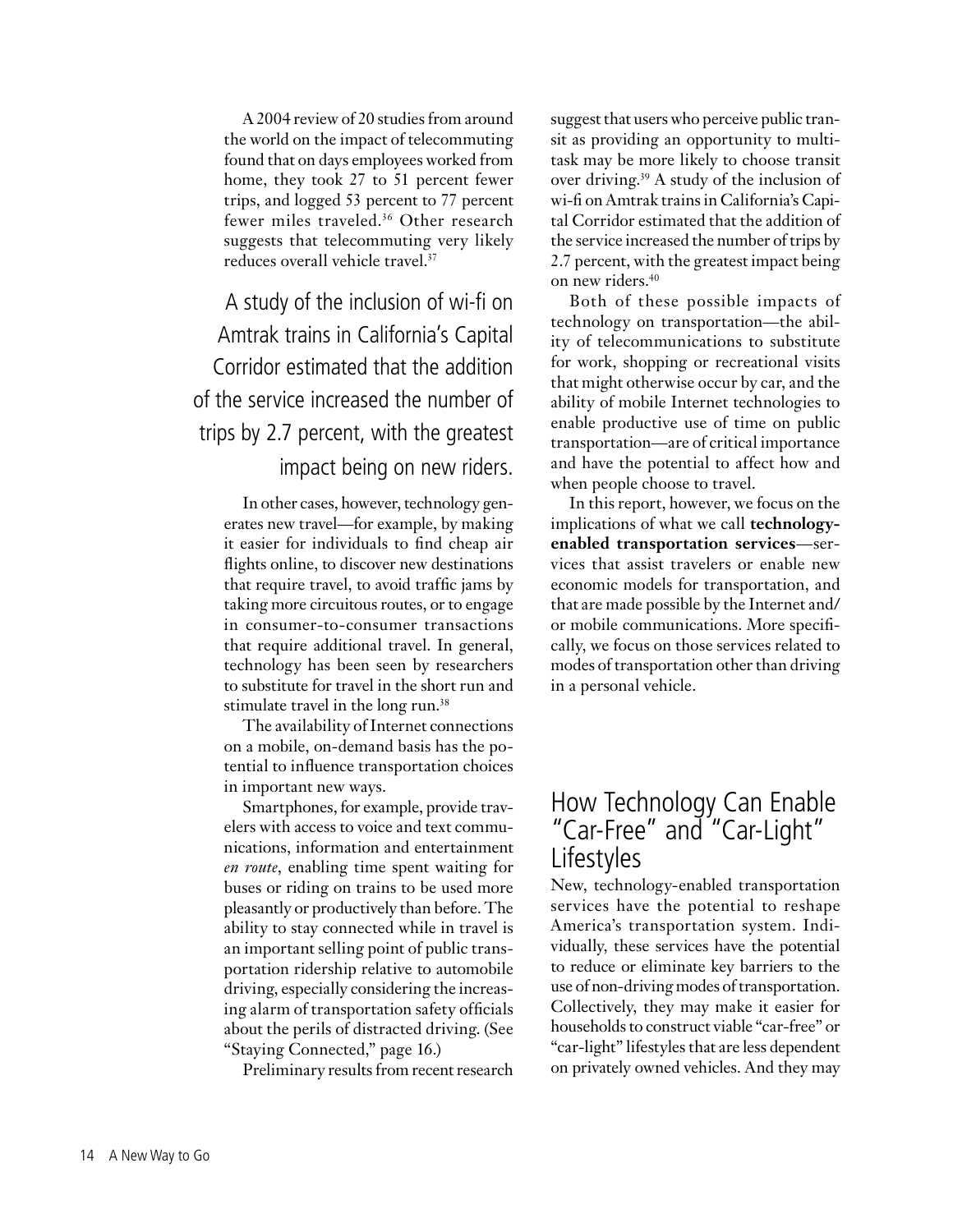expand access to non-driving alternatives to groups of people who do not currently have access to them by making those alternatives less expensive, more efficient or both.

#### **Reducing Barriers to Non-Driving Modes**

There are numerous barriers that have traditionally prevented people from using non-driving modes of transportation. Public transportation use, for example, is often limited by:

- Perceptions of security;
- Lack of timely and accurate information about the service;
- The availability and convenience of the service—including concerns about reliability and wait times.<sup>41</sup>

Mobile, Internet-connected technology has the potential to address each of these barriers. Security concerns may be alleviated by the ability of riders to photograph and report incidents by cell phone. Realtime trip planning and vehicle tracking applications can overcome information barriers and address concerns about reliability and wait times. (See page 24 for more information on these new tools.)

In the past, for example, transit users needed to consult confusing paper maps and timetables to plot their trips. In a 2005 study, 180 people—made up of a mix of transit users and non-users—were tasked with using paper system maps and timetables to plot a transit trip. Only 52.5 percent of those taking part were able to plan their trip successfully.42 Today, in many cities, an individual could undertake the same task—with far greater accuracy—by simply plugging an address into a mobile app or an Internet site such as Google Maps. The benefits of these services are even more profound when they enable users to construct trips that use several transit lines or multiple modes of transportation—trips that would have been exceedingly difficult to plan without automated tools.

Survey research by Latitude, a consulting firm, suggests that providing information about transportation options via the Internet and mobile technologies can give people the same sense of mobility and freedom that comes with owning a car.<sup>43</sup> The researchers concluded that "new forms of information access enable choice; they can aid with smart planning and in-the-moment decision-making, reduce users' frustrations, and soften preconceived notions about the downsides of more sustainable transit options when compared with driving."44

In short, technology-enabled transportation choices can help people target and overcome barriers that might previously have deterred them from taking public transportation, sharing a ride with a friend (or a trusted stranger), or biking or walking to their destination.

#### **Reducing the Need for Vehicle Ownership**

Most Americans face a stark choice when it comes to transportation: either buy or enter into a long-term lease of a car, and obtain reliable, 24-hour access to automobile mobility, or forgo buying a car and risk not having access to one at all. Even many people who might generally be willing and able to travel by means other than driving face certain situations—such as the need to travel in the rain, or carry packages, or take the occasional long-distance trip—in which access to a car is desirable.

It is no surprise that, under those circumstances, the vast majority of Americans have felt the need to own a personal vehicle—despite the tremendous burden vehicle ownership places on household budgets. According to a 2010 poll conducted for Transportation for America, nearly three-quarters of Americans surveyed said they had "no choice but to drive as much as  $I$  do." $45$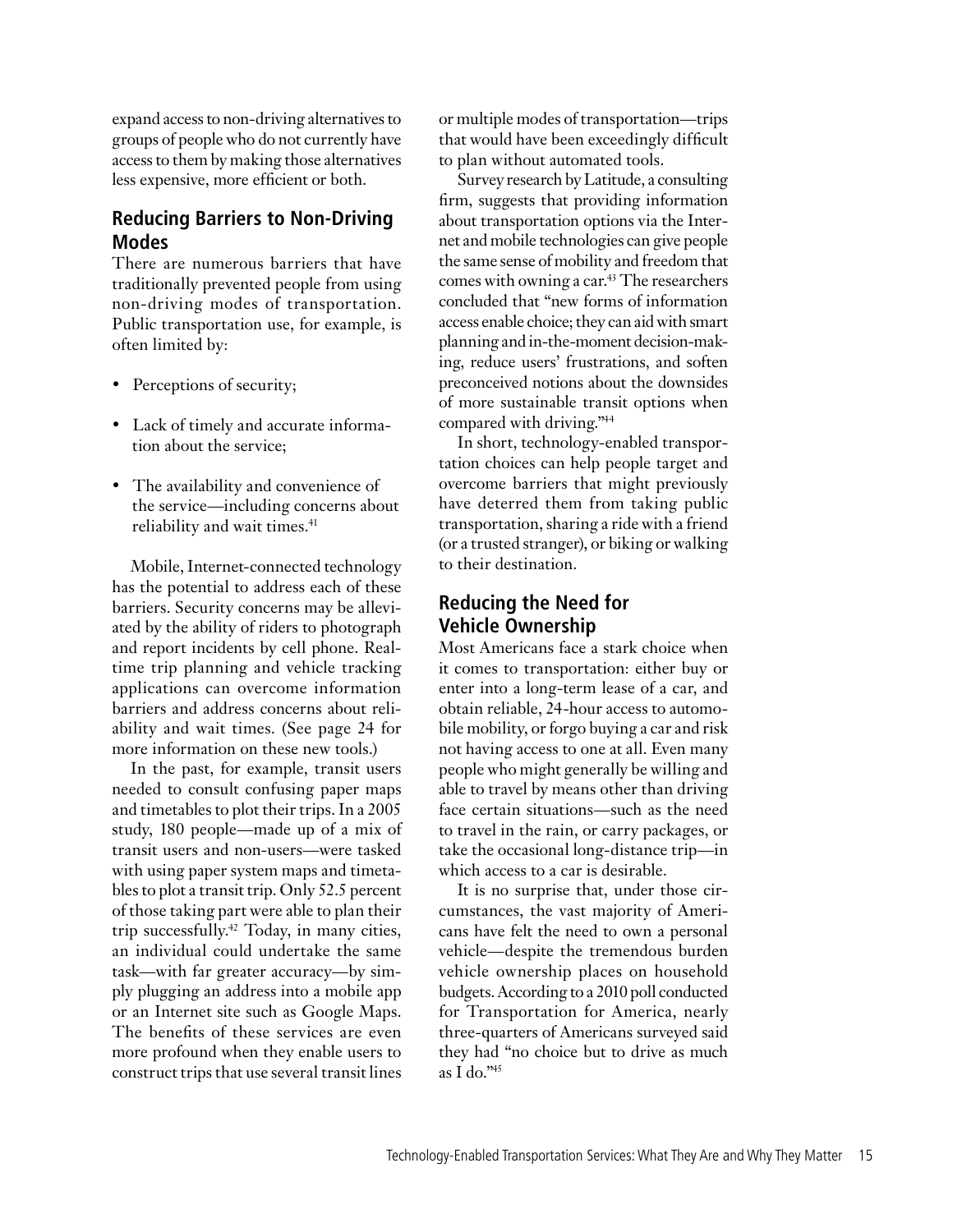### Staying Connected: Mobile Technology Makes Time Spent on Transit More Valuable

Americans increasingly feel the need to stay connected with email, social net-works and the Internet wherever they go. The increasing importance of mobile connectivity to Americans has the potential to shift traditional conceptions of how individuals value their time—making time spent connected to mobile technologies while waiting for a bus or riding a train more valuable than it might previously have been.

The use of mobile technology on public transportation has become extremely common. An annual observational survey of Chicago-area commuter rail riders found that the percentage using portable electronic devices *en route* increased from 26 percent in 2010 to 48 percent in 2013.50 More than half of the riders on Amtrak's Acela high-speed rail service in the Northeast use laptops, tablet computers, or other electronic devices at any given time during travel.<sup>51</sup> Surveys conducted by researchers in Great Britain have found that 80 percent of business travelers riding on trains worked during their journey, with those who worked spending 57 percent of their time working.<sup>52</sup>

Drivers also attempt to remain connected while at the wheel. Surveys show that about two-thirds of drivers have used a cell phone while driving. On the order of one in 10 drivers is using a cell phone at any given time.53 More than 10 percent of drivers responding to one survey reported texting while driving.<sup>54</sup>

It is becoming increasingly clear, however, that driving and mobile connectivity simply don't mix. Studies of this behavior show that cell phone use increases crash risk. Texting while driving recently supplanted drunk driving as the number one cause of teenage driving deaths.<sup>55</sup> Hands-free devices do not appear to offer any conclusive safety advantage.<sup>56</sup> A large scale study conducted by the American Automobile Association, following similar findings by the Texas Transportation Institute, found that even with "hands-free" technology, communications technologies such as texting, cell phone calling or dictation are highly dangerous.<sup>57</sup>

Some states have outlawed talking or texting on hand-held devices while driving.58 Additionally, the National Transportation Safety Board has recommended banning cell phone use while driving—including with hands-free devices.59

While it is possible that the advent of autonomous vehicles (see page 33) may make it easier for drivers to remain connected while driving, the full penetration of those vehicles is at least a decade away and likely longer. For the time being, the ability to stay connected while in transit is a market advantage for non-driving modes in relation to those where drivers must spend time focusing on the road ahead.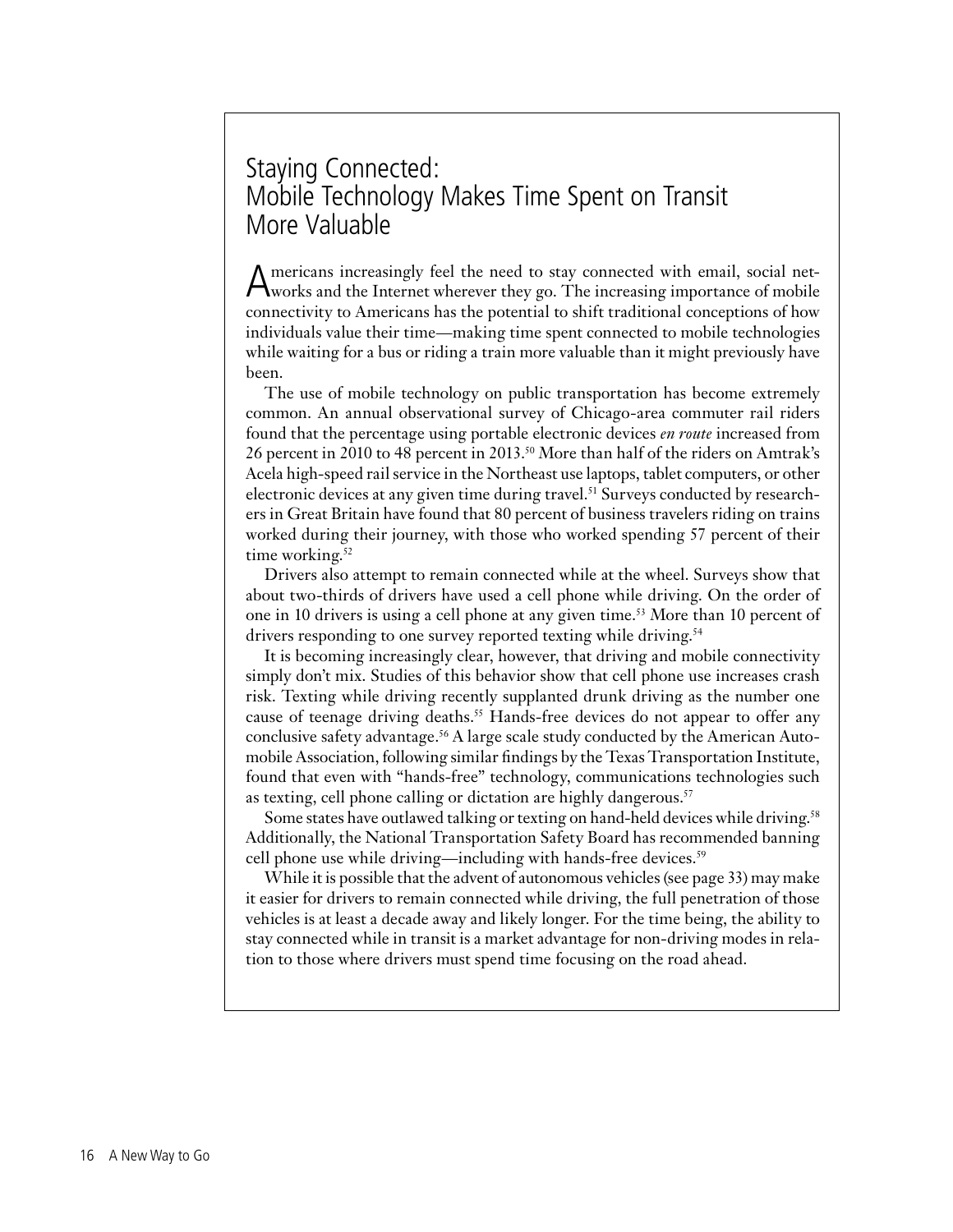New technology-enabled services reduce barriers to non-driving modes of transportation and provide a greater range of transportation choices—potentially giving many Americans the freedom to construct viable lifestyles that do not include car ownership. By creating more alternatives to car ownership, these new services can change how people consider driving among other transportation options.

#### **The High Fixed Costs of Vehicle Ownership Encourage Driving**

The economics of vehicle ownership tend to artificially encourage Americans to drive more than they would otherwise. The vast majority of the costs of driving are incurred in large lump sums that are not directly tied to the number of miles driven. They are what economists call "fixed costs." Vehicle owners must purchase, finance or lease the vehicle, pay for insurance, and secure a place to store the vehicle. These costs tend not to change much regardless of how far the car is driven.<sup>46</sup>

When most automotive costs are fixed and the remaining marginal costs for each mile of additional driving are small, people are artificially encouraged to drive more. An individual may choose to drive to a destination rather than take transit because he or she perceives the marginal cost of the additional vehicle trip to be near zero (perhaps limited only to the cost of fuel), while the transit trip will require payment of a round-trip fare. Even when the alternative trip is also cost-free (as in biking or walking), the presence of an auto in the driveway represents a constant invitation to maximize its use.

Research validates that people who own cars are likely to use them more frequently and other modes of travel far less frequently.47 In sum, once a person becomes a car owner, economic incentives encourage him or her to use their vehicle as much as possible.

#### **Shared Transportation Changes Economic Incentives**

Technology-enabled services such as carsharing upend these economic incentives in ways that can reduce automobile travel. Instead of purchasing a car for personal use, participants in carsharing services buy access to a car through their annual membership. Typically, this results in carsharing participants receiving the benefits of car access, but at a significant overall cost savings.

Carsharing and ridesharing services shift many of the costs of vehicle travel from fixed, upfront costs associated with ownership to variable costs that are determined by the number of miles driven. The fewer trips an individual makes via car, the less he or she has to pay. This creates an incentive for users to consider alternative means of making trips—such as public transportation, biking and walking—or to avoid some discretionary trips by vehicle that were once perceived to be nearly "free" but now bear a per-trip cost.<sup>48</sup>

Participants in carsharing services tend to reduce the number of vehicles they own. (See page 18.) Even though consumers perceive the per-trip cost of carsharing trips to be higher, eliminating the cost of vehicle ownership often leads to dramatic overall transportation cost savings.49

Carsharing and ridesharing programs can easily provide Americans with access to cars when they need them, providing attractive alternatives to car ownership and shifting economic incentives in ways that reduce driving. At the same time, tools such as real-time transit information and bikesharing can also contribute to changing decisions about vehicle ownership by expanding the number of viable alternatives to driving. The cumulative impact of the emergence of a variety of technologyenabled transportation services on vehicle ownership and driving is therefore likely to be far greater than the impact of any individual new technology-enabled tool.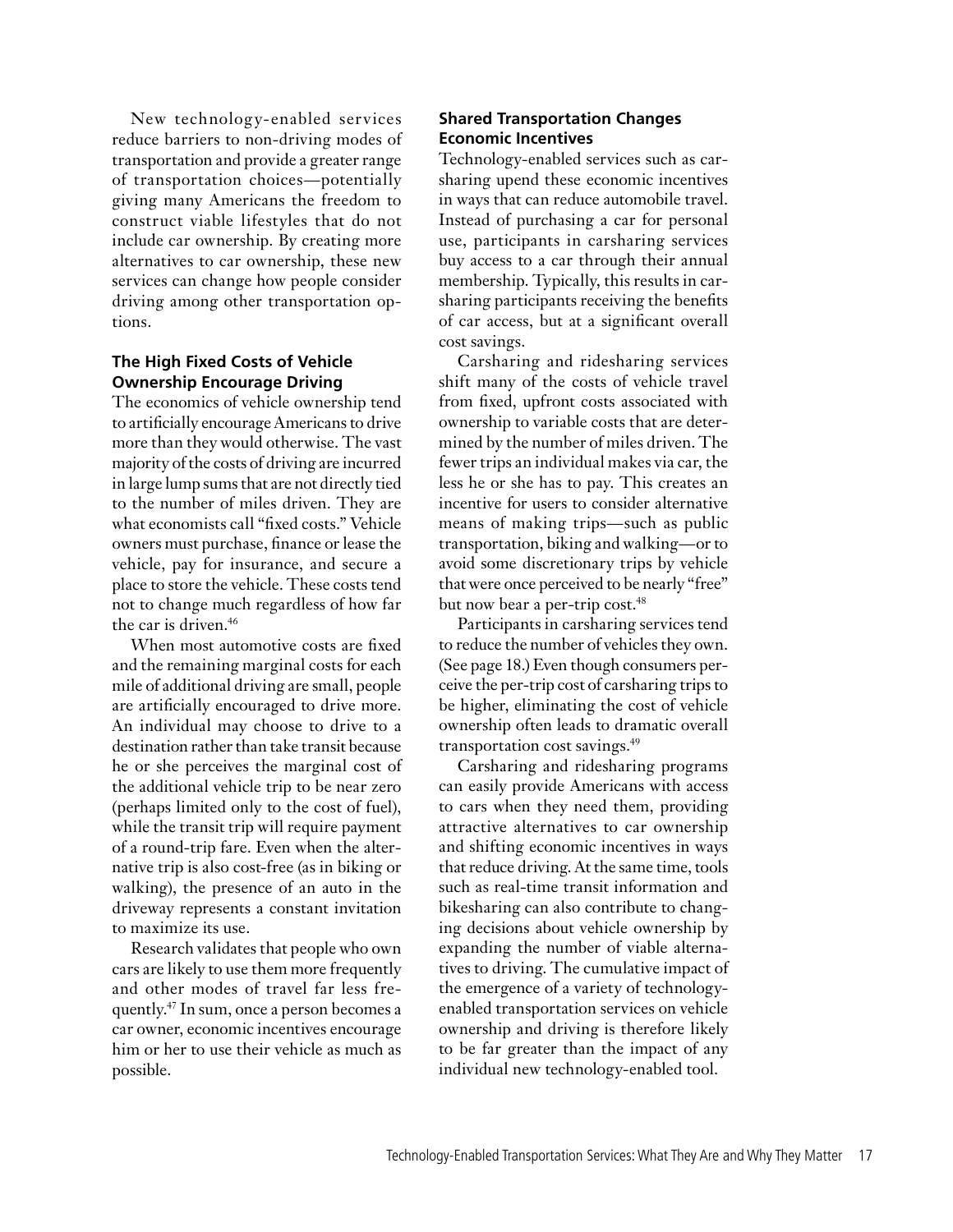# A Field Guide to the Transportation Technology Revolution and its Impacts on Driving

Technology-enabled services are help-<br>ing Americans get where they are<br>going more quickly, easily, safely<br>and affordably. Automobile drivers were echnology-enabled services are helping Americans get where they are going more quickly, easily, safely among the first to benefit from the technological revolution, enjoying the ease and security of in-car GPS navigation and real-time traffic information delivered via roadside signs, GPS devices and smartphones. More recently, however, there has been an explosion of new technology-enabled transportation services and information tools that make it easier for Americans to travel by means other than a personal vehicle.

This section provides a brief "field guide" to these technology-enabled options and enhancements as of mid-2013. It covers: carsharing (both fleet-based and peer-to-peer), ridesharing, taxi and transportation network services, bikesharing, multi-modal apps, and tools to enhance public transit, such as navigation apps, real-time vehicle location information, and mobile ticketing.

# Carsharing

Until recently, having reliable access to a car required owning or leasing one. Either option required a significant commitment of money (in the form of up-front costs for obtaining and insuring the vehicle) as well as a place to park it. Carsharing gives individuals access to the mobility benefits of a car without requiring them to own one.

#### **History and Background**

Carsharing made its inroads in the United States in 1998, about a decade after it took root in Europe, as emerging technologies such as the Internet and wireless data transmission enabled consumers to reserve cars for daily or hourly rentals online and gain remote access to their vehicles with a radio frequency identification (RFID)-enabled card. In recent years, new models of carsharing have emerged in which consumers can rent vehicles for one-way trips across town or even rent out their own vehicles for use by other individuals.

Carsharing has emerged from a small, niche option into a big business. By 2012, the largest carsharing firm, Zipcar, had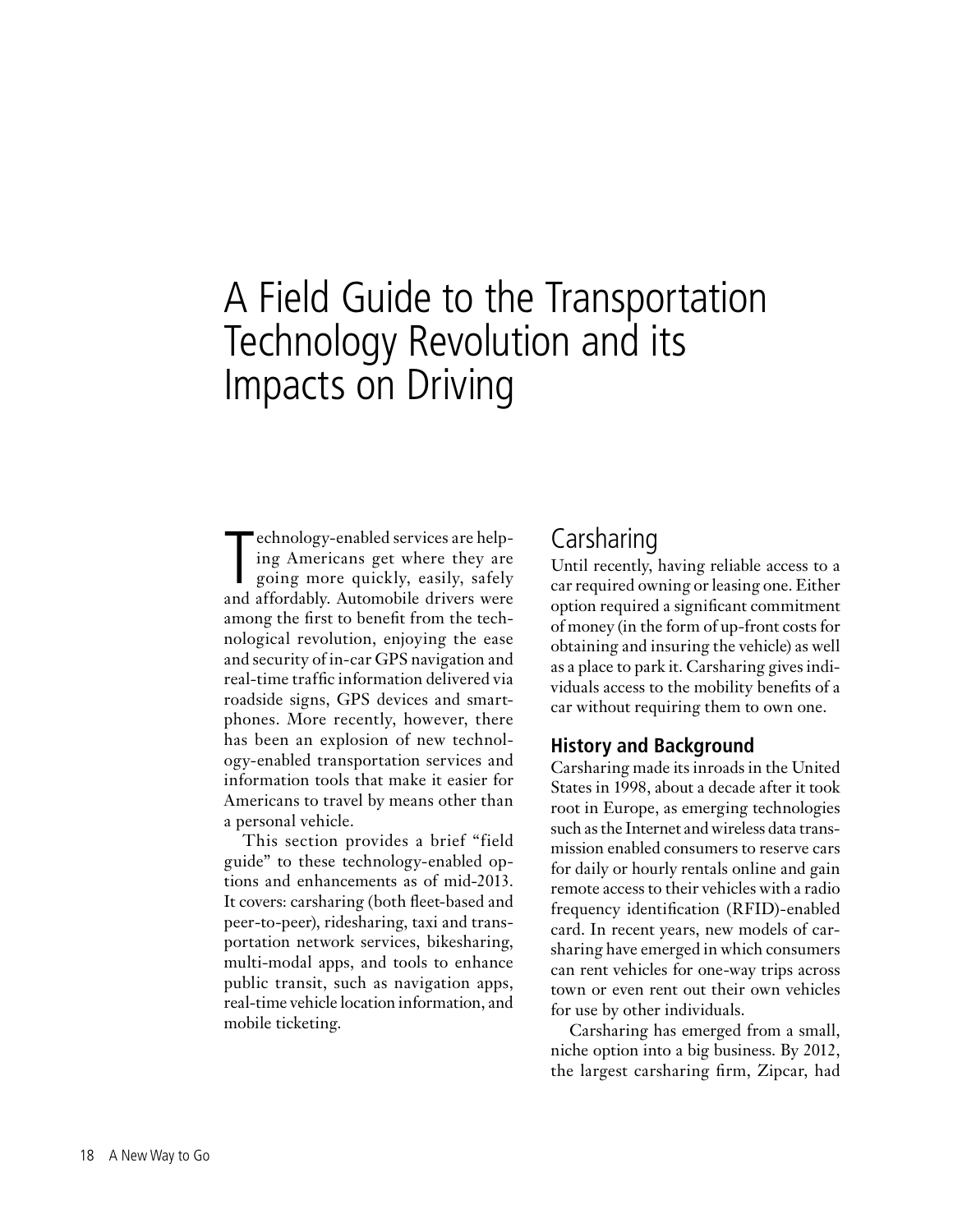767,000 members in 20 major cities and at  $300$  university campuses.<sup>60</sup> According to Susan Shaheen and Adam Cohen of the Transportation Sustainability Research Center at the University of California, Berkeley, membership in carsharing services increased 44 percent from 2011 to 2012, rising to about 800,000 Americans, sharing a fleet of approximately 12,000 vehicles.<sup>61</sup> Consulting firm Frost & Sullivan expects the number of people joining carsharing services in North America to rise to 15 million by 2020.62 A RAND Corporation report found that, with policies supporting carsharing, participation could reach 4.5 percent of U.S. drivers—with a maximum potential of more than 12 percent of all drivers.<sup>63</sup>

#### **Variants**

There are two types of carsharing in the United States: fleet-based services (both round-trip and one-way) and peer-to-peer networks.

#### **Fleet-Based**

The fleet model of car sharing is by far the most prominent in North America. There are two types of fleet-based carsharing services in the United States: round-trip and one-way. Round-trip services require users to return a vehicle to its original location when their trip is complete, while one-way services enable users to leave the car parked anywhere within a designated zone.

Classic round-trip carsharing is the model followed by long-standing services such as Zipcar and City CarShare. Roundtrip carsharing services station vehicles in designated parking spots throughout a city, often within walking distance of dense residential or commercial areas. Members of a carsharing service use the Internet or a smartphone application to locate and reserve available cars nearby. Members can open the car doors using a card containing an RFID chip that the car can recognize, or by using a smartphone app. Cars are available for use 24 hours



*Indianapolis will become the first American city with an electric vehicle sharing service—a business model pioneered by Paris' Autolib program (above).* Photo: Mario Roberto Duran Ortiz, via Wikimedia, under Creative Commons license.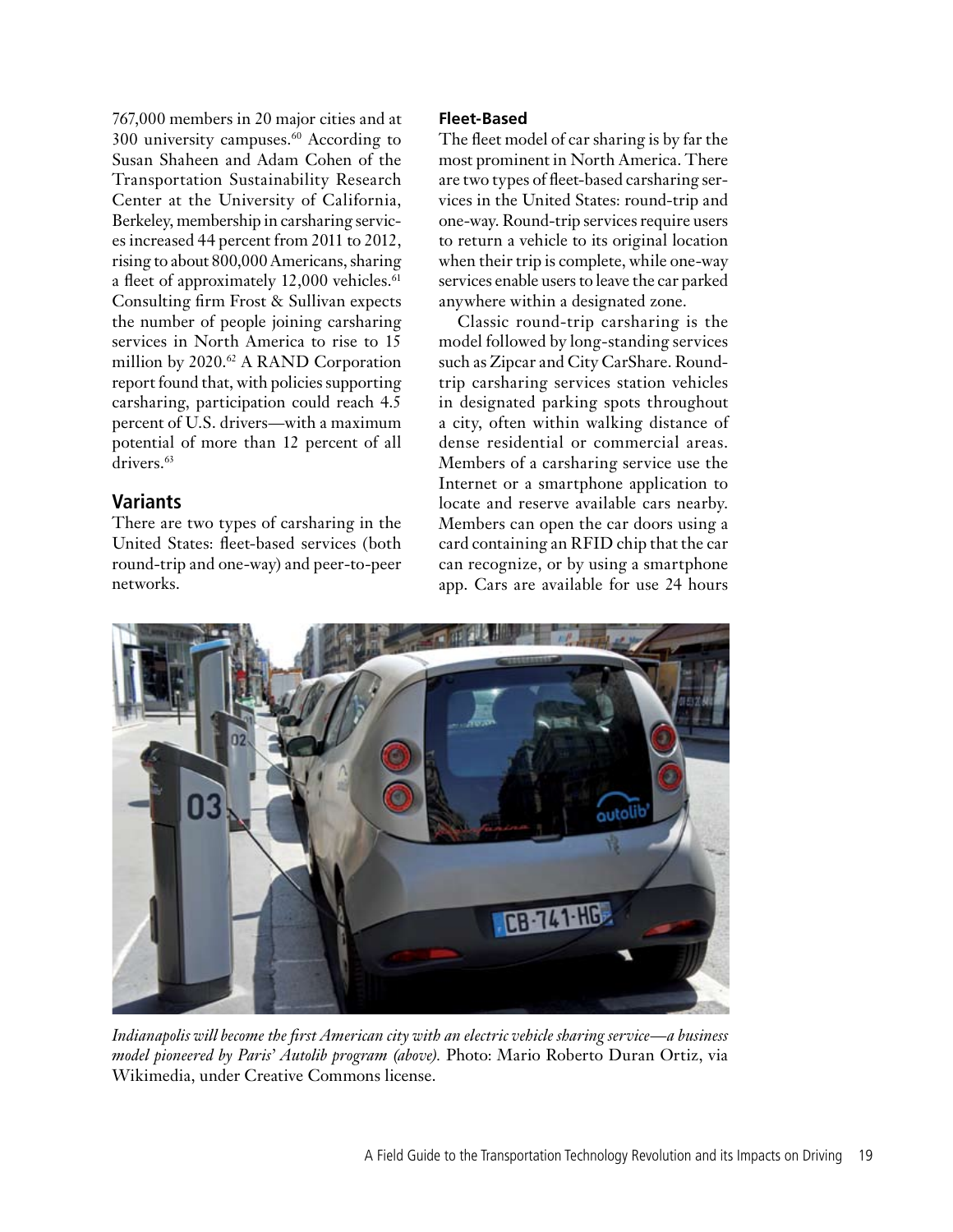a day, with rentals by the day or by the hour.

One-way carsharing is newer to the United States and is exemplified by car2go, a service run by car giant Daimler, which offers two-seat "Smart" cars for rental by the minute, allowing users to pick up a car and leave it at any legal parking space near their destination, as long as it is within a region covered by the service. The service operates in seven U.S. cities, including Seattle, where 18,000 members signed up for the service in its first 90 days in 2013.64 In France, a similar service called Autolib allows users to rent electric cars at one of a number of curbside charging stations (similar to bikeshare stations, see next page) and return them to any station with an available parking space.<sup>65</sup> In June 2013, the French company that created Autolib announced its first rollout of the service in the United States, with a 500-car program to be launched in Indianapolis in 2014.66

Round-trip and one-way carsharing services fill different transportation needs. Round-trip services, with their hourly or daily rental rates, appeal primarily to drivers making longer trips, including those that go beyond city boundaries. One-way services, with their by-the-minute rates, are designed to facilitate short-hop trips within cities, akin to those made in taxis or via bikesharing.

Major car rental companies see a future in the market for on-demand carsharing, possibly signaling a convergence between traditional car rental and on-demand car sharing services. For example:

- Avis, one of the largest rental car companies in the United States, bought Zipcar in 2013.<sup>67</sup>
- Hertz has plans to equip its entire North American fleet of 370,000 cars with hourly rental technology during 2013.68

• Enterprise bought startup carsharing services Mint and WeCar, along with Philadelphia's PhillyCarShare.<sup>69</sup> In May 2013, Enterprise also purchased Chicago's nonprofit iGo carsharing service.<sup>70</sup>

As these major players move into carsharing, more people are likely to be exposed to the technology, increasing public acceptance and use of carsharing services.

#### **Peer-to-Peer Carsharing**

Since 2010, a new model for carsharing has emerged in the United States. Peer-to-peer carsharing uses an Internet-based service to match ordinary individuals interested in renting their cars with willing renters. As of May 2012, there were 10 peer-topeer carsharing services active in North America and three more planned.<sup>71</sup>

Major examples include RelayRides, GetAround, and JustShareIt. These services allow personal car owners to rent their cars to other drivers on an hourly, daily, or weekly basis at rates they set themselves. While the main role of the companies offering these services is to act as a "matchmaker," they all provide additional support services designed to ensure that the transaction between two strangers comes off without a hitch. Each of these services provides car owners with independent insurance and drivers with 24-hour roadside support.<sup>72</sup> They also enforce standards for the safety of vehicles and pre-screen would-be renters.

New variations on peer-to-peer car sharing continue to emerge. A company called FlightCar now rents the cars of those traveling out of town from major airports to incoming passengers. The company lures vehicle owners with the prospect of free airport parking and a free car wash—which are provided regardless of whether the car is rented—and attracts renters with low rental rates.73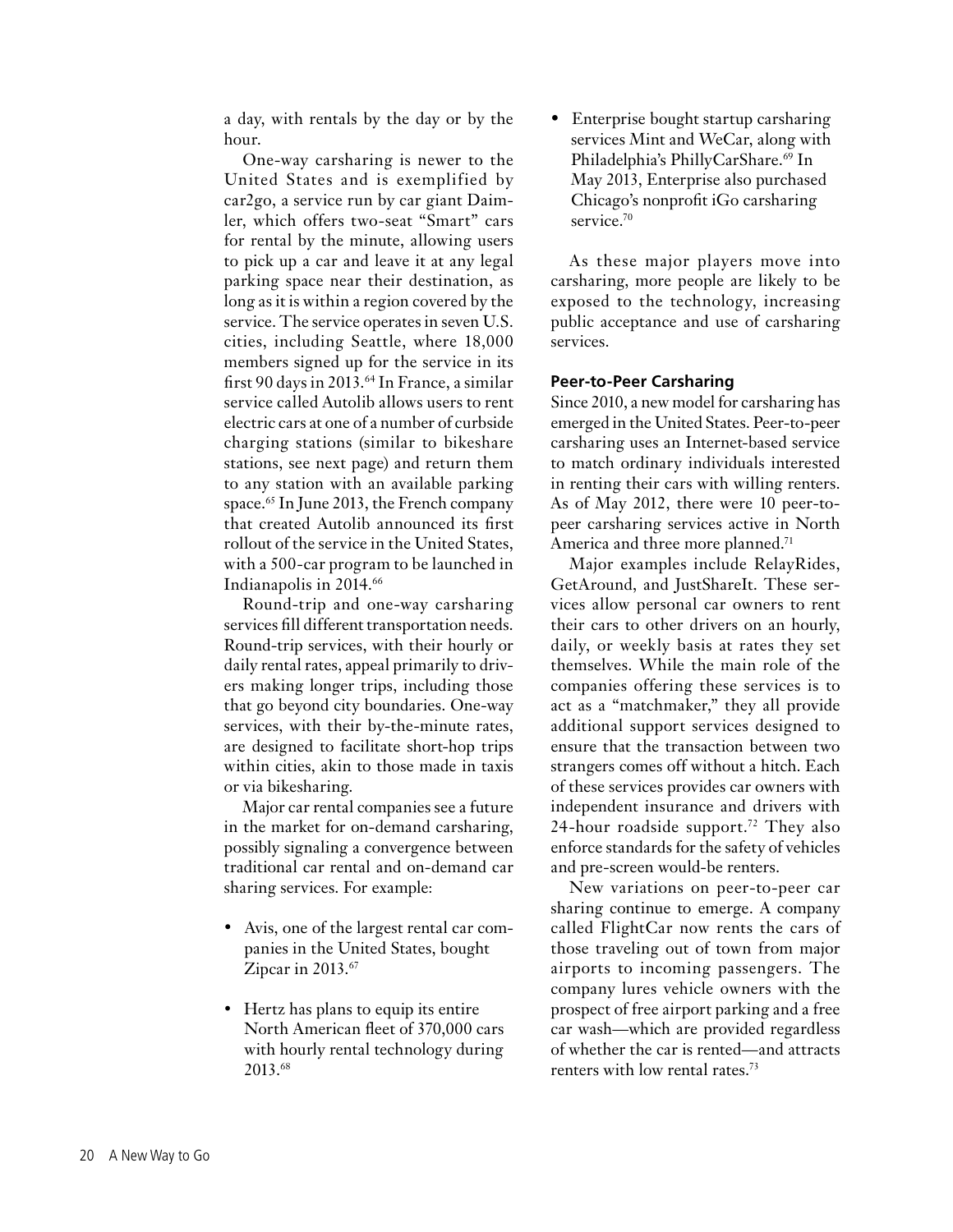According to an international survey, participants in peer-to-peer car sharing arrangements are typically young urbanites. The average user is 35 years old. Users own smartphones at double the rate of the average population, and they more frequently use social media tools like Twitter.<sup>74</sup>

#### **Impact on Driving**

Research into the impact of carsharing in North America has found that each carshare vehicle removes between nine and 13 privately owned vehicles from the road, as carsharing members sell off vehicles or forgo vehicle purchases.75 A 2008 survey of North American carsharing members found that about 25 percent of members sold a vehicle, while another 25 percent did not purchase a vehicle they would otherwise have considered purchasing were it not for carsharing.<sup>76</sup> Carsharing membership was associated with a reduction in miles driven of 27 percent (observed impact) and 56 percent (full impact, including the effect of forgone vehicle purchases).<sup>77</sup> The total reduction in driving attributable to carsharing has been estimated at 1.1 billion miles as of early 2013.78

Carsharing participants also increase their use of non-driving transportation modes. One year after joining, Zipcar members in Baltimore reported taking fewer driving trips and driving fewer

A 2008 survey of North American carsharing members found that about 25 percent of members sold a vehicle, while another 25 percent did not purchase a vehicle they would otherwise have considered purchasing were it not for carsharing.76

miles.79 Fourteen percent reported biking more, 21 percent reported walking more, and 11 percent reported using public transportation more.<sup>80</sup>

Similarly, San Francisco's non-profit City CarShare reports that its members increase their use of transit, walking and biking by up to 49 percent after joining.<sup>81</sup> Researchers at the University of California at Berkeley studied the service in 2003, finding that 18 months after joining: $82$ 

- 30 percent of households sold one or more cars;
- 67 percent avoided purchasing a new car;
- Overall automobile travel among members dropped 47 percent, while use of transportation alternatives, including walking, biking and transit, increased.

Researchers at the University of California at Berkeley anticipate that future growth in carsharing services in the United States is likely to consist of households that already own a vehicle—which could increase the rate at which carsharing services reduce overall automobile ownership and car travel.<sup>83</sup>

### Bikesharing

People traveling in and around cities often find themselves needing to make trips that are too long to be made comfortably on foot and are not well served by existing transit. Taking a taxi may be an option, but it is often expensive.

Bicycling offers a quick, flexible—and often fun—transportation solution for these intermediate-length trips. To make these trips by bike, however, one must have a bike available. Bikeshar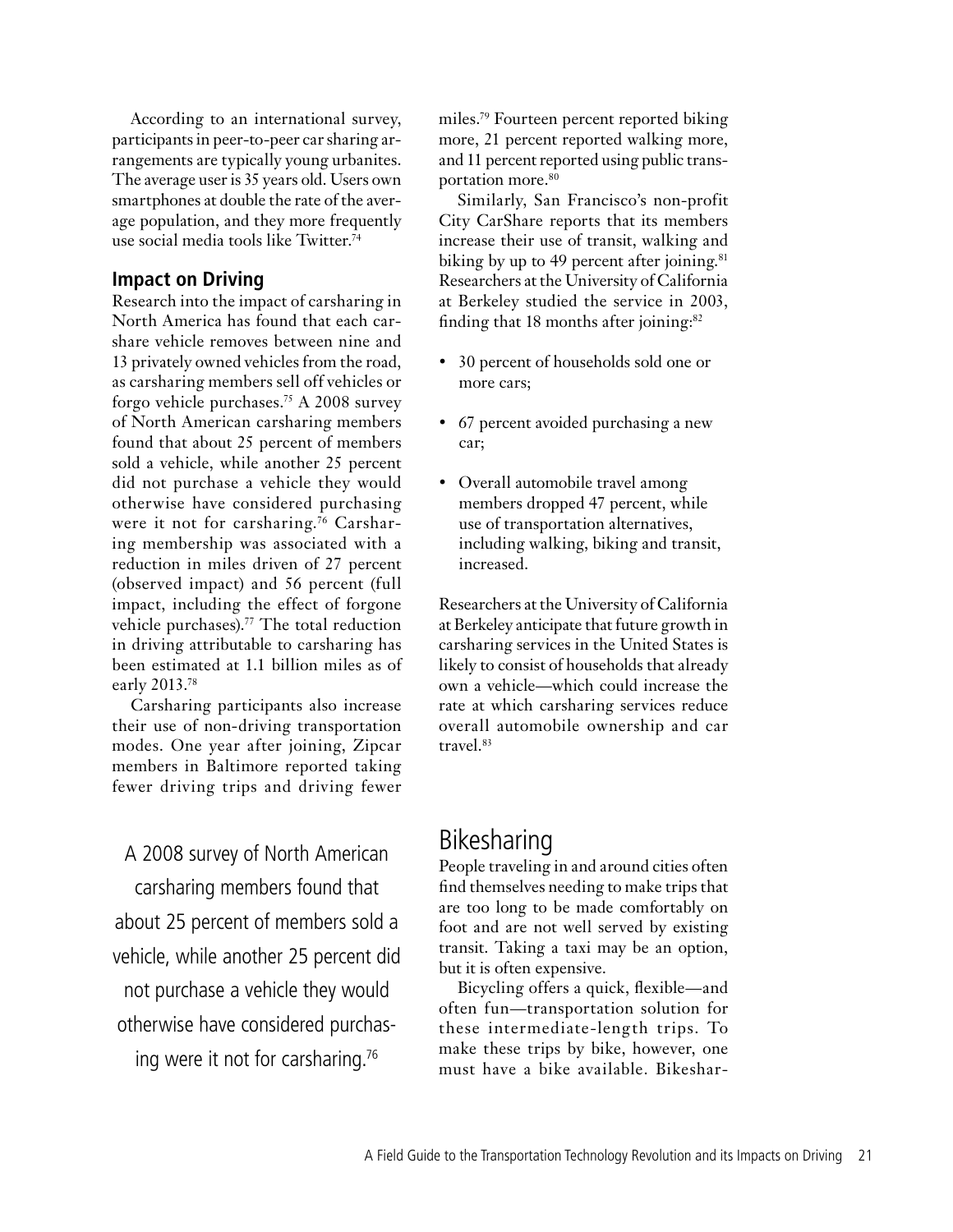ing programs overcome this barrier by making bicycles available for one-way or round-trip rental at stations throughout an urban area.

#### **History and Background**

The first bikesharing programs emerged in Europe in the 1960s. The idea was simple: bikes would be left throughout a city and anyone could pick them up and ride them to their destination, where they would be left for the next user. These early bikesharing programs—along with somewhat more sophisticated coin-operated systems in the 1990s—fell victim to theft and vandalism, as there was no way to track the locations of the bicycles or to enforce accountability on those who used them.<sup>84</sup>

In 2005, the first modern bikesharing program was launched in France. Modern

bikesharing programs use communications technology to rent bikes to members, who pay membership and usage fees. Bikes also are often fitted with "location aware" technology. These additions help to prevent bike theft as well as facilitate system management.

The first bikesharing program taking advantage of modern communications technology launched in the United States in 2007.<sup>85</sup> By 2013, more than 30 such services existed across the country.86 Bikesharing services are now operating in numerous cities, including Boston, Chicago, Denver, Des Moines, Honolulu, Miami Beach, New York, San Antonio, Washington, D.C., and the San Francisco Bay area.

Capital Bikeshare in Washington, D.C., is one of the largest bikesharing programs, serving nearly 35,000 annual



*Washington, D.C.'s Capital Bikeshare program was one of the first—and most successful—modern bikesharing programs in the United States. Capital Bikeshare members have reported reducing their driving by roughly 4.4 million miles since the program began.* Credit: Mario Roberto Duran Ortiz, via Wikimedia, under Creative Commons license.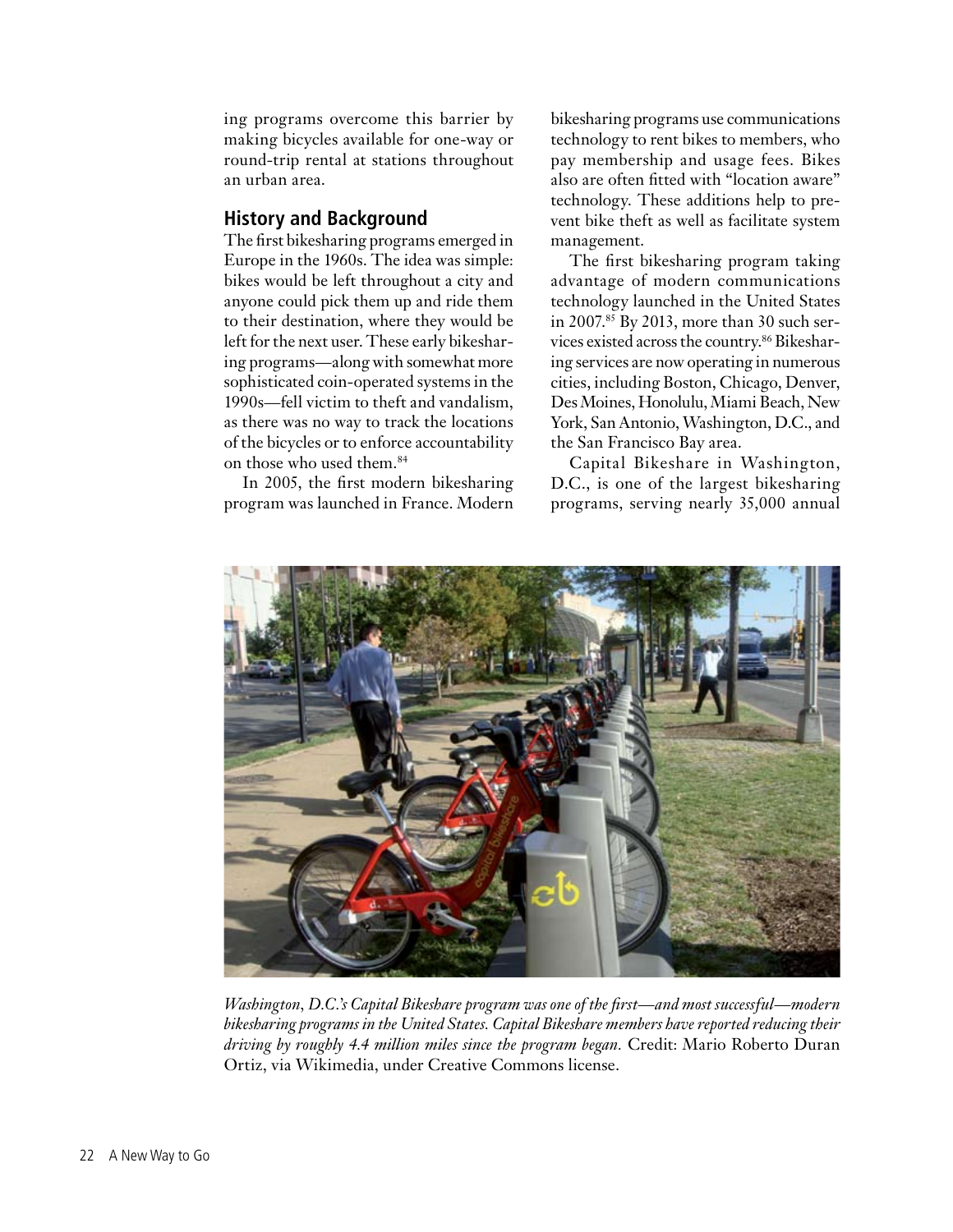| City          | Program                            | Year<br><b>Began</b> | Annual<br><b>Members</b>     | <b>Cumulative</b><br><b>Miles Traveled</b> |
|---------------|------------------------------------|----------------------|------------------------------|--------------------------------------------|
|               | Washington, D.C. Capital Bikeshare | 2010                 | 34,985<br>(as of May 2013)   | 4.1 million<br>(as of March 2013)          |
| New York City | Citibike                           | 2013                 | 71,760<br>(as of 8/16/13)    | 4.5 million<br>(as of 8/16/13)             |
| <b>Boston</b> | Hubway                             | 2011                 | 8,100<br>(as of July 2013)   | 1.2 million<br>(as of July 2013)           |
| Chicago       | Divvy                              | 2013                 | 4,000<br>(as of August 2013) | 325,000<br>(as of August 2013)             |

Table 1. Participation in Selected U.S. Bikeshare Systems<sup>89</sup>

members. (See Table 1, page 23.) During its first year, ending in September 2011, the program facilitated 1 million rides—doubling initial projections.<sup>87</sup> The program has since expanded into nearby Washington suburbs.

In May 2013, New York launched its Citibike bikesharing program. In the program's first four weeks, more than 100,000 people signed up for annual or casual membership in the program, biking more than 1 million miles.88 A month later, Chicago launched its new "Divvy" bikeshare service. Both services—like most urban bikeshare systems in the United States—are supported in part by revenues from advertising on bicycles and docking stations.

#### **Impact on Driving**

Bikesharing can reduce driving by providing an alternative to the use of a car for specific trips and by providing an additional transportation option that reduces the need for vehicle ownership.

Modern bikesharing programs are in their infancy in the United States—the oldest is just six years old—meaning that there has been little time for study of their impacts on driving. Several bikesharing services, however, have conducted surveys of their members that shed some light on the degree to which those services are altering transportation decisions.

A 2011-2012 survey of members of four North American bikeshare services found that 40 percent reported driving less as a result of bikesharing. About 5 percent of bikeshare members reported having sold or donated a personal vehicle since joining bikesharing, with about 55 percent of those respondents stating that bikeshare played a very important or somewhat important role in their decision.<sup>90</sup>

A 2013 survey of members of one of the oldest modern bikesharing programs— Washington, D.C.'s Capital Bikeshare found that one quarter reported having reduced the number of miles they drove since joining the service. Five percent of members reported having sold a personal vehicle since joining the service, with 81 percent of those members reporting that joining Capital Bikeshare was a factor in the decision. The total reduction in vehicle travel by Capital Bikeshare members was estimated at 4.4 million miles. 91

Officials in Boston estimate that 13 percent of all trips taken in the first two years of the city's Hubway bikeshare system replaced trips that would otherwise have been taken by car, translating into a total of more than 87,000 averted car trips.<sup>92</sup> A similar survey of members of Madison, Wisconsin's B-cycle system found that 28 percent of bike trips replaced trips that would have been taken by car.<sup>93</sup>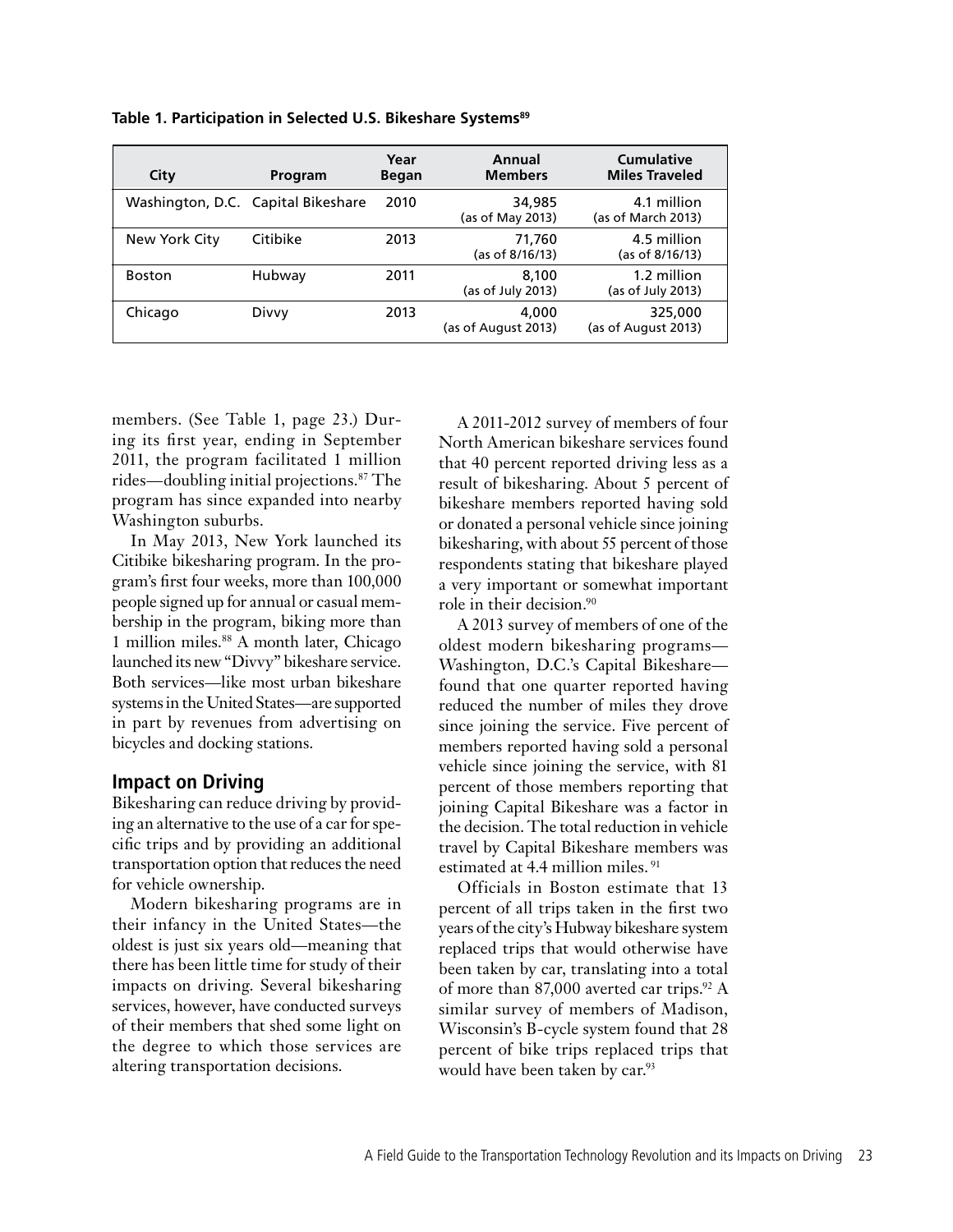

*The provision of open data on transit operations has resulted in a variety of new tools to supply transit information to riders. Here, a screen with real-time bus arrival information is shown in the window of a Seattle department store.* Credit: Seattle Department of Transportation

### Transit Apps

Navigating public transportation once required consulting maps and timetables, and carrying exact change, tokens or passes. To daily transit users, these tasks quickly became second nature. But for novice users—or even some experienced transit riders making trips on unfamiliar routes or in new cities—they often presented a barrier to transit use.

In recent years, the arrival of real-time navigation, route planning and payment apps has equipped even novice transit users with the tools they need to navigate a city's public transportation network. It has made it easier for people to expand the number of routes and neighborhoods where they feel comfortable taking transit, or for rail riders to explore and learn unfamiliar bus systems. With smartphones and GPS technology, riders can even track the progress of a train or bus toward their location or destination in real time.

#### **History and Background**

In the 1990s, the spread of vehicle location technology and the emergence of the Internet opened up new possibilities for travelers to access information about transit service. Transit agencies began to make system maps and schedules available online and to use the Internet and text messaging to share information about system problems and delays. In addition, some transit agencies began to provide real-time arrival information through the use of electronic signs at transit stops.<sup>94</sup>

The true potential of technology to help riders navigate public transportation began to be tapped in 2005, when Google launched the first online transit mapping and scheduling application. Google Transit Trip Planner originally provided transit trip planning functionality for the Portland, Oregon metropolitan area.<sup>95</sup>

"This was something that no one had heard of before," said Bibiana McHugh, director of Information Technology at Portland's TriMet transit agency. "People loved it. We watched the usage go up and up and up."96 In June 2006, Google integrated the service into Google Maps.<sup>97</sup> By the end of 2006, five additional transit agencies provided usable data online, expanding Google's transit planning service to Honolulu, Pittsburgh, Seattle, Tampa and Eugene, Oregon.<sup>98</sup> By June 2008, transit agencies in more than 50 cities around the world had signed on.<sup>99</sup> By early 2013, Google published schedules for transit services in about 500 cities around the world.100

The availability of open-source transit data—including, increasingly, real-time vehicle location data—led to an explosion of new mobile transit apps. Transit agencies were surprised as software developers who were riders began requesting data and creating web-based tools.101 As more transit riders began to take advantage of real-time information, transit agencies began experimenting with new ways to use mobile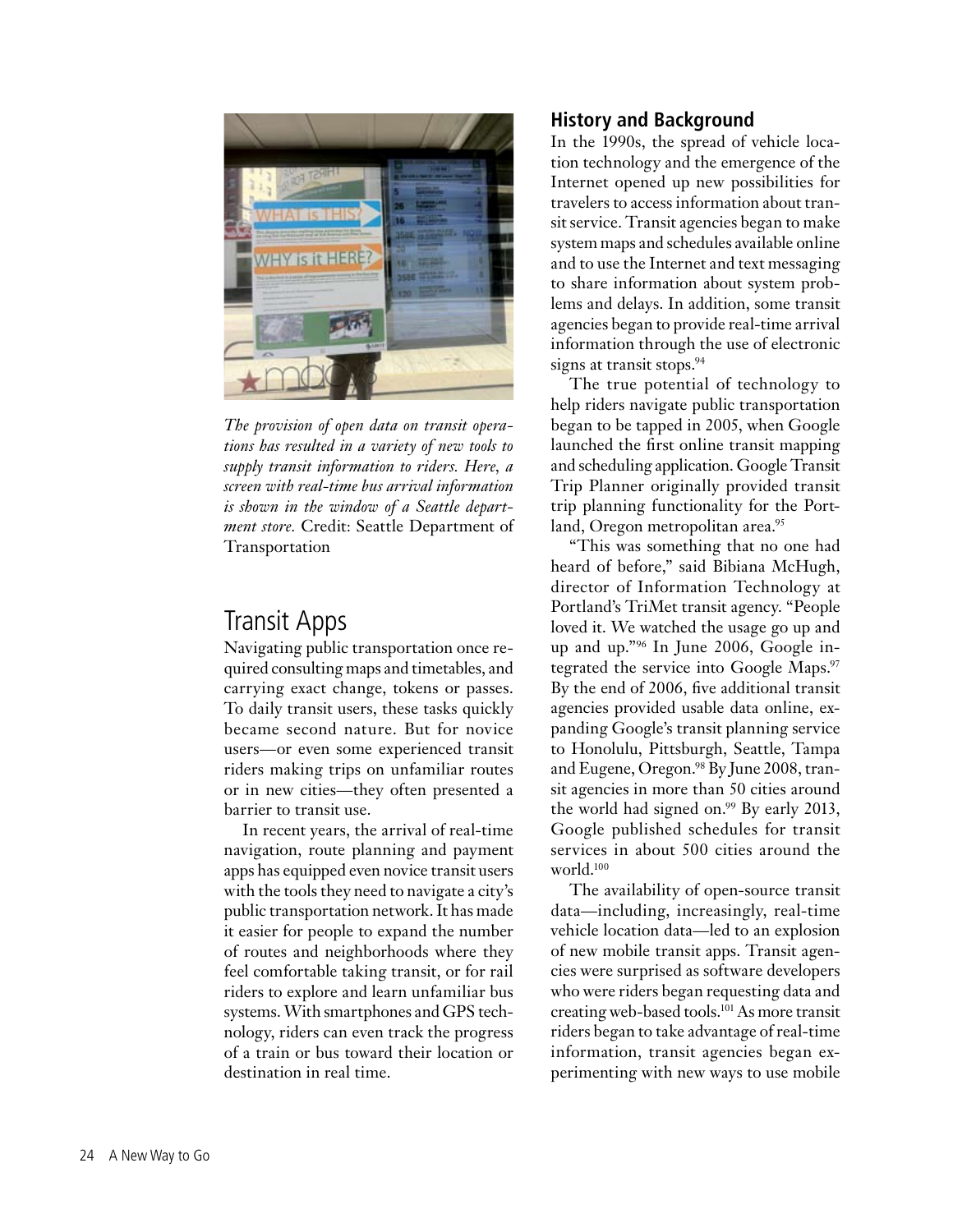technology to help transit riders, including through mobile ticketing, the first U.S. applications of which began in 2012.

#### **Variants**

#### **Trip Planning and Navigation Apps**

Transit agencies supply two kinds of information to users: static and real-time. Static information essentially provides data from bus schedules and maps to users in a more convenient and user-friendly format. But while static information shows when the bus is supposed to arrive based on a schedule, real-time information shows where the bus actually *is*, using GPS systems to communicate to users the current status of the transit system.

The advent of the smartphone meant that riders didn't just have access to trip-planning and scheduling information at their home computers, but also in waiting areas and on transit vehicles themselves. In 2008, Google incorporated transit planning functionality into its Google Maps application for mobile devices.102 This made it possible for users to plan trips and refer to information while on the go. It also meant that if they missed a connection or got off at the wrong stop, they could easily reroute. Because smartphones are location-aware, people could also get transit directions to a destination from their current location without having to know where they were.<sup>103</sup>

The provision of static transit information via electronic means is increasingly becoming the nationwide norm—85 percent of transit agencies supply schedule and/or routing information electronically. More than two-thirds of all agencies provide their data for Google Transit directions and 60 percent have trip planners on their websites. Roughly two-thirds of all agencies also make information available to third-party developers for the creation of apps and other tools for transit users.104

Increasingly, transit agencies are also supplying real-time information on the

location of transit vehicles. More than 60 percent of the transit agencies with the technology to track their vehicles now supply real-time arrival information to the public.105

The availability of real-time schedule and navigation information and smartphones fueled an explosion of new apps created by third-party developers. In Portland, Oregon, developers have built more than 50 applications using TriMet data.<sup>106</sup> "Some of the apps are so clever," McHugh says. For example, a college student made an app called iNap to allow him to sleep on the bus. The application tracks where the bus is and alerts the user when his or her stop is approaching.<sup>107</sup>

In addition to Google Maps, more than 200 transit planning applications now exist, ranging from applications focused on a single transit agency to applications that cover hundreds of cities across the world.108

#### **Real-Time Arrival and Departure Information**

In the 1990s, U.S. transit agencies began experimenting with ways to keep track of service performance on bus and train lines in real time. By installing GPS devices and connecting buses to a communication network, agencies could begin to provide riders with instant information about how long it would be before their bus or train arrived to pick them up. Initially, this information was made available through electronic signs at bus stops and stations, then via the Internet, and finally via smartphone.

NextBus was one of the first services to capture this information and make it available to transit riders. The service—available for more than 100 transit agencies as of early 2013—helps keep riders informed about when their bus or train will arrive through a website, smartphone applications, text messages or phone call alerts.109

Portland, Oregon, San Diego and San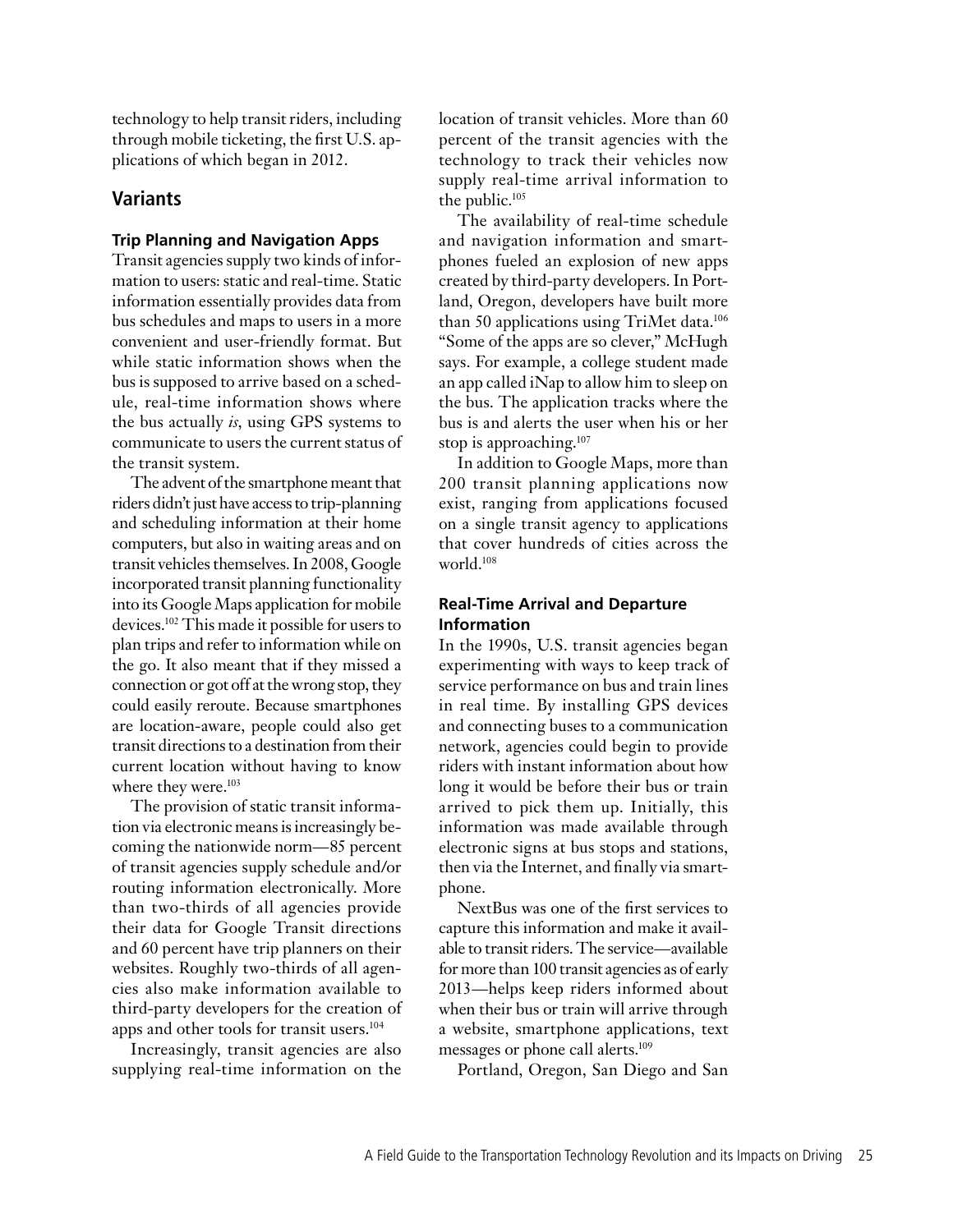Francisco were the first cities to publish real-time system performance data online in a standardized format, open and available for anyone to use. In 2011, Google and other third-party developers began incorporating this data into transit route planning services to provide users with the most up-to-date information possible about travel times and schedules.<sup>110</sup>

"Real-time information revolutionized the experience of riding the bus in Boston," says Joshua Robin, Director of Innovation at the Massachusetts Bay Transportation Authority (MBTA). "It really changes how

# Tapping the Potential for Transit Service in Rural Areas

While new technology-enabled transportation services and tools are starting to make an impact in major cities, the biggest payoff may turn out to be in less densely populated areas. Technology-enabled services have the potential to improve the transit-riding experience for rural and suburban users and to improve efficiency in ways that expand the number of areas where transit service can be provided costeffectively.

The Berkshire Regional Transit Authority in mostly rural western Massachusetts serves an area the size of Rhode Island with buses that typically run at hourly intervals. Much of the agency's resources are dedicated to paratransit minibuses that respond to requests to pick up the disabled, elderly or injured for appointments and do not follow a fixed route.

Gary Shepard, the authority's administrator, sees the potential for new technologies to help him customize and target the routing and timing of transit vehicles. Shepard sees potential in "deviated route" service, in which drivers of regular fixedroute buses would have the flexibility to respond to paratransit requests en route. Doing so would save the agency lots of money, he said, since paratransit trips are expensive—and saving money would allow him to run more routes or to improve the frequency of service throughout the county.

Information technology and improved communications could also make it possible to schedule and coordinate transit schedules to pick up paratransit passengers more easily, and to reduce the steep costs of paratransit no-shows by having telephone systems call back a rider to verify a pickup request that had been made on a previous day.

In addition, the benefits of real-time arrival information are likely to be greater for riders of rural transit systems, which experience less-frequent service, than for users of urban systems. A mobile app that might enable a transit rider along a frequent route in Boston to save 10 minutes by arriving just in time for his or her bus might save a similar rider an hour in Berkshire County.

Technology-enabled transportation options may make other non-driving modes of transportation possible in areas that are not dense enough to support traditional transit service. Transit agencies that support ridesharing, for example, often do so to provide some measure of service to outlying areas that may not be dense enough to support fixed-route transit service.<sup>115</sup>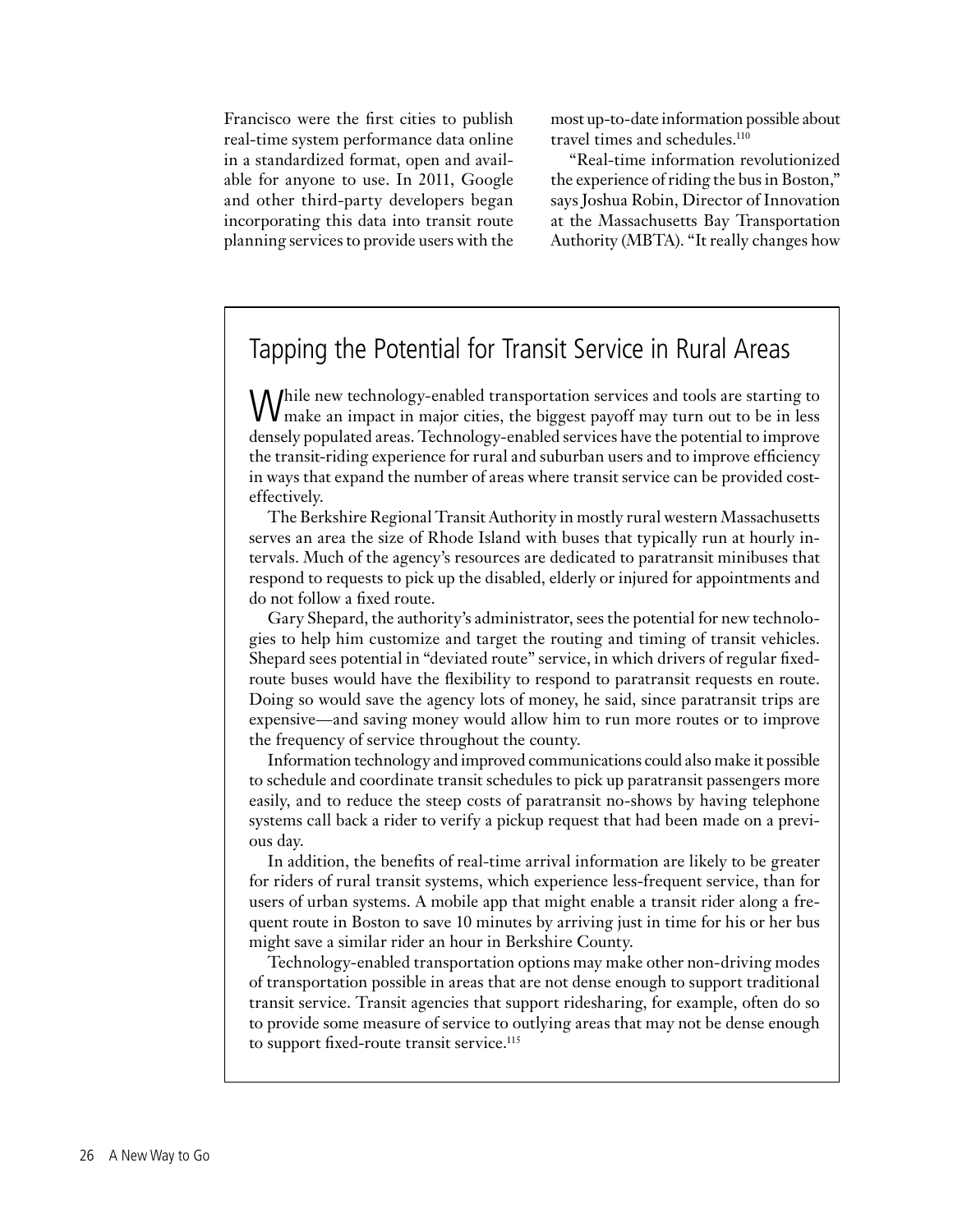people relate to the bus," he said.111

One transit planning application called NextTime stands out as particularly innovative. NextTime uses real-time bus location coupled with the location-aware capability of the smartphone, notifying a user when to leave his or her current location, wherever they are, in order to meet a selected bus at the nearest stop on time.112 With this service, transit users can greatly minimize the hassles of transit use—waiting for a long time at a stop, or failing to catch the bus at all. Effective use of the application can greatly increase the perceived reliability of transit as a means to get around effectively. The app currently works with transit systems in Boston, San Francisco and Washington, D.C.

In addition to using data provided by transit agencies, smartphones can also "crowd source" data from riders themselves. Some applications pull information from Twitter postings made by users on messaging channels established for a service line. Other applications use data generated by other smartphone users. For example, an application called Tiramisu draws information from the universe of all Tiramisu users about where their bus is, how fast it is moving, and how many open seats it has.113 A similar service called Moovit launched in late 2012, recruiting more than 400,000 users in its first two months.114 These types of services depend on having a dense network of users in order to provide quality information.

#### **Ticketing**

"For 100 years, transit agencies have had to basically issue their own currency—tokens, passes, fare cards, and the like," according to Joshua Robin, Director of Innovation at Greater Boston's MBTA transit agency. Maintaining this parallel system was both expensive for transit agencies and cumbersome for riders, who needed to understand and master the process of paying for their trip.

Relying on cash payments is little better, slowing the progress of buses as riders fumble for payment, burdening drivers with the need to issue transfers, and forcing riders to bring exact change or risk overpaying for their trip.

Electronic ticketing via smartphones has the potential to reduce the hassle, delay and cost of paying transit fares by seamlessly linking fare payments to a credit card account or other digital payment method. These services use smartphones as both the vending machine for fares and as the ticket itself. These services reduce lines at traditional ticketing locations, simplify the process of boarding, and reduce the need for riders to carry cash or have correct change.

The simplest services work like airline e-tickets. For example, Amtrak launched a national e-ticket program in 2012—delivering tickets purchased online by e-mail. However, the newest services are taking the form of user-friendly smartphone apps.

Ultimately, according to the MBTA's Robin, mobile ticketing will enable users to use transit services in a more seamless way, increasing convenience. "Being able to simply walk through a fare gate or board a bus with [the smartphone] you already have in your pocket will really change the experience," Robin says.<sup>116</sup>

Robin led the deployment of the nation's first mobile ticketing program for transit, which launched on MBTA commuter rail service in November 2012. In its first three months, the app generated \$1 million, accounting for 10 percent of all commuter rail ticket sales.117 Sales have been steadily increasing over time.

"It took off wildly," Robin says. "It is the most successful thing we've done in years with commuter rail."<sup>118</sup>

The MBTA chose the mobile ticketing option for three reasons. First, technology had advanced to the point where mobile ticketing was possible. From user surveys, the agency knew that its riders were rapidly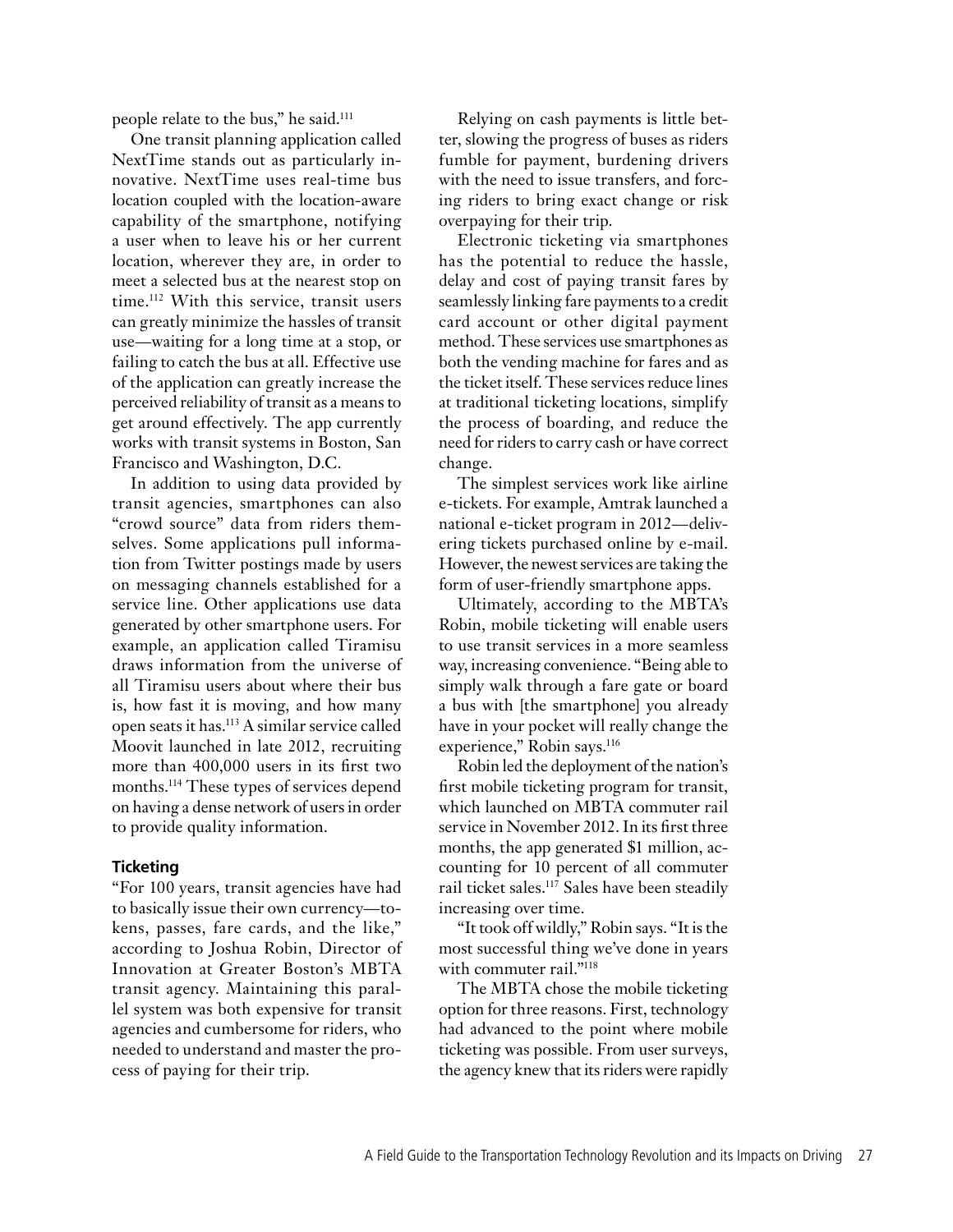adopting the smartphone. As of late 2012, more than three-quarters of MBTA riders owned a smartphone—up from two-thirds in just one year.<sup>119</sup>

Second, mobile ticketing saved the agency money. Hundreds of MBTA commuter rail stations are open to the outdoors, and installing vending machines for the existing "CharlieCard" smartcard payment system at all stations would have cost more than \$50 million. The mobile ticketing program, by contrast, had no up-front cost. Instead, the third-party vendor that designed the program is paid 2.8 percent of each ticket purchase. The MBTA does not anticipate passing that cost onto transit riders.120

Finally, the mobile ticketing program was very quick to deploy, taking about six months from design to launch. "If you think about transit projects you've heard of, usually it takes about six months just to formally say you're going to actually do a project you've all agreed to do," Robin said in an interview with *The Atlantic Cities*.



*Boston's MBTA enables commuter rail riders to purchase tickets online, reducing fare collection costs and making payment far more convenient for riders.*

Transit agencies in New York City, Portland, Oregon, and New Jersey are developing similar applications in response to demand from transit riders.<sup>121</sup>

#### **Impact on Driving**

Transit apps affect vehicle travel by reducing information barriers, reliability concerns and other hurdles to the use of public transportation. Survey research and observations by transit agency officials suggest that real-time transit information is a valuable amenity to transit riders and one that can increase transit ridership.

- A study of ridership on the Chicago transit system, which gradually introduced a real-time bus location information system from 2006 to 2009, found that introducing real-time information increased weekday bus ridership on the order of 2 percent.<sup>122</sup> While that impact appears small, it is likely greater today, as convenient smartphone-based tools were only beginning to become available by the end of the study period.
- A survey of users of the University of Maryland's campus shuttle service found that real-time data increased ridership on the service by 23 percent.<sup>123</sup>
- A study of Seattle-area bus users who used real-time performance information through a service called OneBusAway found that 90 percent reported that the service reduced the amount of time they spent waiting for the bus, with an actual reduction in wait time averaging 2 minutes. Realtime information was also responsible for a reduction in *perceived* wait times of about 13 percent.<sup>124</sup> More than 30 percent of respondents reported that the service induced them to ride the bus more often.<sup>125</sup>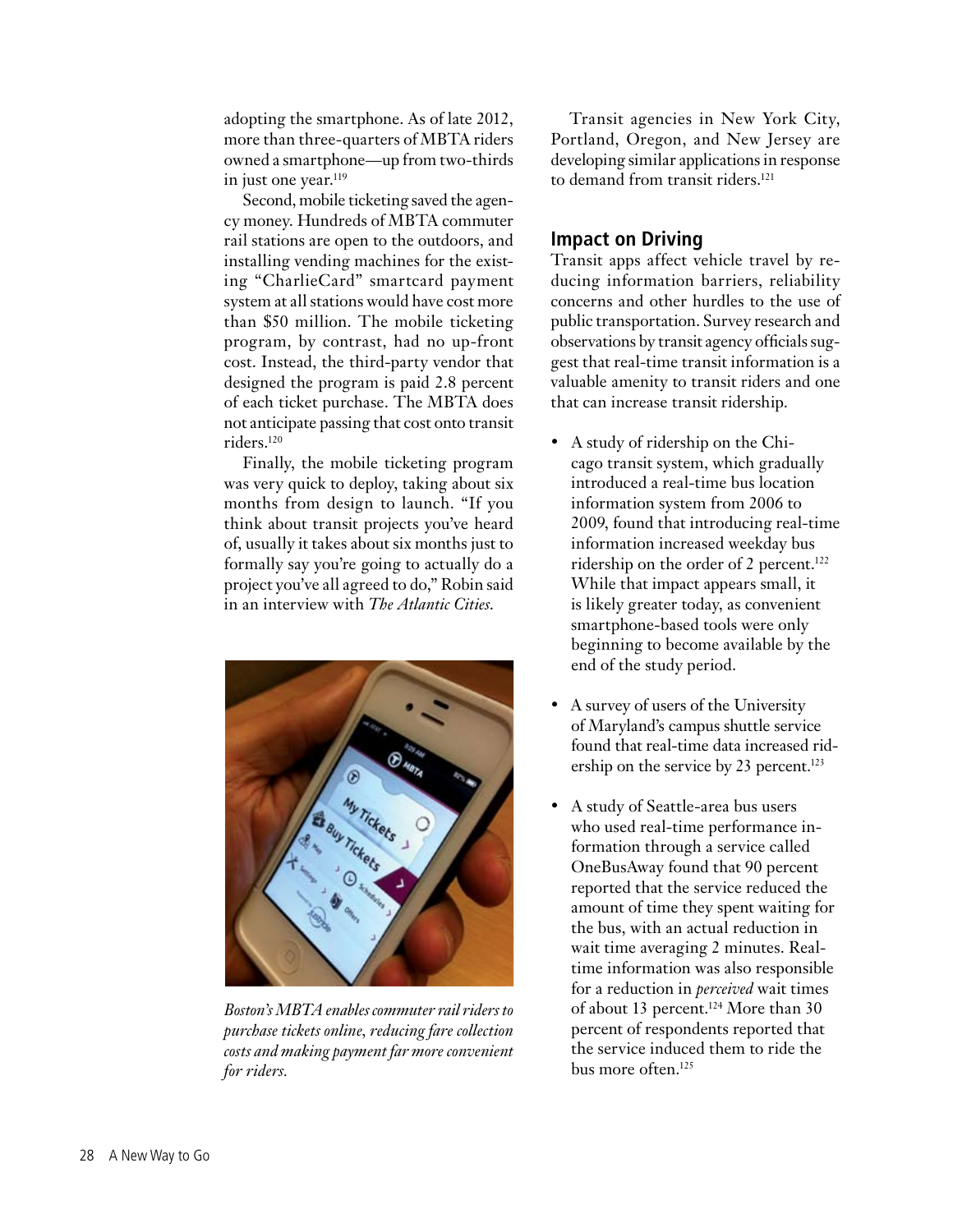- A survey of bus riders on a New York City bus line found that, just six months after providing real-time information, more than half of all riders had used the information, with more than half of those riders consulting the real-time information on every trip. Riders who used the real-time information reported that they perceived spending less time waiting for the bus than non-users, even though the amount of time they actually spent waiting was the same.<sup>126</sup>
- Boston's transit agency, the MBTA, has cited the availability of real-time transit information for buses as one of the reasons why the agency set 15 monthly ridership records in a row from 2011 into 2012. In a June 2012 press release, General Manager Jonathan Davis said "We're absolutely convinced that the widespread availability of real time bus data is making public transit a more convenient option for commuters. More than 100,000 smartphone users have downloaded apps that provide arrival time information for more than 180 MBTA bus routes."127

In addition, researchers from Massachusetts Institute of Technology surveyed riders the day before and the day after the MBTA installed digital train arrival countdown signs in several subway stations in the summer of 2012. Because of the signs, customer satisfaction with the overall train service went up by 15 percent, and riders' perceived wait times went down by several minutes.<sup>128</sup>

#### Ridesharing

Catching a ride with a friend or a coworker has long been a way for Americans without cars—or those simply looking to save on gas or share company on the ride to work—to get where they are going. With the emergence of mobile technology, ridesharing can be arranged easily and with less advance planning. Moreover, with hundreds or thousands of users, the chance of finding a driver or passenger who is "going your way" is dramatically increased.

#### **History and Background**

Once upon a time, a person looking to share a ride might have had to call through a list of friends by telephone, consult a bulletin board at work, or take the risk of hitchhiking. Despite those challenges, carpooling was once an extremely common way for Americans to get to work. As recently as 1980 (in the midst of the second oil crisis), roughly 20 percent of working Americans shared rides to work. By 2010, however, that share had been cut in half, to 10 percent, as a variety of factors, including the increased prevalence of more complex commutes that often involve side trips, worked to discourage carpooling.<sup>129</sup>

New technological tools create the potential for Americans to share rides in ways that weren't previously possible. In the 1990s, Internet-based rideshare matching services began to help commuters organize carpools between their homes and places of work such as office parks. Now, newer services are streamlining ridesharing and expanding the pool of potential riders.

#### **Variants**

Ridesharing services pair those needing a ride with those going in the same direction. As with peer-to-peer carsharing services, ridesharing services play the role of matchmaker, but also provide tools—such as reputation or report card systems that enforce accountability among drivers and riders (similar to the accountability mechanisms that have long been successfully used by eBay)—to facilitate safe and effective transactions.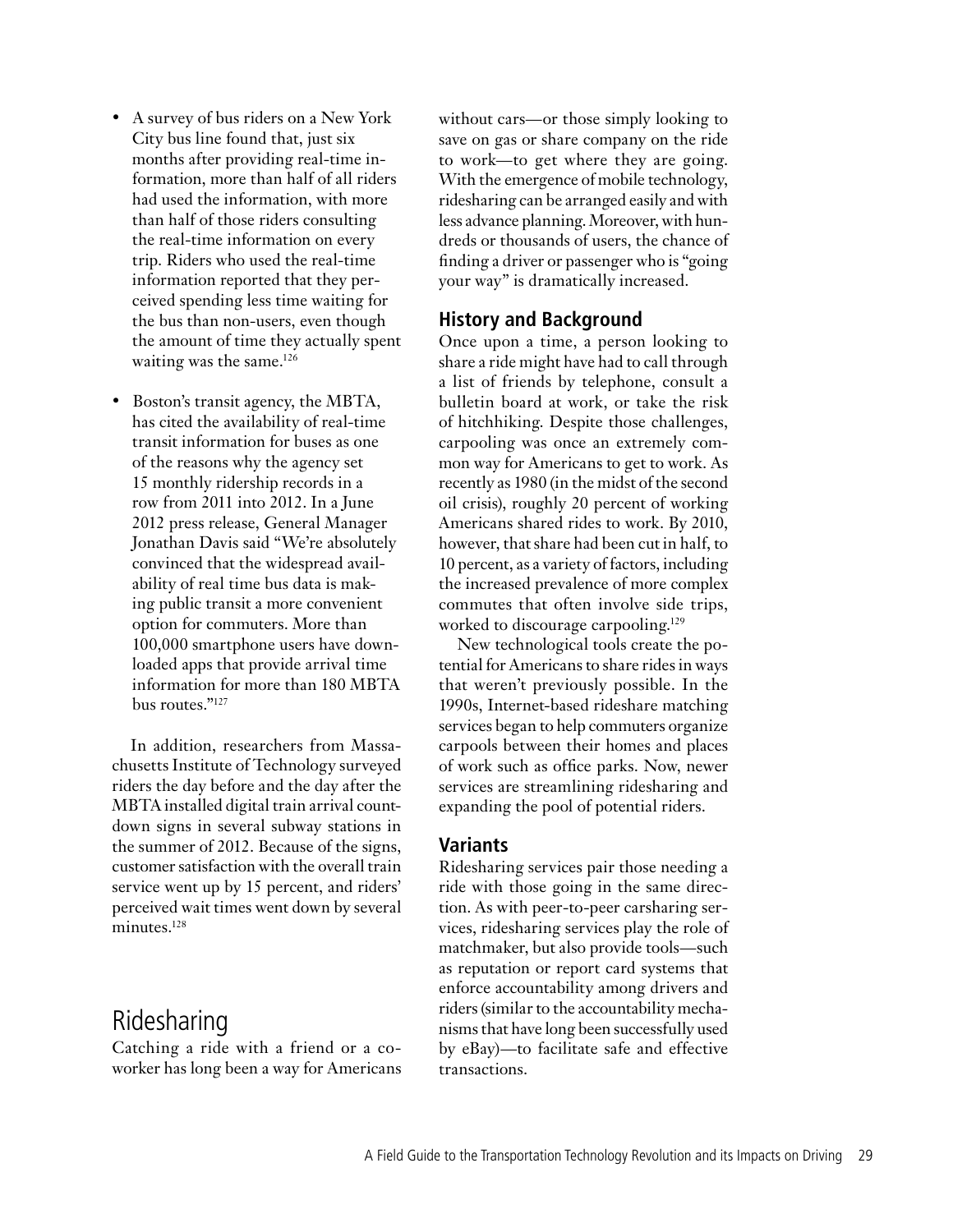#### **Ride Matching**

Some new technology-enabled services improve upon the online ride matching services launched in the 1990s by streamlining the creation of carpools and pairing drivers and riders for trips that are planned in advance. As of 2011, there were just over 400 ride matching services in the United States.<sup>130</sup>

Zimride is an example of such a service.131 This service started by facilitating carpooling within individual university communities. The business then expanded to working with companies and other large institutions—eventually expanding to 130 college and corporate campuses—followed by a long-distance ridesharing option available to anyone.132

Zimride allows users to post a planned trip, selling seats in their vehicle. The service requires users to log in through Facebook, and it enables people to post profiles about themselves and to leave feedback about drivers and riders. The Zimride website and smartphone app help drivers and riders get in touch with one another and facilitate payment. From 2007 to mid-2012, Zimride recruited more than 360,000 members and enabled nearly 200 million miles of carpooling.<sup>133</sup>

#### **On-Demand**

On-demand ridesharing is the newest form of ridesharing, allowing drivers and riders to arrange shared rides in real time. Services such as Carma (formerly Avego) use location-aware mobile devices, enabling drivers to locate nearby passengers and pick them up.

On-demand ridesharing services act as third-party platforms to facilitate connections between drivers and riders, ensure the safety and security of the transaction through driver background checks, reputation systems and other means, and often to collect payment.

#### **Impact on Driving**

Ridesharing tends to reduce vehicle travel by using spare capacity in existing vehicles to serve travel demand. Not every trip shared is an auto trip completely avoided—some trips served by on-demand ridesharing services might require drivers to travel out of their way to pick up riders, thereby requiring them to log more miles at the wheel.134 Other trips may take the place of a bus or walking. The key determinant of the impact of ridesharing on driving will likely be the level of participation in the services. Attracting more participants will both make on-demand ridesharing more efficient (by increasing the likelihood that drivers and riders will share origins and destinations) and maximize the potential impact on vehicle ownership.

# Taxi Hailing and Transportation Network Services

Taxis have long been a transportation backstop for those without access to a vehicle. Taxi service in many cities, however, is quite expensive and taxis aren't necessarily available immediately when and where you need them. New technology-enabled services make hailing a car more convenient and have opened the door to alternatives to traditional taxi services.

#### **Variants**

#### **Taxi Hailing and Livery Car Services**

Several new services help riders hail traditional taxis using smartphones. These services include ZabKab, Flywheel, Taxi-Magic and Hailo, each of which has a different reach, geographic area of operation, and target market.

The smartphone app Uber allows users to have a livery sedan and driver come pick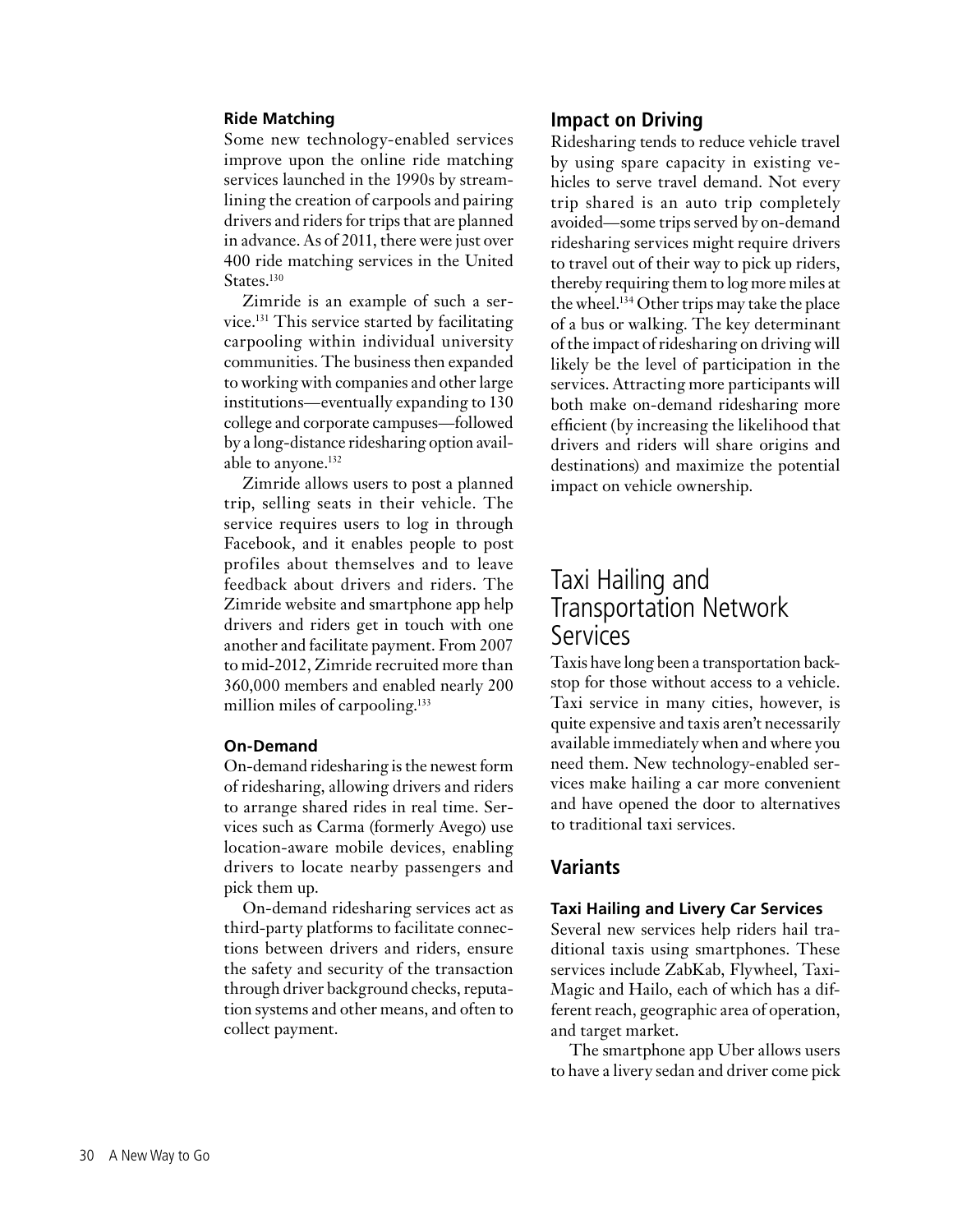them up, either at a designated location and time, or wherever they happen to be at that moment. The app enables users to pay with a click of a button, without the hassle of needing cash—or even a credit card—on hand. The smartphone app can even inform the rider where his or her pickup car is in real time. The service also recruits traditional taxi cabs to participate in some cities. It operates in Boston, Chicago, San Francisco, Sacramento, Washington, D.C. and Toronto.135

#### **Transportation Network Services**

New services such as San Francisco-centered Lyft and Sidecar allow riders to arrange rides in real-time with ordinary drivers who provide a ride in exchange for payment. These services have spread to numerous U.S. cities in recent years, with Lyft reporting that it now facilitates more than 30,000 rides per week.<sup>136</sup>

#### **Impact on Driving**

Taxi and transportation network services can have mixed impacts on driving. To the extent that the services are used to substitute for trips that might occur by transit, on foot, or in a shared ride, they may increase driving. However, by providing reliable, affordable on-demand access to a vehicle, these services may give individuals greater comfort in moving toward a "car-free" or "car-light" lifestyle.

# Multi-Modal Apps

In addition to technology-enabled carsharing, ridesharing and bikesharing services, and new technology options to help make public transportation easier to use, a number of new apps are being developed that knit the entire transportation experience



*Mobile apps can help travelers make connections between different modes of transportation. This mobile app helps Chicago-area bicyclists navigate bike routes and trails and find local bikeshare stations, and displays the location of transit stations.* Credit: Steven Vance, Chicago Bike Guide, www.bikechi.com.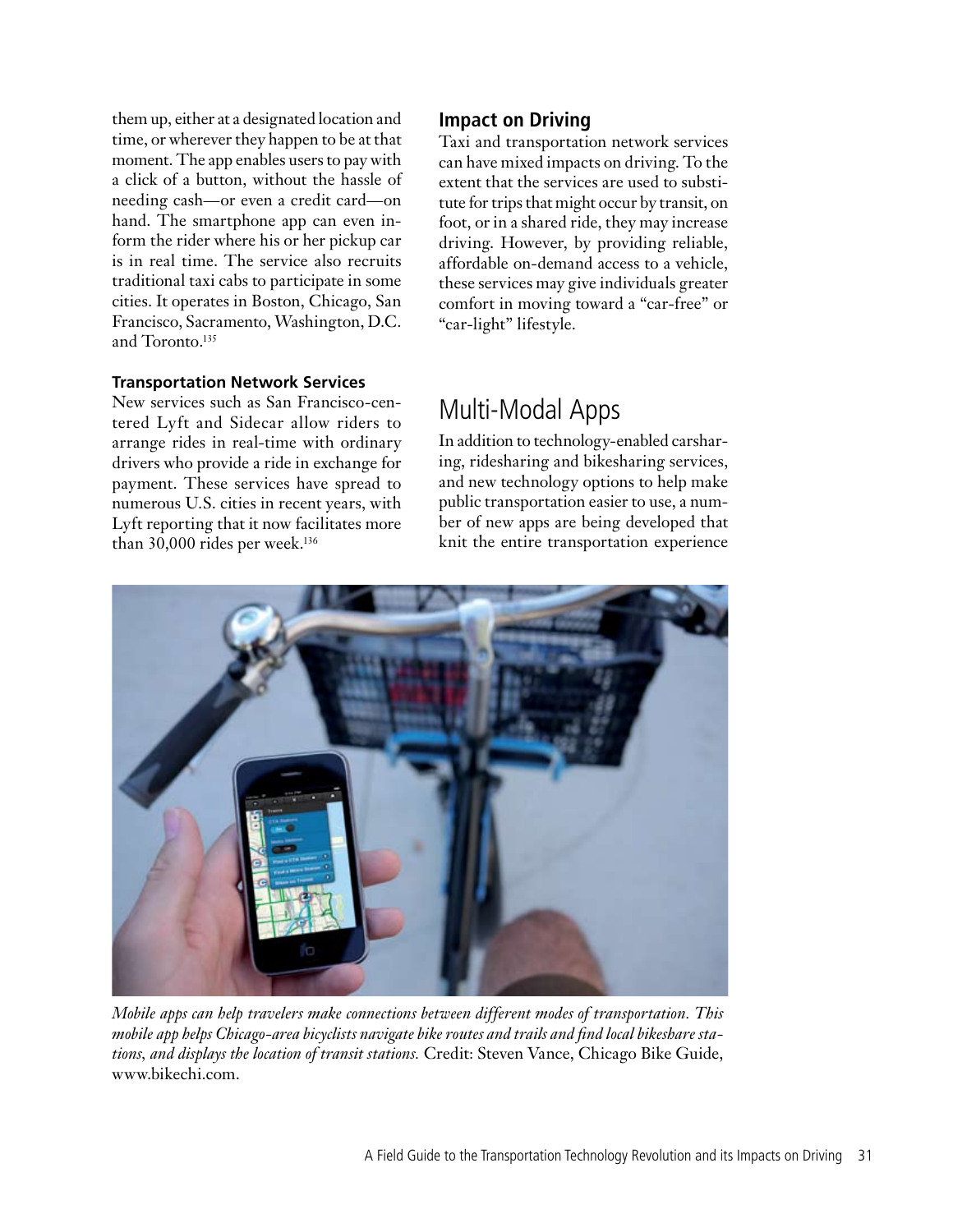**Figure 3: Portland TriMet's Multi-Modal Trip Planning Tool Helps People Get from Point A to Point B, by Foot, Bike, Bus, Train, and/or Carsharing140**



together—taking a multi-modal approach to helping people get places in the fastest, cheapest, most convenient way possible. This is particularly important because specific services may only be convenient for people under certain circumstances, when they are traveling to certain neighborhoods, or in certain weather. The broader the spectrum of overlapping choices available to travelers—and the easier it is to find the best potential option—the easier it is for people to consider a car-free or carlight lifestyle.

Portland's TriMet transit agency, for example, introduced a multi-modal trip planning tool on its website in 2011. The tool enables users to plan trips that could include a mix of walking, cycling, buses, trains, bikesharing and carsharing. It even allows cyclists to choose routes based on personal preferences such as speed, availability of bike trails or bike lanes, or minimizing hill climbing.<sup>137</sup>

Bibiana McHugh, Director of Information Technology at TriMet, says multimodal planning is crucial for commuters, who sometimes need extra guidance about how to travel the last mile from their transit stop to their place of work.138 She has also been working with Zipcar and car2go to put information into the planner about where carsharing vehicles can be picked up.

Because the trip planning tool is opensource, other developers have begun to build on TriMet's work to create multimodal trip planning tools in cities around the country. As of February 2013, such tools are being deployed in Florida, Tennessee, Washington D.C. and New York City—as well as in 11 other countries around the world.<sup>139</sup>

Other app developers have taken on the challenge of helping consumers navigate the wide array of new transportation options available. RideScout is a mobile app that aggregates information about all of the various transportation options available in a given city. A RideScout user simply enters in his or her destination and is provided with a menu of real-time transportation options—including transit, taxi service, carsharing or ridesharing.<sup>141</sup>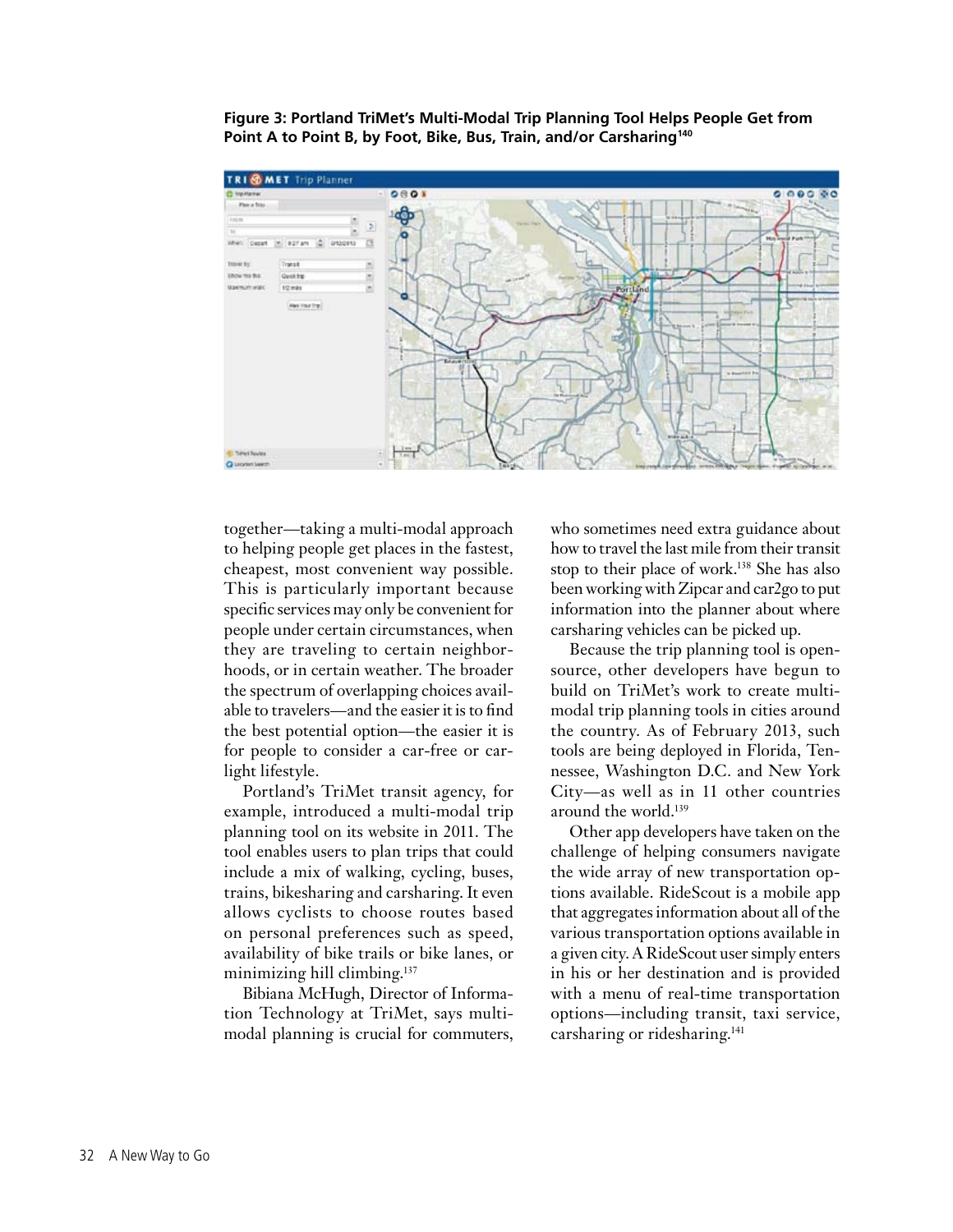# What about Self-Driving Cars?

T he advent of autonomous (self-driving) vehicles has been touted as a possible counterweight to the role that mobile technology currently plays in encouraging alternatives to driving. If drivers can use the time currently spent behind the wheel working or relaxing and be assured of getting to their destination safely and with the minimal investment of time—all potential outcomes of a "driverless car" future—wouldn't they drive more? And wouldn't we therefore need more and bigger highways to accommodate them?

It is far too early to tell what form a transportation network based on self-driving vehicles would take. Fully autonomous vehicles are not expected to hit the road in significant numbers until 2025, though their full impact may not be felt for another decade or two into the future, when autonomous vehicles become the norm on American roads rather than the exception.<sup>142</sup> A system based on autonomous vehicles could, paradoxically, open up new opportunities for greater sharing of vehicles and rides that might look a lot like public transit. Systemic changes could also make non-driving forms of transportation more attractive and allow for reduced auto infrastructure.

In a world with self-driving cars and spreading acceptance of ridesharing and carsharing, it is not hard to imagine a system in which a fleet of shared automated cars is available to be summoned on demand. Some trips could be served by individual vehicles (as is currently done with carsharing), others in small shared vehicles (as with ridesharing) and still others by high-capacity vehicles (as with transit). Such a system could reduce the need for private cars (which typically sit idle approximately 90 percent of the time) and reduce the need for parking infrastructure—enabling much of the space currently used for warehousing vehicles to be used for other purposes, such as housing, parkland, bicycle lanes, wider sidewalks and new commercial buildings. Such a system might allow for the more intensive use of urban space and safer non-motorized travel—expanding the ability of individuals to travel safely on foot or on bike.

Regardless of whether automated vehicles are primarily personal or shared, those vehicles may eventually be able to travel much more closely together at speeds that are optimal to reduce congestion—enabling current road capacity to serve more passengers and diminishing the need for new road capacity.

The transition to autonomous vehicles will not happen overnight, and the potential implications are far from certain. It is, however, certainly premature to assume that autonomous cars would lead to an increased need for new highways or that the prospect of autonomous cars in the future can justify current investment in more auto-focused infrastructure today. In fact, the reverse may be true.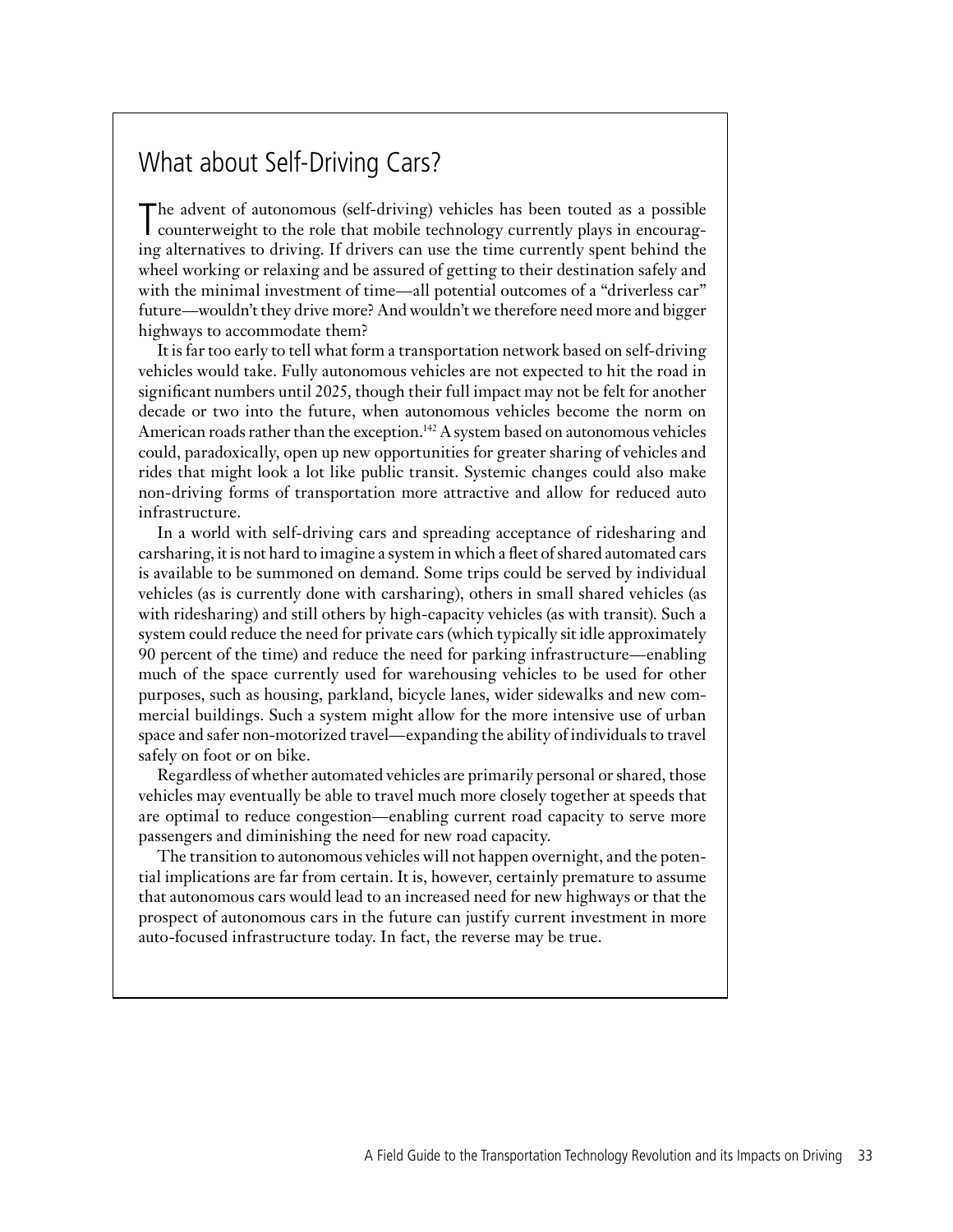# Policy Recommendations

The past decade has seen tremendous<br>changes in technology and trans-<br>portation. New, technology-enabled<br>transportation options—from real-time he past decade has seen tremendous changes in technology and transportation. New, technology-enabled information about transit service to new models of carsharing, ridesharing and bikesharing—have begun to spread rapidly across the country.

These new technologies and tools provide more Americans with the freedom to reduce their driving and embrace car-free or car-light lifestyles. But the full potential of these tools will only be realized if policymakers take appropriate steps to integrate them into the transportation system. Far from just standing back and waiting for hackers and venture capitalists to transform how people get around, governments at every level should seize the opportunity to maximize the benefits of new transportation services and address the challenges they present.

# Opportunities for Immediate Action

There are many cities and metropolitan areas across the United States that are beginning to reap the benefits of technology-enabled transportation services. A few simple, relatively inexpensive steps can help get these new services off the ground. Specifically, local and state governments should:

- Provide open access to scheduling and operations data for public transportation, facilitating the development of real-time transit apps that can improve the transit experience.
- Ensure the availability of wi-fi and/or cellular networks on all transit infrastructure (as well as electrical outlets and recharging facilities on vehicles and in transit stations, where possible), enabling riders to stay connected while in travel and access information about their trips.
- Create multi-modal connections with emerging transportation services by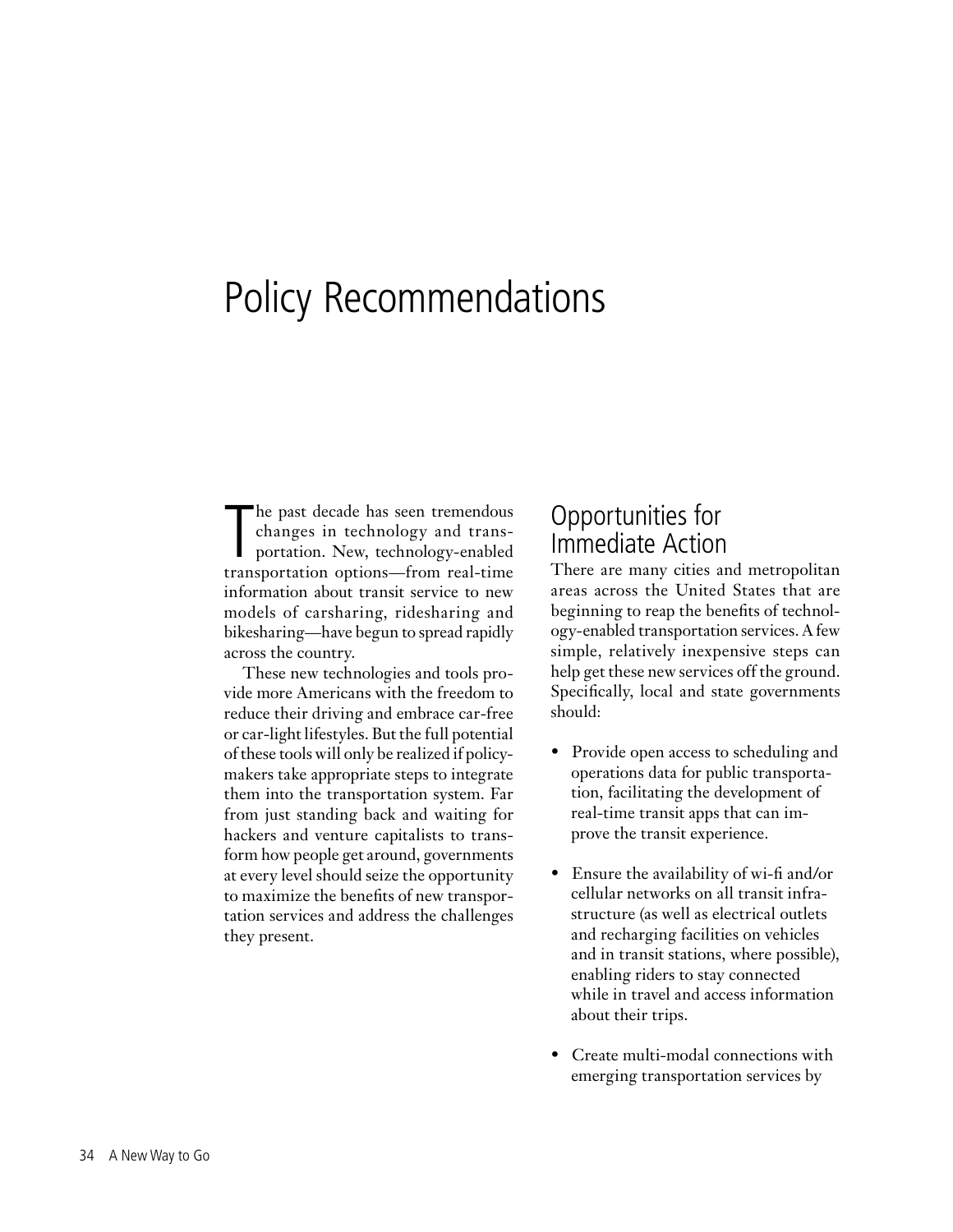providing space for bikesharing stations and parking for carsharing and ridesharing vehicles at transit hubs, and by engaging in cross-promotion partnerships in which, for example, bikesharing is promoted by transit agencies and vice versa, with discounts or other benefits used to encourage participation.

• Consider public bikeshare and transit app development to be eligible for government funding designed to reduce traffic congestion and reduce air pollution, such as the federal Congestion Mitigation and Air Quality (CMAQ) program.

In the medium-term, local, state and federal agencies should do the following:

# Modernize Regulations to Accommodate New Transportation Services

Technology-enabled transportation services are being created faster than local, state and federal regulations can adapt to them. In some cases, this has left innovative transportation services in an unregulated no-man's land—putting the public at risk and creating profound regulatory uncertainty that discourages new service providers from entering the marketplace or making larger investments. In other cases, new transportation services are burdened by regulations designed decades ago for far different purposes.

Several new transportation alternatives—such as livery vehicle hailing application Uber and transportation network service Lyft—have run into legal difficulty or been forced to cease operations in particular cities because they run afoul of local or state regulations. Some cities and states, meanwhile, subject carsharing services to the high levels of taxation imposed on rental cars—taxes that were originally designed as easy sources of revenue that primarily affected tourists, but are now increasingly levied on local residents who rent cars by the hour.<sup>143</sup> A 2011 DePaul University study, for example, found that the average level of taxation on an hourly car rental in a set of major markets approached 18 percent—more than double the general sales tax rate in those same cities.144

Everyone—public officials, consumers, providers of innovative transportation services, and providers of incumbent transportation services—stands to benefit from clearing up the regulatory uncertainty that has dogged many new transportation services. Local governments should follow the recommendation of the U.S. Conference of Mayors to create local task forces to "review and address" regulations related to the sharing economy.145 This does not necessarily mean that regulation on technology-enabled transportation services should be reduced, but rather that regulations should be updated to maximize the benefits and minimize the dangers of these new services. Organizations of state officials, as well as federal agencies, think tanks and academic researchers should quickly engage the question of how best to regulate these services in ways that protect consumers and transportation system users yet encourage innovation. Ideally, model ordinances could be developed to assist local governments in regulating these services.

Federal and state officials should also ensure that employer commuter benefits provided in the form of ridesharing or bikesharing are equitably treated under tax law.146 There is no reason to subsidize employee-owned automobile parking at a place of work, but not support other ways of getting there that reduce car commuting.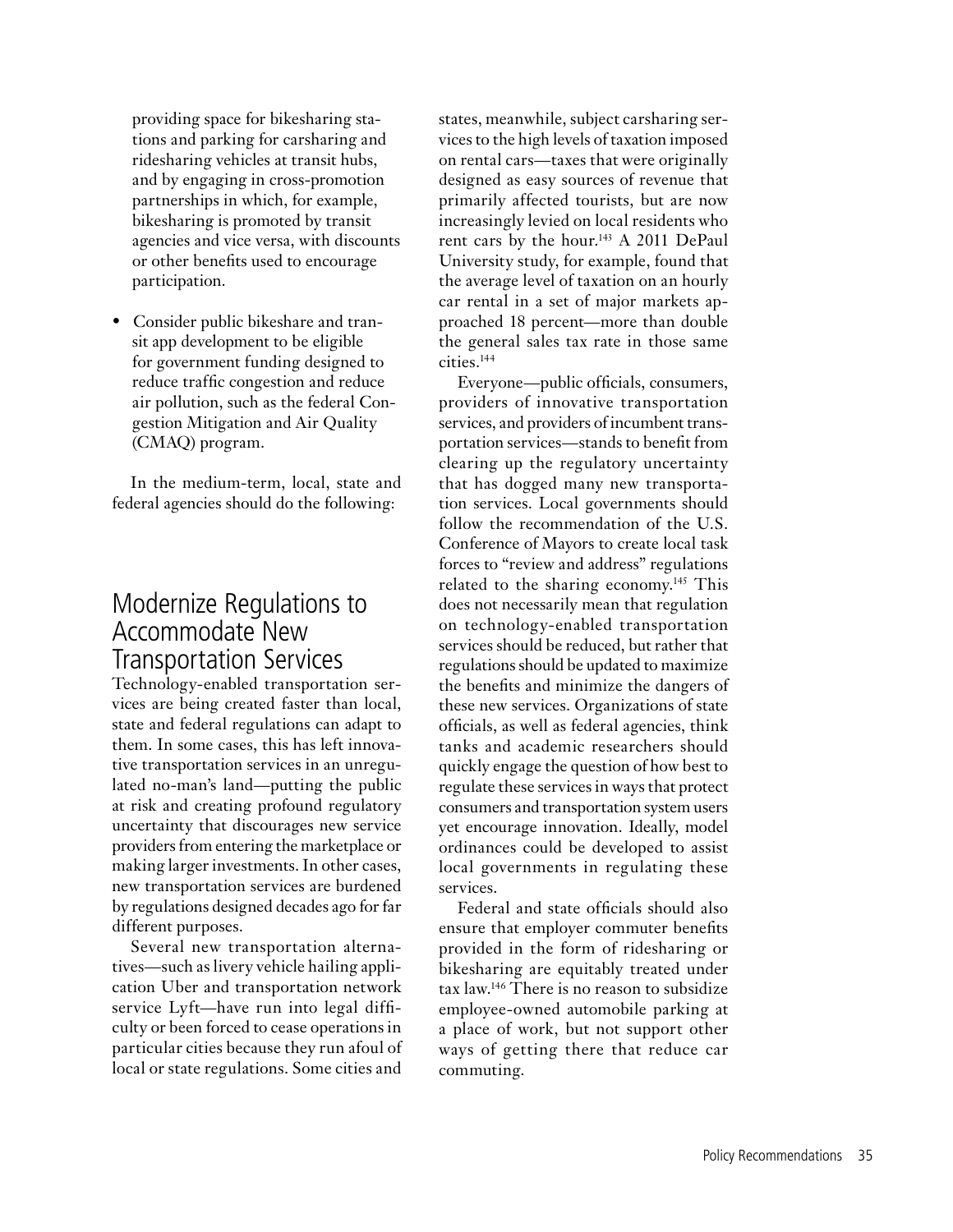# Expand Access to Real-Time Information and Tools

The availability of real-time public transportation information by smartphone has revolutionized the transit-riding experience. In addition to making open sharing of transit scheduling and operations data a nationwide standard (see "Opportunities for Immediate Action" above), transportation agencies should seek out new opportunities to share real-time information within and across modes and without artificial proprietary restrictions on data.

Some cities have begun to make realtime transit information available in ways that facilitate intermodal connections—for example, by showing the time until the arrival of the next bus or train to downtown at airport luggage carousels. Transportation agencies could provide real-time information about bus or train arrivals on highway signs prior to park-and-ride lots, or supply information on the availability of carsharing or bikesharing vehicles at transit stations, at designated intermodal hubs, or via the Internet.

The recent experience with real-time transit information also demonstrates the importance of maximizing the provision of open data and the use of open-source code. Transportation agencies should avoid contractual arrangements that limit the availability of critical operations data to the public or that limit the ability of developers and other transportation agencies to use or build off of newly developed tools.

Public officials should also explore opportunities to limit the ability of "nonpracticing entities" (popularly known as "patent trolls") to stand in the way of technological innovations that benefit transit users. In recent years, transit agencies and independent developers that produce realtime vehicle information apps have faced threats of patent infringement litigation from a Luxembourg-based firm. Many settled out of court.<sup>147</sup> The firm has agreed

to stop suing transit agencies (as a result of a lawsuit filed by the American Public Transportation Association) but similar issues may continue to dog providers of innovative transportation tools and services in the future.<sup>148</sup>

Finally, transportation agencies should take advantage of opportunities for electronic ticketing by smartphone, enabling riders to board transit vehicles more easily and with less hassle.

### Use New Technologies and Services to Address Transportation Problems

Technology-enabled services can be powerful solutions to transportation challenges. They should become part of the standard tool kit of transportation agencies. To take advantage of that potential, government agencies should:

• *Integrate technology-enabled transportation tools into traffic management plans*. Colleges and universities across the United States have been among the leading adopters of services such as carsharing and ridesharing, recognizing their potential to reduce traffic on and around campus and reduce demand for expensive and space-consuming parking lots and structures. Often, these services are incorporated into long-range campus transportation plans and they are provided for free or at a discount to students and staff. Local and state governments should investigate the potential for similar tools to address transportation challenges such as traffic congestion and parking availability in ways that may be more efficient and less expensive than adding highway or parking capacity.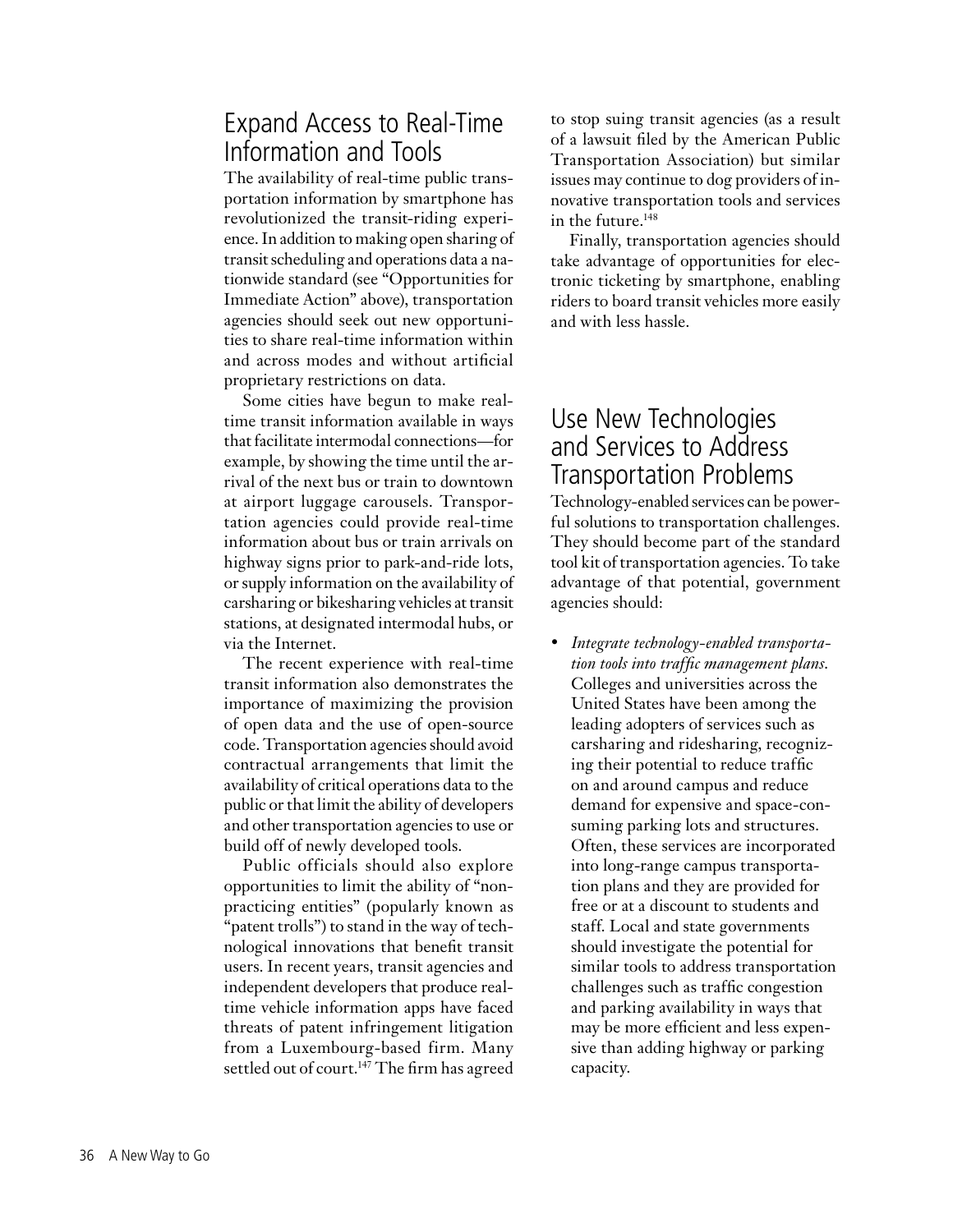- *Adjust planning and zoning practices to accommodate new tools.* Publicly-owned space and facilities—including space in public garages, in parking lots and along curbsides—should be set aside for shared transportation modes such as carsharing and bikesharing. Local governments should adopt parking policies that support carsharing, such as reduced parking costs for carshare vehicles at curbsides and public garages, heightened enforcement to prevent illegal parking of non-carshare vehicles in carsharing spaces, and policies that enable one-way carsharing.149 Cities and states should consider extending incentives—such as relaxation of minimum parking requirements—to developers who make available space for shared vehicles.
- *Factor new transportation tools into capacity planning.* Several of the tools described in this report have been shown to reduce vehicle ownership or use—potentially adding to the economic, demographic and cultural forces that have limited the growth of driving in the United States over the last decade and will likely continue to do so in the decades to come.150 As additional information becomes available about the impact of technology-enabled transportation services on driving, transportation planners should ensure that plans for future transit and road capacity adequately reflect the emergence of these tools and their potential to reduce driving. If road expansion projects have been premised on projected increases in the volume of driving that will not materialize because more people are sharing vehicles, riding transit or biking, then cancelling those makes sense and will save money. By contrast, if reduced vehicle ownership or new technological tools create the opportunity

for new or expanded transit service, governments should ensure that the resources exist to take advantage of those opportunities.

# Embrace a Multimodal Future

The vast potential of information technology and new technology-enabled services to improve the efficiency of the transportation system will only be realized if those new transportation options are fully integrated into a seamless, interconnected network. "New mobility" strategies seek to integrate Internet and mobile communication technologies, various modes of transportation, and smart land-use planning into convenient, sustainable systems for providing people with door-to-door access to the services they need and opportunities they wish to pursue.

The emergence of new transportation choices will lead to a decline in the number of Americans who "only" use one form of transportation, meaning that more Americans will have a stake in ensuring that connections between different forms of transportation can be made seamlessly. Even those who continue to rely only on private vehicles will benefit from attractive, efficient multi-modal connections that encourage others to use non-driving modes of transit, reducing congestion for drivers.

To facilitate a multi-modal future:

• Transportation agencies should seek to integrate public transportation, carsharing, ridesharing and bikesharing services with other transportation options in seamless networks, using designated multimodal hubs and the sharing of information on multiple platforms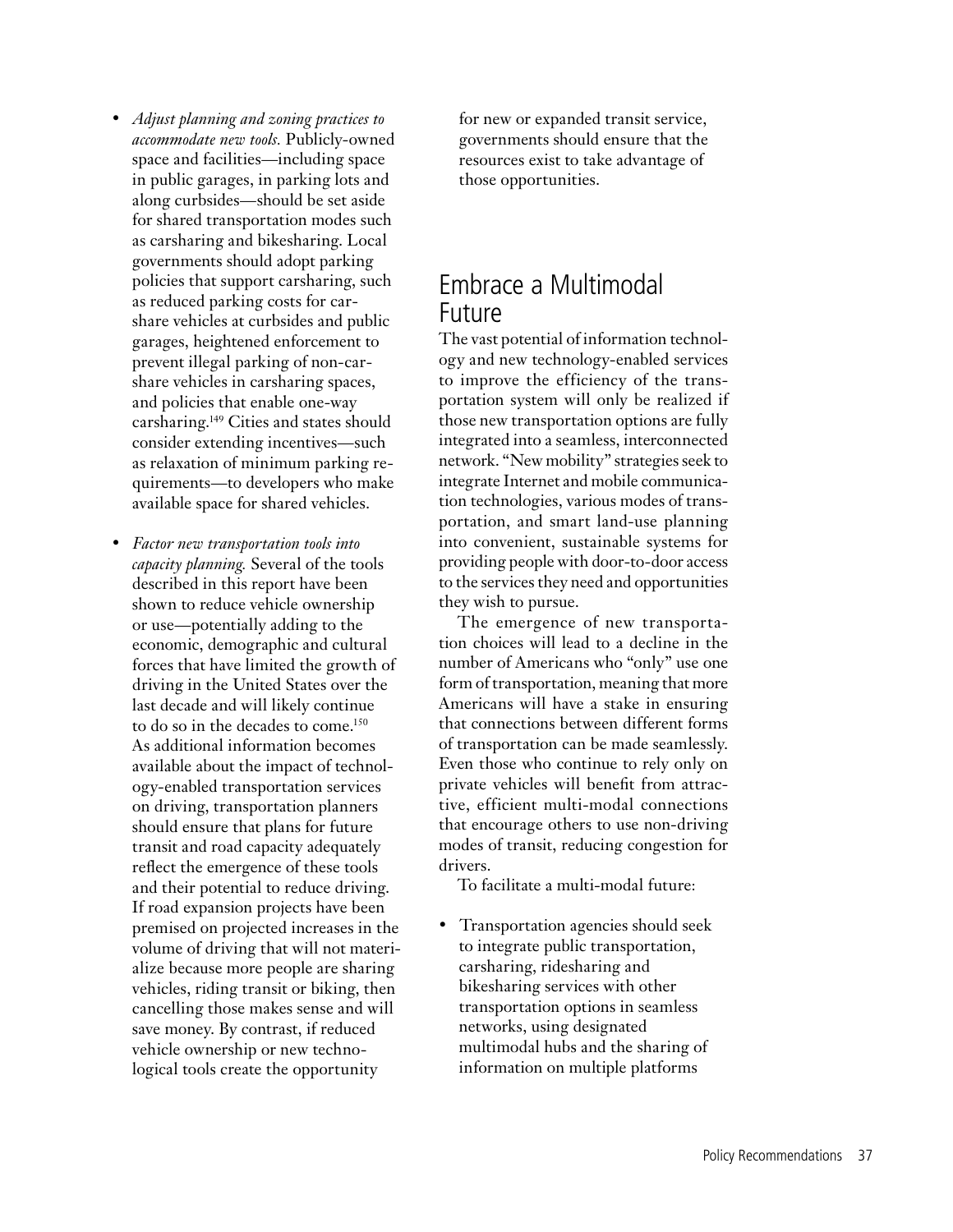to enable users to make efficient connections among modes. Several of the new transportation services profiled in this report may appear at first blush, to compete with one another. However, like the Internet itself, the availability of a multitude of options will increase resiliency of the system and the ability of travelers to move within the system. Insofar as these services and enhancements encourage more Americans to adopt "car-free" or "car-light" lifestyles, the market share for all non-driving modes of travel will increase. Transit agencies should particularly focus on exploring the potential of technologyenabled services to address the "last

mile" challenge of getting people from their homes to transit stations—one of the key impediments to transit use.

- Local, regional and state authorities should break down mode-specific "silos" in transportation planning and policy to allow for true multi-modal planning and collaboration.
- Legal provisions that require gas tax revenues to be used exclusively for highways should be eliminated. Revenues from transportation taxes should be spent on the most effective solutions to transportation problems regardless of the mode—or modes of transportation used.



*Carsharing in many cities began as a non-profit enterprise, led by organizations such as Philadelphia's PhillyCarShare. Policy-makers should look for opportunities to extend the benefits of technology-enabled transportation services to areas where they may benefit the public but may not deliver the near-term profits needed to attract private investment.* Credit: Gloria Bell.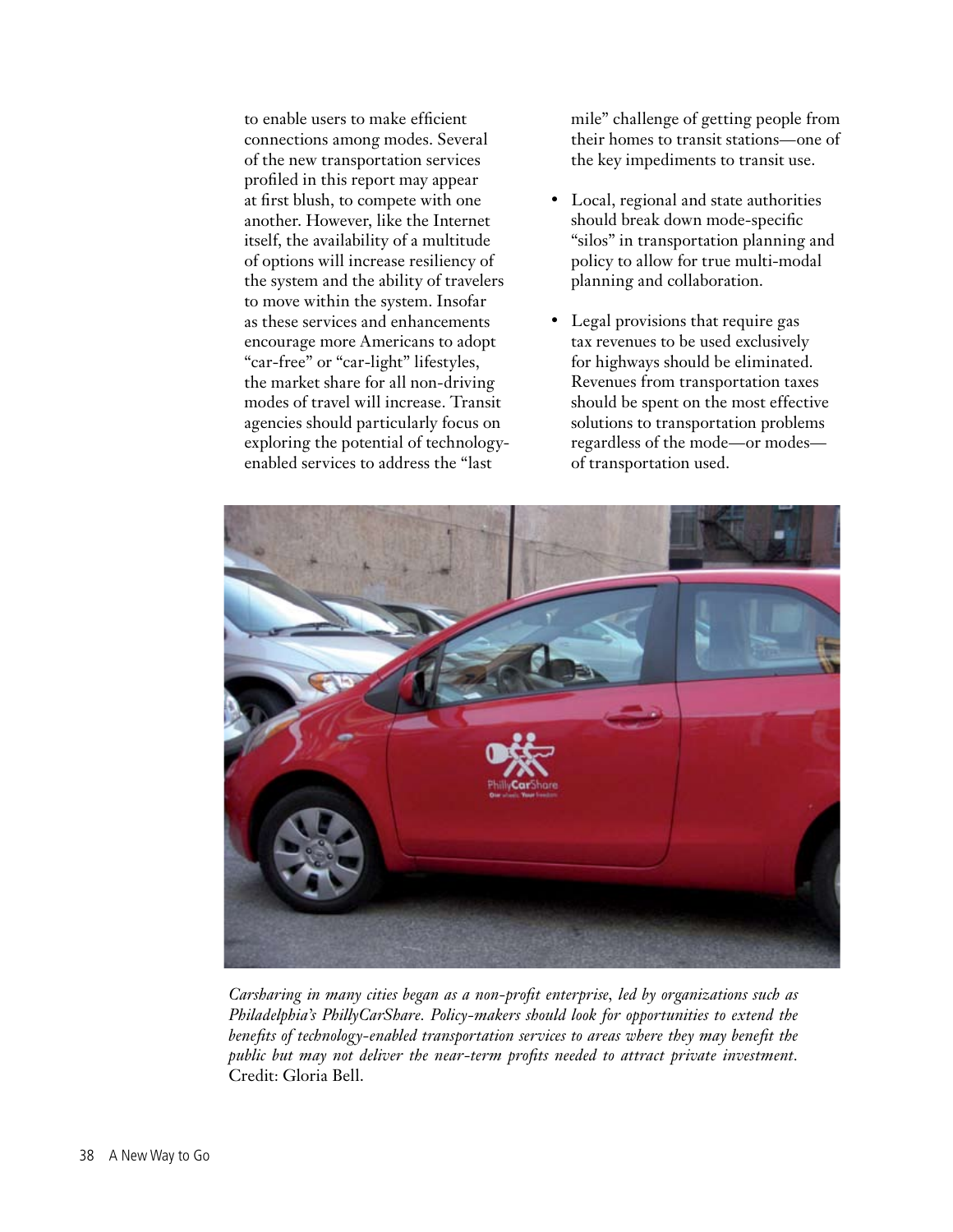# Extend the Use of Technology-Enabled Tools to New Communities

Many new, technology-enabled transportation options have been generated by private enterprise (often with a healthy assist from public agencies that provide open transportation data or an injection of funding or expertise at a critical moment in time). The growth of carsharing and ridesharing services, for example, has been fueled by investments of venture capital. Bikesharing services have often been paid for, in part, by advertisers or corporate sponsors.

The engagement of the private sector has been a boon to the development of these new services—hastening the speed at which they have made their way to the marketplace, minimizing the draw on public resources, and fostering innovation. However, the cost of relying so heavily on the private sector has been that new technology-enabled services have tended to be launched first in a small group of relatively wealthy cities with dense populations of young "early adopters" of technology.

These new tools, however, have potential benefits in every area of the country and for people of all ages and economic conditions. Transportation agencies should actively identify opportunities to put these new options to use to forward their own public interest missions.

For example:

• Transit agencies serving suburban areas should experiment with integrating smartphone hailing into flex-route bus service. Flex-route services allow drivers to deviate from fixed routes to pick up riders at locations within a certain distance of the route who call ahead with a request for pickup. Smartphone applications could enable agencies to provide this service more efficiently and effectively—expanding the reach

of transit into less densely populated areas.

- Government agencies should consider whether to establish their own on-demand ridesharing services or provide support for the creation of other technology-enabled transportation alternatives. It is worth noting that several carsharing systems—such as Chicago's iGo car sharing program and Philadelphia's PhillyCarShare—were originally established by non-profits, and eventually sold off to private companies once the financial viability of the concept was proven. Government agencies and non-profit organizations should take an active role in the development and operation of these services in areas where they can deliver a net benefit to the public, even when the potential for near-term profit is insufficient to draw private-sector investors.
- Government agencies and providers of new transportation services should seek to break down barriers that limit participation. For example, some new transportation services—including many carsharing or bikesharing services—are built on the assumption that participants will possess a working credit card or bank account, a condition that excludes some wouldbe participants. Policy-makers should work with communities facing economic, physical or other barriers to participation in new transportation services to develop novel approaches to expanding access to those services to all who wish to participate.

# Increase Our Knowledge

Mobile technology provides a rich source of information on how transportation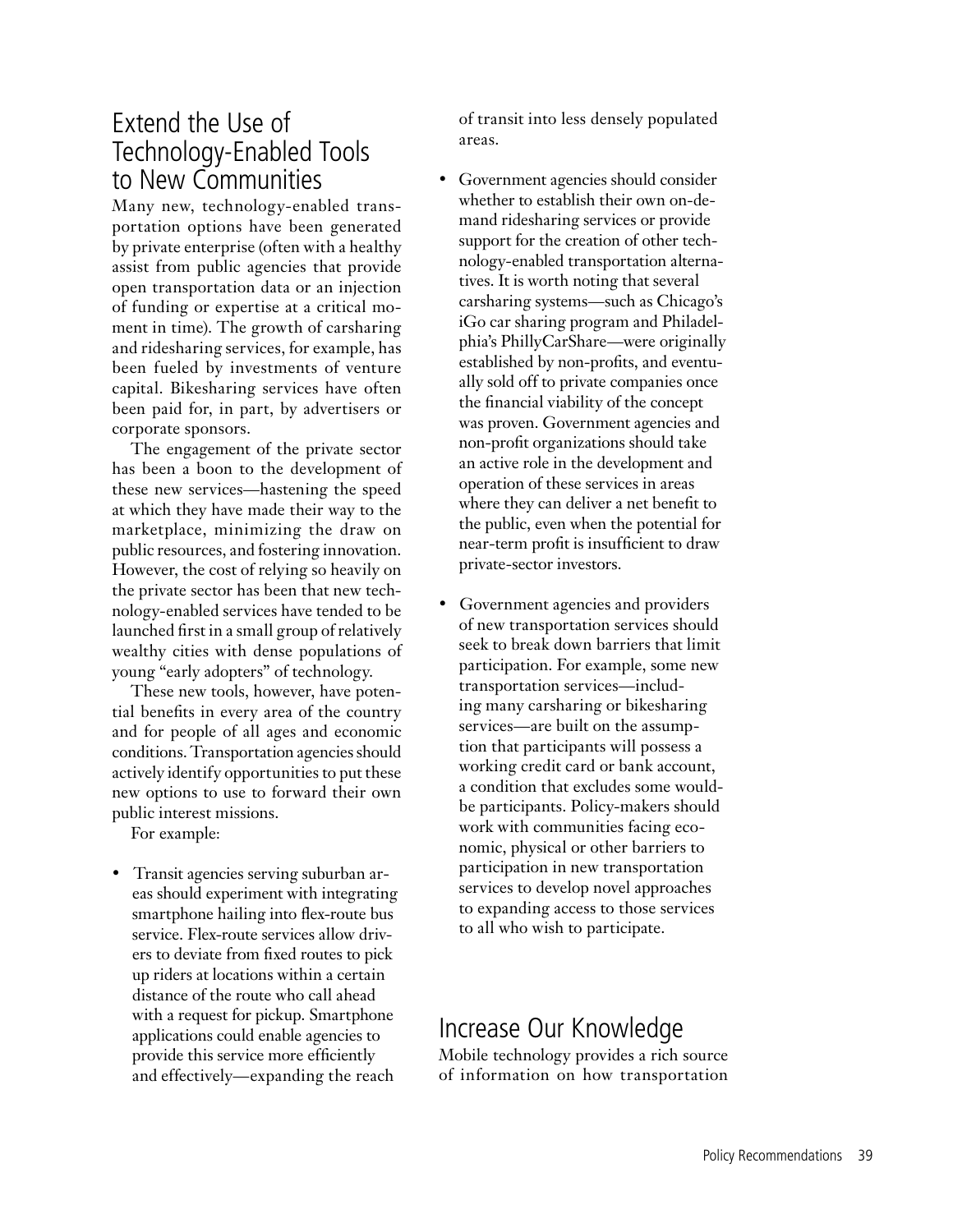systems are used. And unlike surveys of households, drivers or transit riders, these data are available in real time, enabling transportation decision-makers to be far more nimble in adjusting to changing trends than in the past. Recent bikeshare systems such as New York's Citibike, for example, provide publicly available data, updated daily, on ridership, membership and aspects of system operation.

These data, however, are only useful if they are collected and the resources exist to study them. Specifically, government agencies should:

- *Provide resources to study the changing relationship between technology and transportation.* While the interactions between telecommunications and transportation have been studied intensively, little of that research has been conducted since the commercialization of the smartphone and advent of the new transportation services profiled in this report. As policy-makers consider how to invest billions of dollars in transportation spending each year, it is imperative that they have the latest information about the degree to which technology is affecting transportation choices.
- *Expand research into the impacts of new transportation services.* Despite the relative newness of many new transportation services, research is beginning to show that they can be powerful tools to improve the efficiency and sustainability of the transportation system while reducing the cost of transportation to households. Additional research is needed to document the impacts of these new services and to

explore the interactions between these services and new or established modes of transportation. New transportation services that receive public support (such as carsharing services that benefit from access to public parking) should be required to share data about their services with public agencies and/or researchers.

- *Improve the quality and consistency of transportation data generally.* The most recent National Household Travel Survey – the sole, comprehensive, national source of information on travel patterns by households—was conducted in 2008, one year after the introduction of the iPhone. As a result, there is no national source of information capable of shedding light on how recent technological innovations are affecting travel behavior in the aggregate. With the accelerating pace of development of technologyenabled transportation services, the United States should move toward more frequent, ideally annual, travel surveys.<sup>151</sup>
- *Take advantage of the potential benefits of "crowdsourced" information from transportation system users.* Some app developers have already begun to tap the ability of transit riders to report delays, service problems, equipment malfunctions, safety issues and/or seat availability—aggregating and sharing that information with other users. Transportation agencies should examine the potential for crowdsourcing to provide operational information and data to agencies and their customers.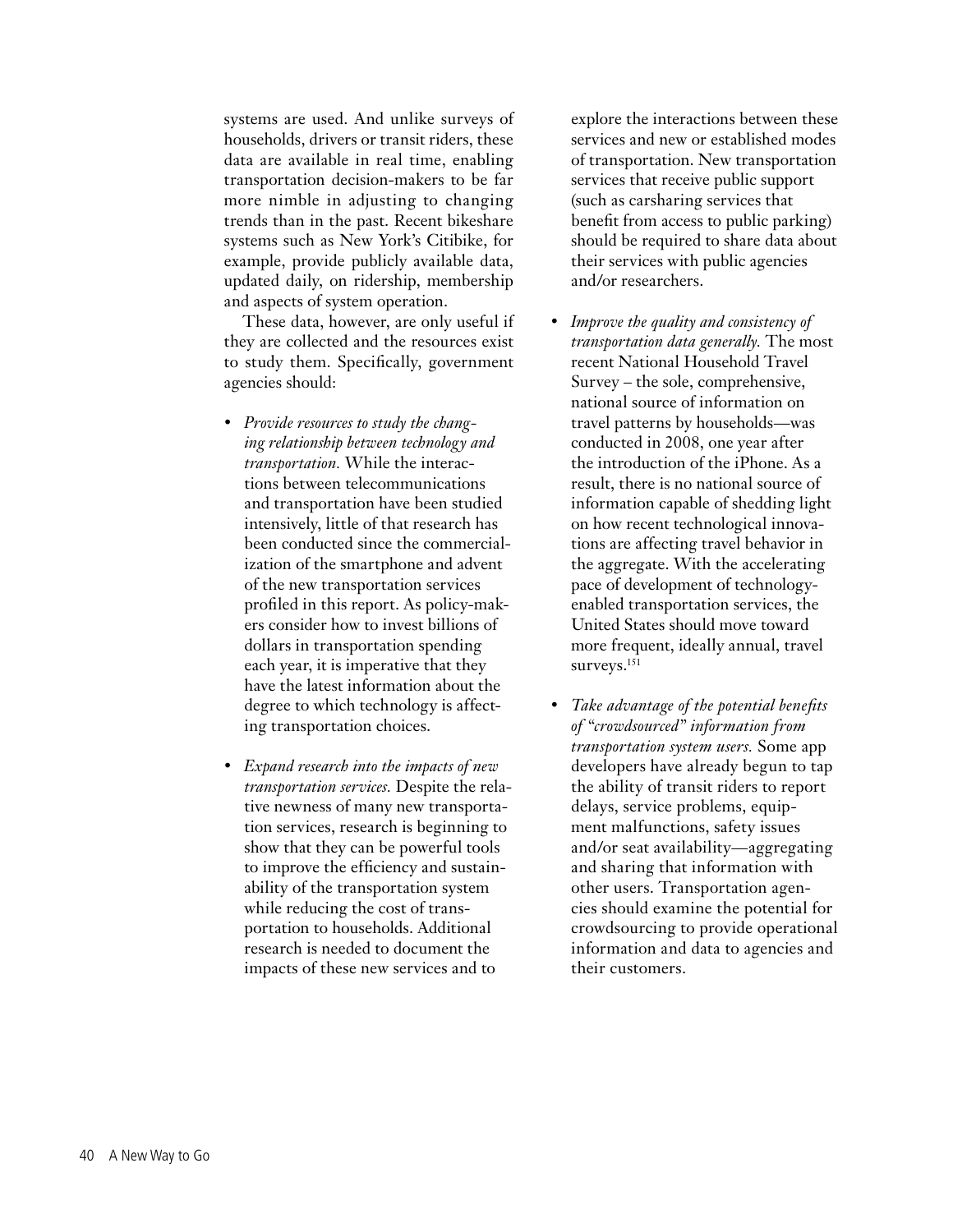# **Notes**

1 See body of report for citations of data presented in the Executive Summary.

2 Natural Resources Defense Council, *Reducing Vehicle Miles Travelled: A Summary of National Perspectives: Key Findings from a National Survey Conducted June 24-July 2, 2012*, accessed at docs. nrdc.org/energy/files/ene\_12090402a.pdf, 12 July 2013.

3 Smart Growth America, *National Complete Streets Coalition: Transportation Costs*, accessed at www. smartgrowthamerica.org/completestreets/complete-streets-fundamentals/ factsheets/transportation-costs, 12 July 2013.

4 Xiquiang Feng and Paul Boyle, "Do Long Journeys to Work Have Adverse Effects on Mental Health?" *Environment and Behavior*, published online 21 January 2013, doi: 10.1177/0013916512472053. This study found that long commutes in Britain were stressful to women (but not to men), with female drivers the most severely affected; Raymond W. Novaco and Oscar I. Gonzalez, *Commuting and* 

*Well-Being*, accessed at www.its.uci.edu/ its/publications/papers/JOURNALS/ Novaco\_Commuting-2.pdf, 14 July 2013; Alois Stutzer and Bruno S. Frey, "Stress that Doesn't Pay: The Commuting Paradox," *Scandinavian Journal of Economics*, 110(2): 339-366, 2008, doi: 10.1111/j.1467- 9442.2008.00542.x

5 Pew Research Center, *Americans and their Cars: Is the Romance on the Skids?,*  accessed at www.pewsocialtrends.org/ files/2010/10/Cars.pdf, 14 July 2013.

6 Zipcar, *Millennials and Technology: A Survey Commissioned by Zipcar*, February 2013.

7 U.S. Census Bureau, American Community Survey, 1-year data for 2011, accessed at www.census.gov, 18 July 2013.

8 Chris Gaylord, "The App-Driven Life: How Smartphone Apps Are Changing Our Lives," *Christian Science Monitor*, 27 January 2013.

9 Katherine Zickuhr, Pew Internet and American Life Project, *Mobile is the Needle; Social is the Thread*, Presented at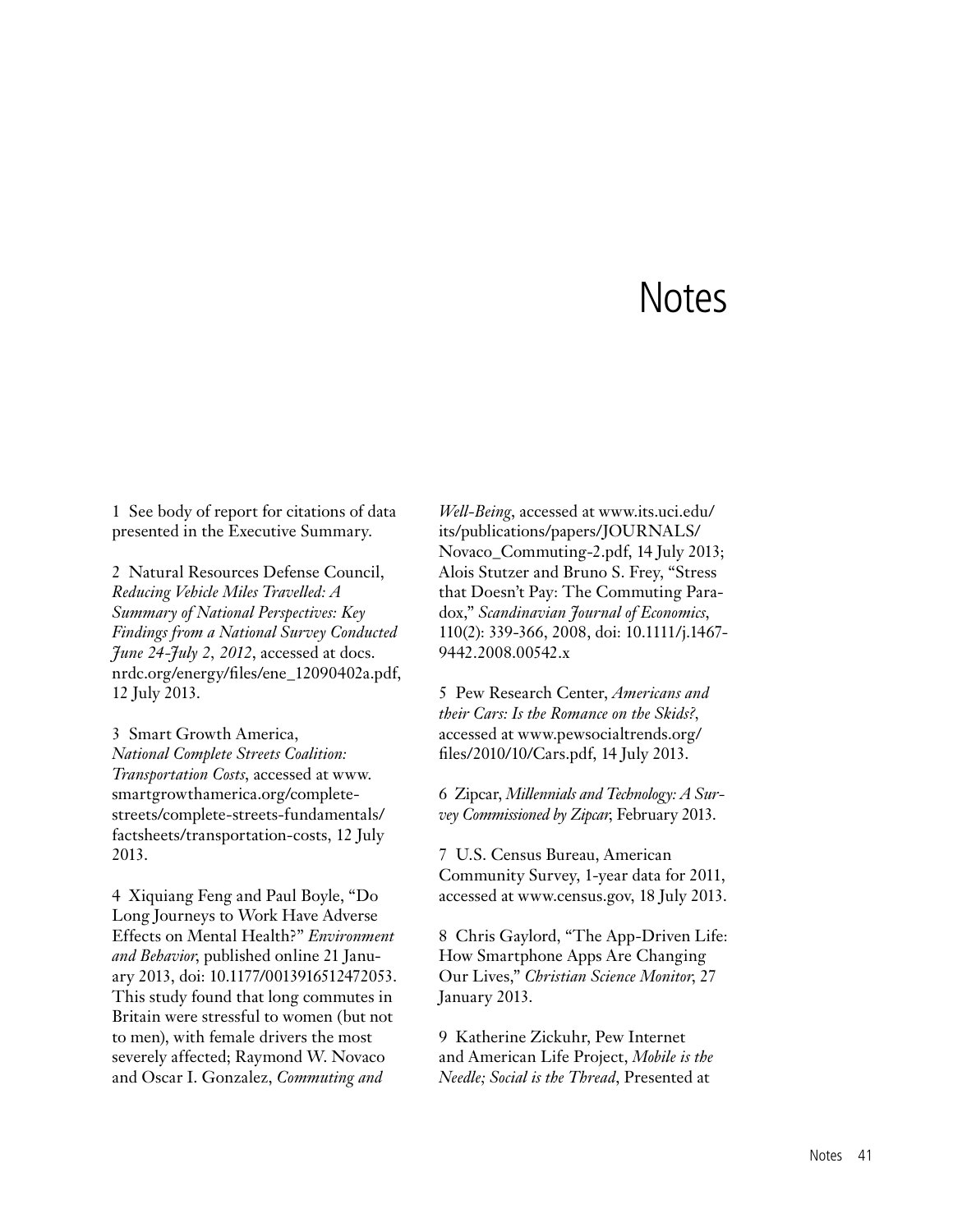Wichita State University's Elliott School of Communications, 18 October 2012, available at www.pewinternet.org.

10 Ibid.

11 Ibid.

12 Aaron Smith, Pew Research Center, *Smartphone Ownership – 2013 Update*, 5 June 2013.

13 Pew Research Center, *Internet & American Life Mobile Survey*, April 2012, available at www.pewinternet.org/Static-Pages/Trend-Data-%28Adults%29/ Home-Broadband-Adoption.aspx.

14 Definition of "smartphone" based on self-reporting. See note 12.

15 Nielsen, *Smartphones Account for Half of All Mobile Phones, Dominate New Phone Purchases in the U.S.*, 29 March 2012.

16 Data for all technologies other than broadband in 2012 and smartphones in 2000: see note 9; Home broadband access in 2012: U.S. Department of Commerce, National Telecommunications and Information Administration, *Household Broadband Adoption Climbs to 72.4 Percent* (blog post), 6 June 2013. Smartphone market penetration in 2000 is assumed to be zero, as modern smartphones had not yet been invented.

17 Lee Rainie, Pew Internet and American Life Project, *Two-Thirds of Young Adults and Those with Higher Income Are Smartphone Owners*, 11 September 2012.

18 Pew Internet and American Life Project*, Usage Over Time – August 2012* (Excel spreadsheet), downloaded from pewinternet.org/Static-Pages/Trend-Data-(Adults)/Usage-Over-Time.aspx, 16 July 2013.

19 Ibid.

20 See note 17.

21 Aaron Smith, Pew Internet and American Life Project, *Americans and Text Messaging*, 19 September 2011.

22 Ibid.

23 Nielsen, *State of the Media: The Social Media Report 2012*, 3 December 2012.

24 1 billion: Mike Orcutt, "The Numbers Behind Some of 2012's Biggest Technology Stories," *MIT Technology Review*, 26 December 2012; 40 percent: Kurt Wagner, "More than 40% of Americans Use Facebook Every Day," *Mashable.com*, 13 August 2013.

25 Geoff Anderson, "Gen Y: Collaborative Consumption," *Financial Management*, 19 March 2013.

26 Arun Sundararajan, "From Zipcar to the Sharing Economy," *Harvard Business Review*, January 3, 2013.

27 Median rate of use: Shannon Smith and Judith Caruso, EDUCAUSE Center for Applied Research, *ECAR Study of Undergraduate Students and Information Technology, 2010*, October 2010.

28 Maeve Duggan and Joanna Brenner, Pew Internet and American Life Project, *The Demographics of Social Media Users – 2012*, 14 February 2013.

29 Campbell Mithun, *The Sharing Economy: Are Marketers Missing Out?*  (video), accessed at www.campbellmithun.com/talkinar, 14 July 2013.

30 Latitude, *The New Sharing Economy*, accessed at latdsurvey.net/pdf/Sharing. pdf, 14 July 2013.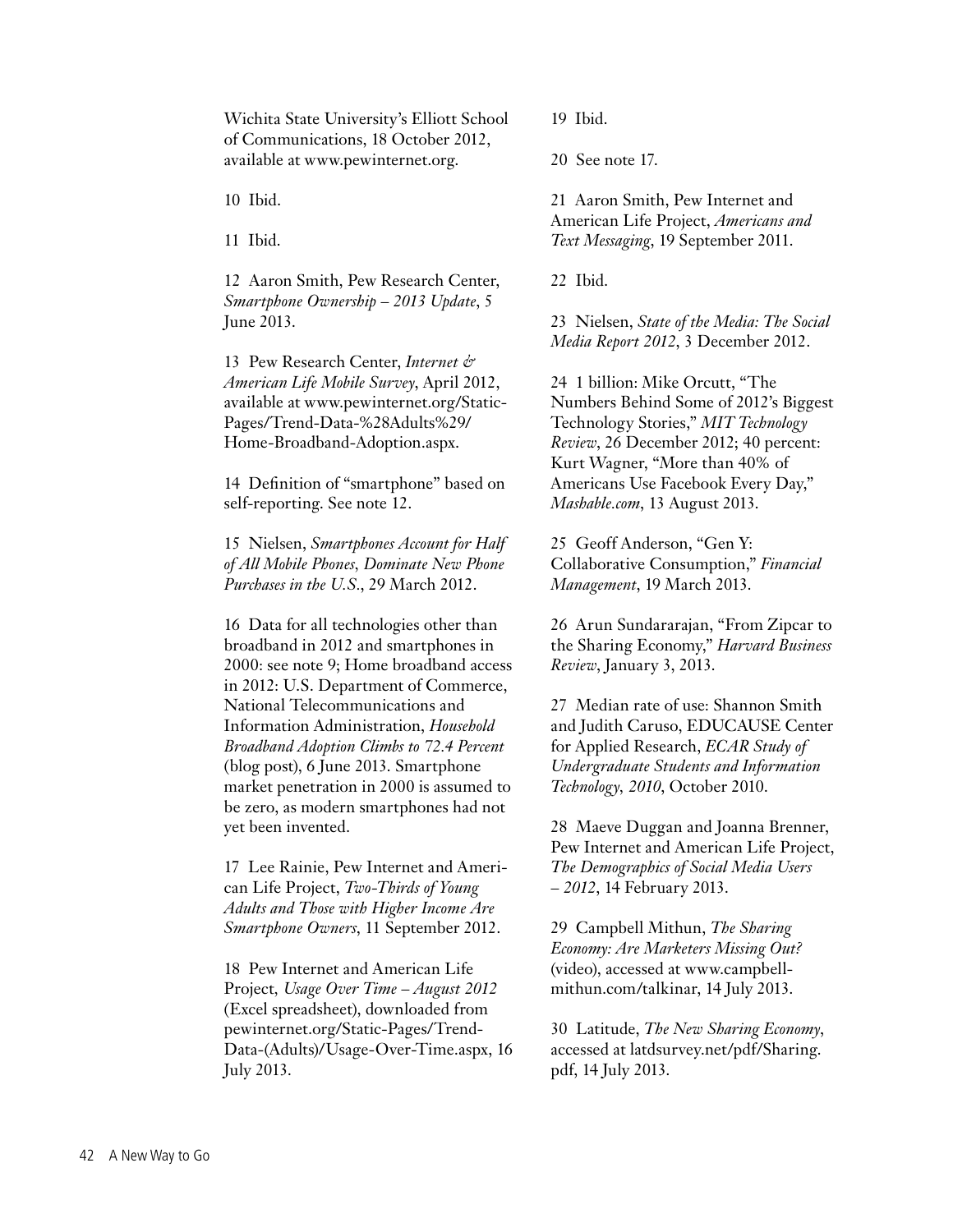31 Peter J. Mateyka, Melanie A. Rapino and Liana Christin Landivar, U.S. Census Bureau, *Home-Based Workers in the United States: 2010*, October 2012.

32 U.S. Census Bureau, *Census Bureau Report Shows Steady Increase in Home-Based Workers Since 1999* (press release), 4 October 2012.

33 United States Census Bureau, *Quarterly Retail e-Commerce Sales: 3rd Quarter 2012* (press release), 16 November 2012. Figures adjusted for seasonal variation.

34 United States Census Bureau, *Quarterly Retail e-Commerce Sales: 2rd Quarter 2013* (press release), 15 August 2013.

35 Helen Leggatt, "Mobile Accounted for 11% of Ecommerce Sales in 2012," *BizReport*, 10 January 2013.

36 Margaret Walls and Elena Safirova, Resources for the Future, *A Review of the Literature on Telecommuting and Its Implications for Vehicle Travel and Emissions*, December 2004.

37 Sangho Choo, Patricia L. Mokhtarian and Ilan Salomon, *Does Telecommuting Reduce Vehicle-Miles Traveled? An Aggregate Time-Series Analysis for the U.S.*, 1 August 2002.

38 Patricia L. Mokhtarian, "Telecommunications and Travel: The Case for Complementarity," *Journal of Industrial Ecology*, 6(2): 43-57, April 2002, doi: 10.1162/108819802763471771. 39 Alexander Malokin, Patricia L. Mokhtarian and Giovanni Cercella, *Multi-Tasking Aficionados and Mode Choice: Untapped Potential for Transit Ridership?*, Powerpoint presentation to University of California Transportation Center 2013 Research Conference, 1 March 2013.

40 Patricia L. Mokhtarian, et al., *Did Free Wi-Fi Make a Difference to Amtrak's Capital Corridor Service? An Evaluation of the Impact on Riders and Ridership*, February 2013.

41 Jennifer Hardin, Lisa Tucker and Linda Callejas, Florida Department of Transportation and National Center for Transit Research, Center for Urban Transportation Research, *Assessment of Operational Barriers and Impediments to Transit Use: Transit Information and Scheduling for Major Activity Centers*, December 2001.

42 Alasdair Cain, Center for Urban Transportation Research, "Are Printed Transit Information Materials a Significant Barrier to Transit Use?," *Journal of Public Transportation,* 10(2): 33-52, 2007.

43 Kadley Gosselin, Latitude Research, *Deprivation Study Finds Access to Real-Time Mobile Information Could Raise the Status of Public Transit*, 16 March 2011.

44 Ibid.

45 Lori Weigel and David Metz, Transportation for America, *Future of Transportation National Survey*, March 2010.

46 Vehicle depreciation costs, which are a major cost of driving, do increase with the number of miles driven. However, the depreciation cost of an extra mile of driving is not transparent to the driver and many costs remain relatively fixed. 47 For example, an analysis of data from the 2001 National Household Travel Survey found that the addition of one car to a household transforms travel behavior, making transit, walking and biking trips far less frequent, see John Pucher and John L. Renne, "Socioeconomics of Urban Travel: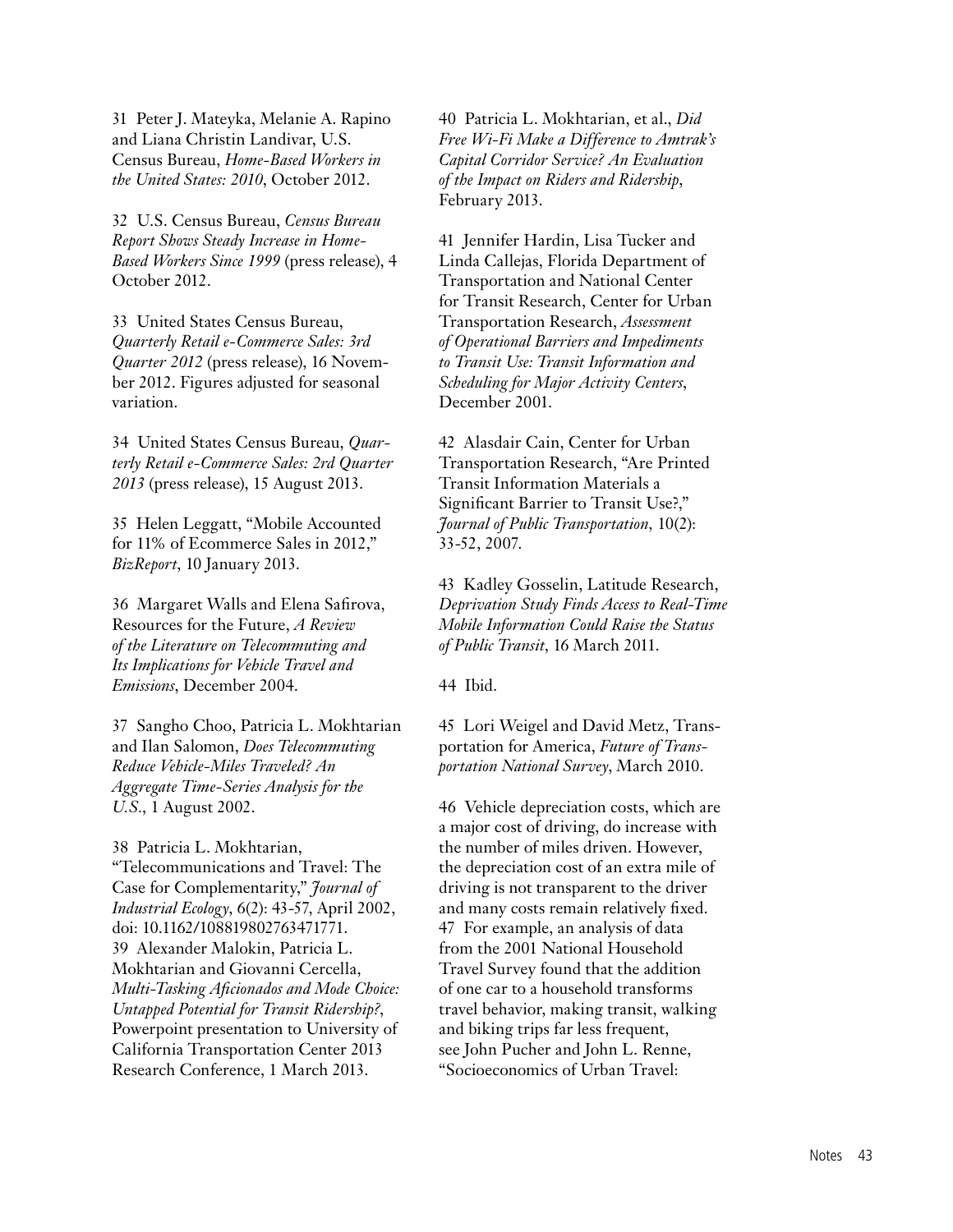Evidence from the 2001 NHTS," *Transportation Quarterly*, 57(3): 49-77, Summer 2003.

48 Shifting the costs of driving from upfront to per-mile costs also has broader societal benefits. Many of the social costs of driving – traffic congestion, air pollution, fossil fuel dependence, crash risk – vary with the number of miles driven in a car. Shifting automobile costs such as insurance from up-front to permile costs reduces the number of miles driven, thereby reducing these costs to society. See Todd Litman, Victoria Transport Policy Institute, "Pay-As-You-Drive Insurance," *TDM Encyclopedia*, accessed at www.vtpi.org/tdm/tdm79. htm, 6 September 2013.

49 See, for example: Michael Duncan, "The Cost Saving Potential of Carsharing in a U.S. Context," *Transportation*, 38(2): 363-382, March 2011.

50 Joseph P. Schwieterman, Ryan Forst and Dana Nelson, *The Digitally Connected Commuter: The Rapidly Rising Use of Personal Electronic Devices on Chicago's Suburban Trains 2012-2013*, 15 June 2013.

51 Joseph Schwieterman, et al., *Staying Connected En Route: The Growing Use of Tablets and other Portable Electronic Devices on Intercity Buses, Trains, and Planes*, 20 January 2011; DePaul University, Chaddick Institute for Metropolitan Development, *Tablets and e-Readers Leap Past Music Players and Regular Cell Phones as "Technologies of Choice" on Commuter Trains* (press release), 23 May 2012.

52 Department for Transport (U.K.), *Productive Use of Rail Travel Time and the Valuation of Travel Time Savings for Rail Business Travellers: Final Report*, June 2009.

53 Governors Highway Safety Association, *Distracted Driving: What Research Shows and What States Can Do*, accessed at www.ghsa.org/html/ publications/sfdist.html, 14 July 2013.

54 Ibid.

55 Delthia Ricks, "Study: Texting While Driving Now Leading Cause of Death for Teen Drivers," *Newsday* (Long Island, NY), 8 May 2013.

56 See note 53.

57 AAA Safety Foundation for Traffic Safety, *Measuring Cognitive Distractions,* June 2013, accessed at www. aaafoundation.org/measuring-cognitivedistractions, 19 July 2013.

58 Governors Highway Safety Association, *Distracted Driving Laws*, accessed at www.ghsa.org/html/stateinfo/ laws/cellphone\_laws.html, 15 July 2013.

59 National Transportation Safety Board, *No Call, No Text, No Update Behind the Wheel: NTSB Calls for Nationwide Ban on PEDs While Drivin*g (press release), 13 December 2011.

60 Zipcar, *Zipcar at a Glance*, Fall 2012.

61 Susan Shaheen and Adam Cohen, Transportation Sustainability Research Center, *Innovative Mobility Carsharing Outlook,* June 2013.

62 Sarwant Singh and Mohamed Mubarak, Frost & Sullivan, *Inorganic Growth Seems to Be the Way-Out for the Rental Companies to Enter Carsharing Business*, 3 January 2013.

63 Keith Crane, et al., RAND Corporation, *Energy Services Analysis: An Alternative Approach for Identifying*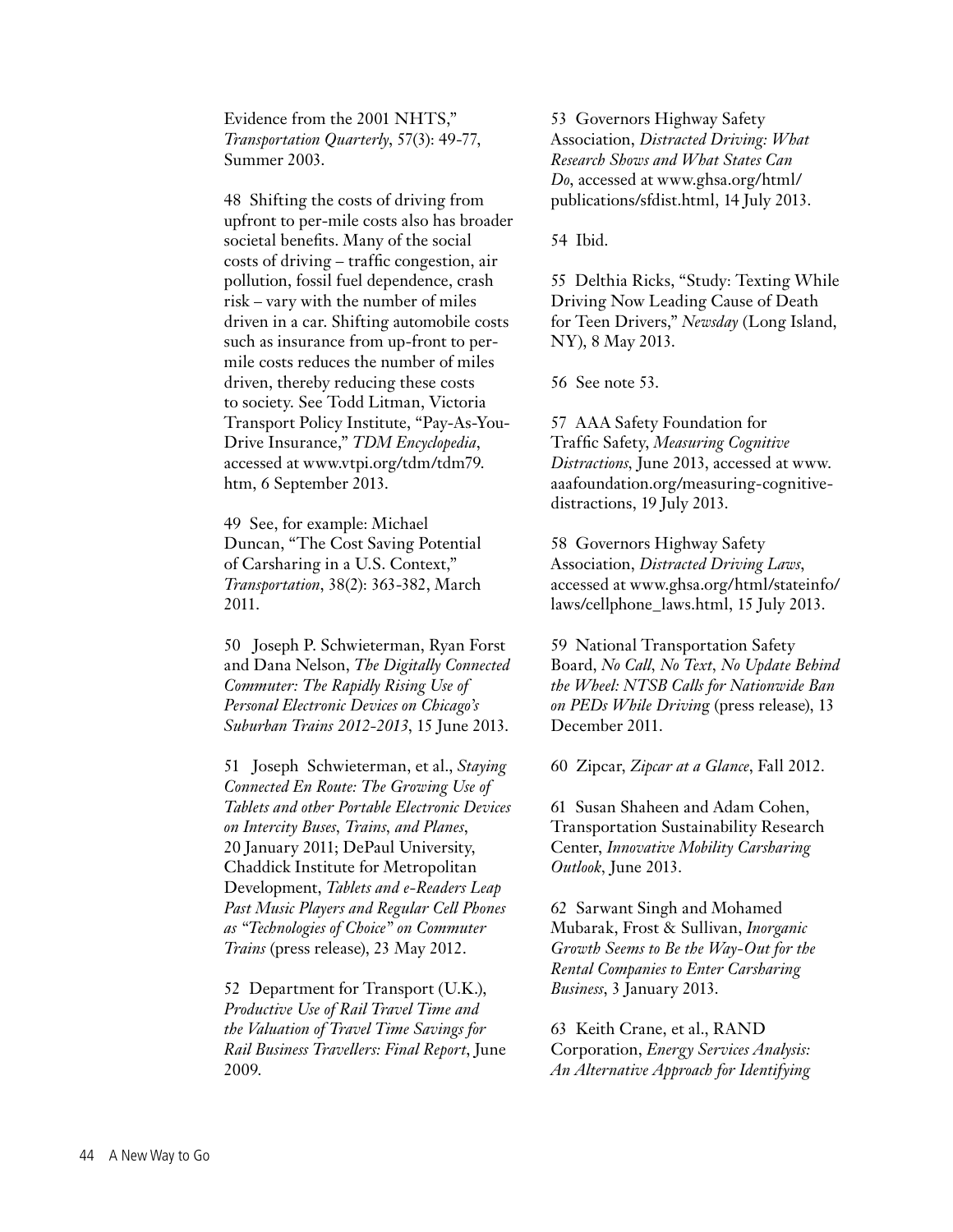*Opportunities to Reduce Emissions of Greenhouse Gases*, 2012.

64 Daimler, *Mobility Concepts: car2go*, accessed at www.daimler.com/ technology-and-innovation/mobilityconcepts/car2go/, 8 September 2013; Daimler, *Seattle Embraces One-Way Carsharing with car2go* (press release), 5 March 2013.

65 Serge Schmemann, "Buzzing Around Paris in Borrowed Electric Cars," *New York Times*, 25 November 2012.

66 Jon Murray, "French-Run Car-Sharing Service Will Raise Indy's Profile, Business Leaders Say," *Indystar. com*, 10 June 2013.

67 Avis Budget Group, *Avis Budget Group Completes Acquisition of Zipcar* (press release), 14 March 2013.

68 Katie Johnston, "Enterprise Enters Car Sharing with MintCars On-Demand," *Boston Globe*, 18 May 2012.

69 Ibid.

70 IGO Car Sharing*, IGO Fleet Enhancements with Enterprise Holdings Acquisition* (press release), 28 May 2013.

71 Susan Shaheen, Mark Mallery, and Karla Kingsley, "Personal Vehicle Sharing Services in North America," *Research in Transportation Business & Management*, 3: 71-81, August 2012, doi: 10.10.16/j.rtbm.2012.04.005. 72 See websites of Getaround (www. getaround.com), RelayRides (relayrides. com), and JustShareIt (www.justshareit. com).

73 Tamara Warren, "Peer-to-Peer Car Sharing at the Airport," *New York Times* "Wheels" blog, 10 June 2013.

74 Aaron Lewis and Mark Simmons, *The World of P2P Carsharing* (infographic), accessed at p2pcarsharing.us.com/wpcontent/uploads/2012/07/AI101-The-World-of-P2P-Carsharing-Infographic-June-08-2012.jpg, 15 July 2013.

75 Elliot Martin and Susan Shaheen, "The Impact of Carsharing on Household Vehicle Ownership," *ACCESS*, 38: 22-27, Spring 2011.

76 Susan A. Shaheen and Adam P. Cohen, "Carsharing and Personal Vehicle Services: Worldwide Market Developments and Emerging Trends," *International Journal of Sustainable Transportation*, 7(1): 5-34, 2012, doi: 10.10 80/15568318.2012.660103.

77 See note 61.

78 Ibid.

79 Zipcar, *After One Year, Zipcar Drives Transportation Change in Baltimore* (press release), 18 July 2011.

80 Ibid.

81 City CarShare, *First Ever Study of Car-Sharing Shows Dramatic Environmental and Traffic Benefits* (press release), 12 January 2004.

82 Ibid.

83 Elliot Martin and Susan Shaheen, "The Impact of Carsharing on Public Transit and Non-Motorized Travel: An Exploration of North American Carsharing Survey Data," *Energies,* 4: 2094-2114, 2011, doi:10.3390/en4112094.

84 Paul DeMaio, "Bike-Sharing: History, Impacts, Models of Provision, and Future," *Journal of Public Transportation* 12(4): 41-56, 2009.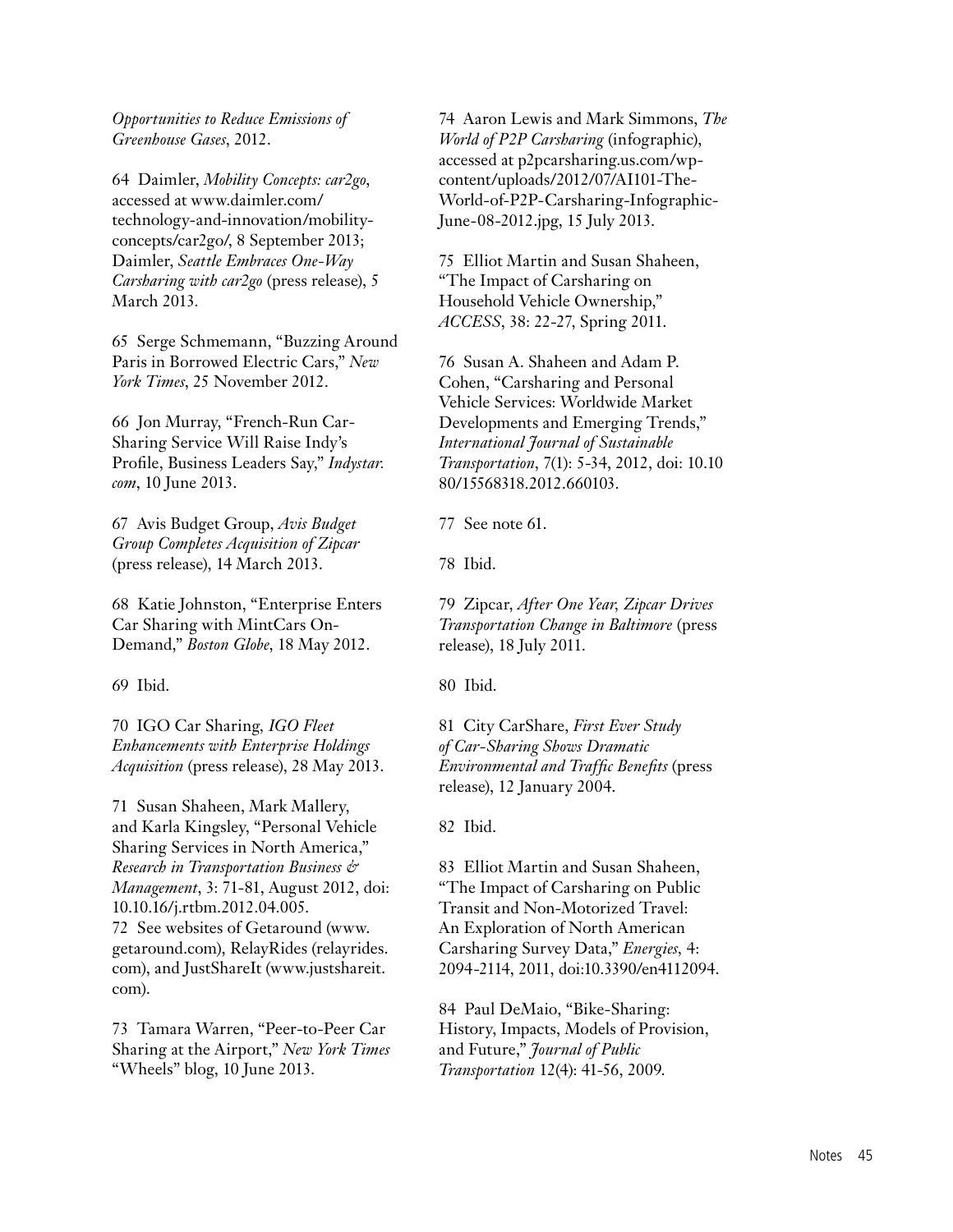85 Susan Shaheen, et al., *Public Bikesharing in North America: Early Operator and User Understanding,* Mineta Transportation Institute, June 2012.

86 Erin Gustafson, "U.S. Hits 30 Bike Shares in Just Four Years," Sierra Club *Compass* blog, 10 August 2012.

87 Capital Bikeshare, *Capital Bikeshare Hits 1 Million Rides on First Anniversary* (press release), 20 September 2011.

88 New York City Department of Transportation, *NYC DOT Commissioner Sadik-Khan, NYC Bike Share Announce that Citibike Exceeds 1 Million Miles Traveled in Less than Four Weeks* (press release), 22 June 2013.

89 Data on bikeshare membership and cumulative miles traveled were obtained on 22 August 2013 from the following sources: Capital Bikeshare, *Capital Bikeshare Dashboard*, accessed at cabidashboard.ddot.dc.gov/ CaBiDashboard; Citibike, *System Data*, accessed at citibikenyc.com/systemdata; Hubway, *Hubway Celebrates Two Years and One Million Rides*, 30 July 2013; *Divvy, Divvy: Now Open for Riding*, accessed at divvybikes.tumblr.com.

90 See note 85*.*

91 LDA Consulting, *2013 Capital Bikeshare Member Survey Report*, prepared for Capital Bikeshare, 22 May 2013.

92 Hubway, *13 Percent of Hubway Rides Replace Cars* (blog entry), 1 March 2013.

93 Madison B-Cycle, *Madison B-Cycle 2012 Annual Report*, December 2012.

94 Transit Cooperative Research Program, *Real-Time Bus Arrival* 

*Information Systems: A Synthesis of Transit Practice,* TCRP Synthesis 48, Transportation Research Board, 2003.

95 Avichal Gang, "Public Transit via Google," *Google Official Blog*, 7 December 2005.

96 Personal communication with the authors, 25 February 2013.

97 See note 95.

98 Matthew Roth, "How Google and Portland's TriMet Set the Standard for Open Transit Data," *SF.Streetsblog.org*, 5 January 2010.

99 Joe Hughes, "Get Bus and Train Directions on the Go with Google Maps for Mobile," *Google Mobile Blog*, 5 June 2008.

100 Google, *GoogleMaps Transit: Cities Covered*, accessed at www.google.com/ landing/transit/cities/index.html, 16 July 2013.

101 Francisca Rojas, Transparency Policy Project, Ash Center for Democratic Governance and Innovation, Harvard Kennedy School, *Transit Transparency: Effective Disclosure Through Open Data*, Spring 2012, accessed at www.transparencypolicy.net/assets/ FINAL\_UTC\_TransitTransparency\_ 8%2028%202012.pdf, July 21 2013.

102 See note 99.

103 Google, *A Brief History of Google Maps*, accessed at maps.google.com/help/ maps/helloworld/behind/history.html, 16 July 2013.

104 American Public Transportation Association, *APTA Surveys Transit Agencies on Providing Information and Real-*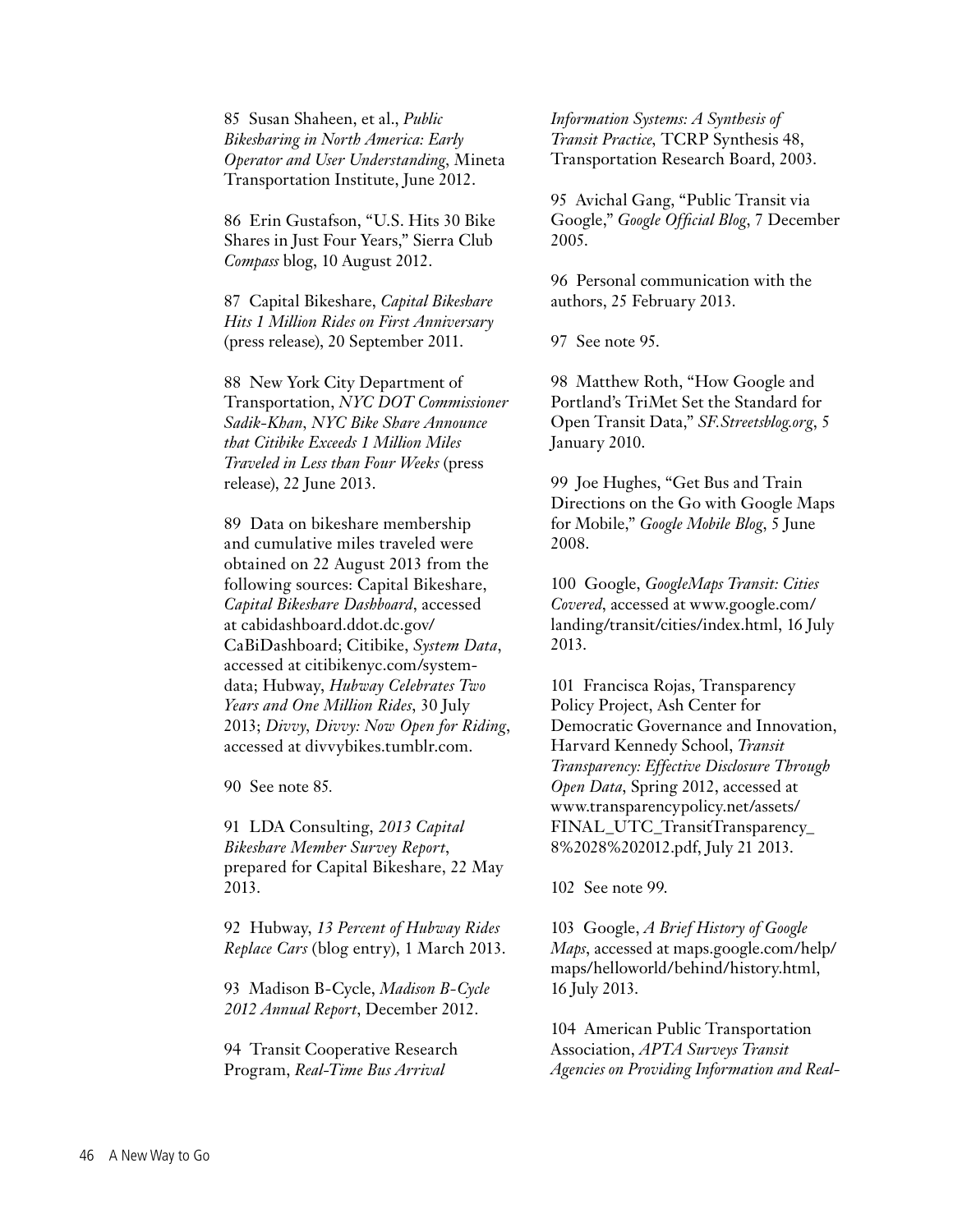*Time Arrivals to Customers*, September 2012.

105 Ibid.

106 TriMet, *TriMet App Center*, accessed at trimet.org/apps/index.htm, 16 July 2013.

107 Personal communication with the authors, 25 February 2013.

108 A list of all transit agencies that supply open data, and a catalog of applications that use that data, can be found at www.CityGoRound.org.

109 Cubic Transportation Systems, *Cubic Transportation Systems Acquires NextBus, Inc., Leader in Real-Time Passenger Information Systems* (news release), 24 January 2013.

110 Sasha Gontmakher, "Know When Your Bus Is Late with Live Transit Updates in Google Maps," *Google Official Blog*, 8 June 2011.

111 Personal communication with the authors, 22 February 2013.

112 NexTransit, *NexTime*, accessed at nextransit.org/apps/nextime, 16 July 2013.

113 For details on Tiramisu, see its website, www.tiramisutransit.com.

114 Ryan Kim, "Transit App Moovit Takes a Page from Waze's Crowdsourcing Playbook," *GigaOm.com*, 27 December 2012.

115 Transportation Cooperative Research Program, *TCRP Synthesis 98: Ridesharing as a Complement to Transit: A Synthesis of Transit Practice*, 2012.

116 Personal communication with the authors, 22 February 2013.

117 Susan Mara Bregman, "Digital Dispatches from the Transportation Research Front," *TheTransitWire.com*, 16 January 2013.

118 Personal communication with the authors, 22 February 2013.

119 Emily Badger, "Finally: A Transit Ticket on Your Smartphone," *The Atlantic Cities* (blog), 16 January 2013.

120 Ibid.

121 Andrea Smith, "This App Could Replace Your Train Ticket," *Mashable. com*, 13 July 2012; NJ Transit, *Christie Administration Pilots Mobile Ticketing on the Pascack Valley Line* (press release), 25 April 2013; Neil MacFarlane, TriMet, "Mobile Ticketing Is the First Step Toward Electronic Fare Collection," *How We Roll* (blog), 5 October 2012.

122 Lei Tang, Piyushimita (Vonu) Thakuriah, "Ridership Effects of Real-Time Bus Information System: A Case Study in the City of Chicago," *Transportation Research Part C,* 22: 146– 161, 1 January 2012.

123 Feng Zhang, *Traveler Responses to Real-Time Passenger Information Systems* (dissertation), 2010.

124 Kari Edison Watkins, et al., "Where's My Bus? Impact of Mobile Real-Time Information on the Perceived and Actual Wait Time of Passengers," *Transportation Research Part A: Policy and Practice*, 45(8):839-848, October 2011, doi: 10.1016/j.tra.2011.06.010.

125 Brian Ferris, Kari Edison Watkins and Alan Borning, *One Bus Away: Behavioral and Satisfaction Changes Resulting from Providing Real-Time Arrival Information for Public Transit*,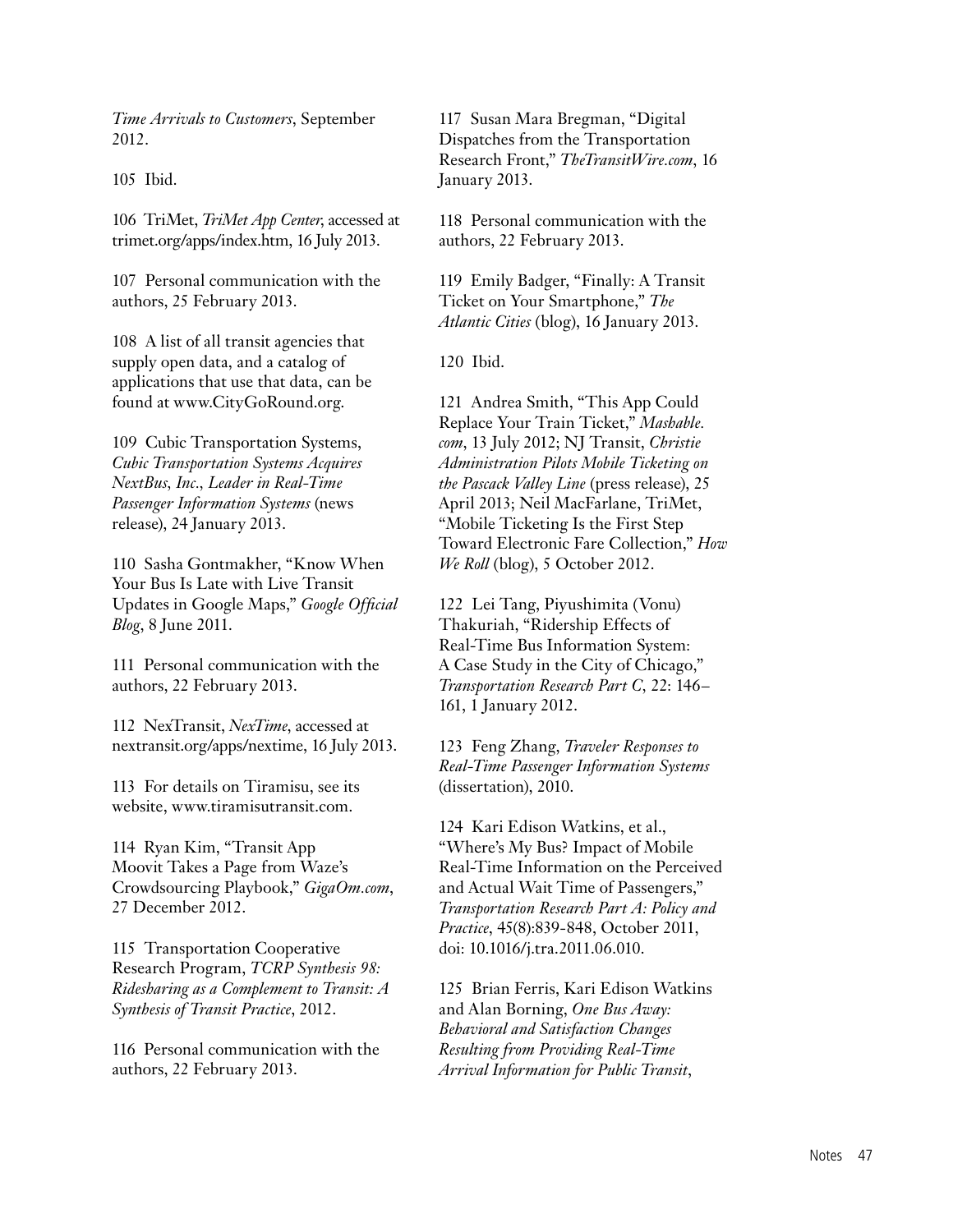submitted to the 2011 Transportation Research Board Annual Meeting, 14 November 2010.

126 See note 101.

127 Colin A. Young, "MBTA Ridership Growth Contributes to Nationwide Surge," *Boston Globe*, 4 June 2012.

128 Eric Moskowitz, "T Riders Happier with Countdown Signs for Next Train," *Boston Globe*, 23 January 2013.

129 Ridesharing Institute: *Summary of C2ES Ridesharing Brief – Context, Trends and Opportunities*, 22 March 2012.

130 Susan Shaheen, *Disruptive Innovations in Ridesharing: Overview of its History and Recent Trends in Real-Time Ridematching*, 28 July 2013.

131 Other apps take a more traditional approach to setting up carpools. For example, Carpool School, KarPooler, and Looptivity are designed for parents or friends to arrange carpools with others who live in the same area – or to manage carpools that have already been set up.

132 130 college and corporate campuses: Ryan Lawler, "Lyft Sells Legacy Zimride Assets to Enterprise Holdings as it Focuses on Local Ride Sharing," *TechCrunch.com*, 12 July 2013.

133 Kim-Mai Cutler, "Zimride Brings Ride Sharing to New York and Washington D.C.," *TechCrunch.com*, 3 August 2012.

134 Juan Matute and Stephanie Pincetl, Next 10, *Unraveling Ties to Petroleum: How Policy Drives California's Demand for Oil*, June 2013.

135 Christine Lagorio, "Inside Uber's

Latest Taxi Launch," *Inc.com*, 14 January 2013.

136 Douglas Macmillan, "Andreessen Backs Lyft Ride Sharing with \$60M Investment," *Bloomberg*, 23 May 2013.

137 Personal conversation with the authors, 25 February 2013.

138 Ibid.

139 OpenTripPlanner, *Live Deployments*, accessed at opentripplanner.com/demos, 17 July 2013.

140 TriMet, *TriMet Trip Planner*, accessed at maps.trimet.org, 17 July 2013.

141 RideScout, *How it Works*, accessed at aboutridescout.com/?page\_id=361, 17 July 2013.

142 2025: Ryan Holeywell, "6 Questions States Need to Ask about Self-Driving Cars," *Governing*, 13 August 2013; several decades longer: Todd Litman, Victoria Transport Policy Institute, *Autonomous Vehicle Implementation Predictions: Implications for Transport Planning*, 26 August 2013.

143 Sarah Nussauer, "If Your Zipcar Is Costing More, the Taxman May Be to Blame," *Wall Street Journal*, 19 June 2008.

144 Alice Bieszczat and Joseph Schwieterman, *Are Taxes on Carsharing Too High? A Review of the Public Benefits and Tax Burden of an Expanding Transportation Sector*, 28 June 2011.

145 Collaborative Consumption, *Shareable Cities Resolution: Passed*, 26 June 2013.

146 U.S. Department of the Treasury, Internal Revenue Service*, Employer's Tax Guide to Fringe Benefits, for Use in 2013*,